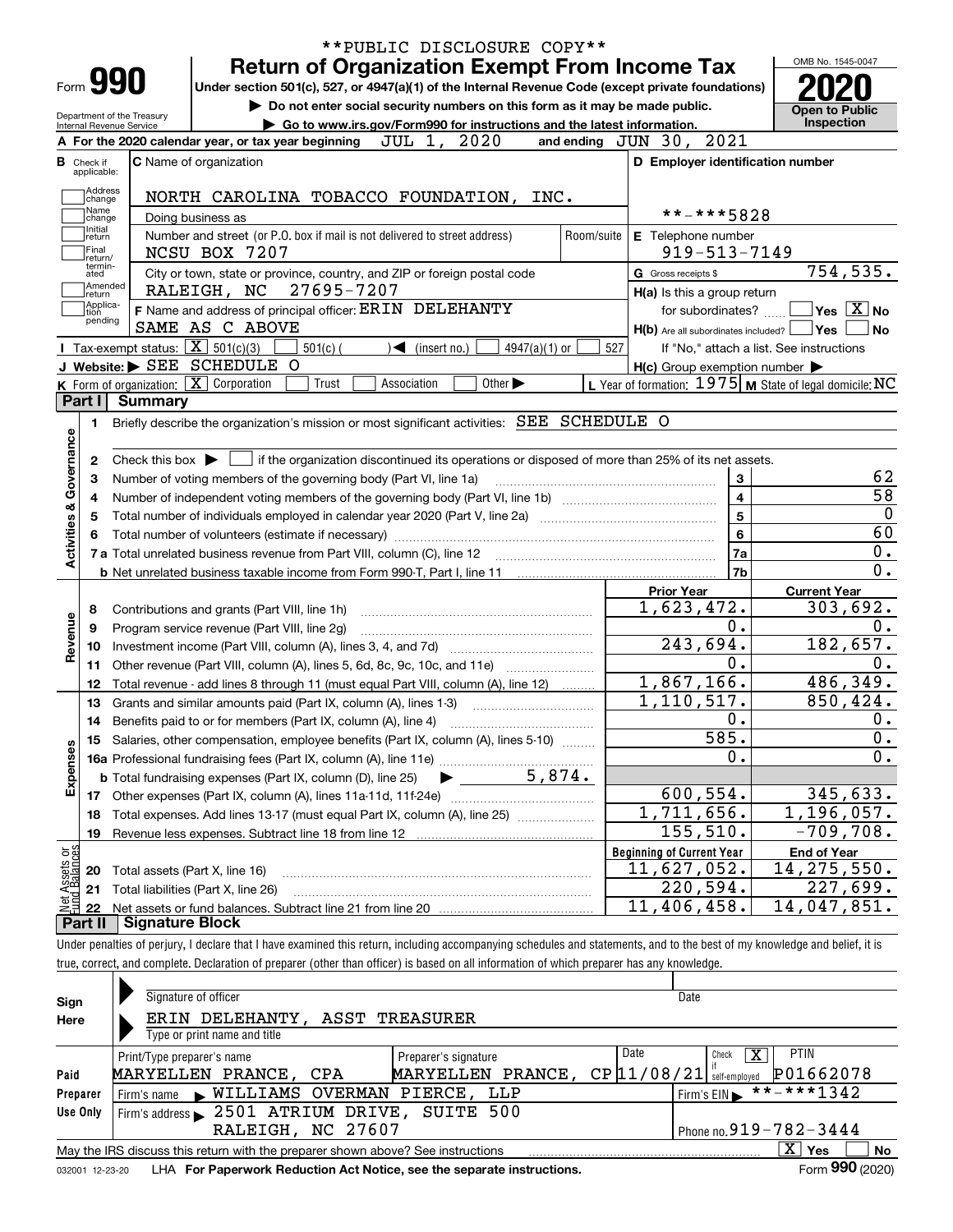|              | **-***5828<br>NORTH CAROLINA TOBACCO FOUNDATION, INC.<br>Page 2<br>Form 990 (2020)<br><b>Statement of Program Service Accomplishments</b><br>Part III  |
|--------------|--------------------------------------------------------------------------------------------------------------------------------------------------------|
|              |                                                                                                                                                        |
| 1            | Briefly describe the organization's mission:                                                                                                           |
|              | TO AID AND PROMOTE, BY FINANCIAL ASSISTANCE AND OTHERWISE, ALL TYPES                                                                                   |
|              | OF EDUCATION, RESEARCH, AND EXTENSION IN THE TOBACCO CURRICULUM AT NC                                                                                  |
|              | STATE UNIVERSITY.                                                                                                                                      |
|              |                                                                                                                                                        |
| $\mathbf{2}$ | Did the organization undertake any significant program services during the year which were not listed on the                                           |
|              | Yes $X$ No<br>prior Form 990 or 990-EZ?                                                                                                                |
|              | If "Yes," describe these new services on Schedule O.                                                                                                   |
| 3            | $\sqrt{}$ Yes $\sqrt{}$ X $\sqrt{}$ No<br>Did the organization cease conducting, or make significant changes in how it conducts, any program services? |
|              | If "Yes," describe these changes on Schedule O.                                                                                                        |
| 4            | Describe the organization's program service accomplishments for each of its three largest program services, as measured by expenses.                   |
|              | Section 501(c)(3) and 501(c)(4) organizations are required to report the amount of grants and allocations to others, the total expenses, and           |
|              | revenue, if any, for each program service reported.                                                                                                    |
| 4a           | 1, 119, 899. including grants of \$ 850, 424. ) (Revenue \$<br>(Express \$<br>(Code:                                                                   |
|              | AIDS AND PROMOTES BY FINANCIAL ASSISTANCE AND OTHERWISE ALL TYPES OF                                                                                   |
|              | EDUCATION, RESEARCH, AND EXTENSION IN THE TOBACCO CURRICULUM AT NC                                                                                     |
|              | STATE UNIVERSITY                                                                                                                                       |
|              |                                                                                                                                                        |
|              |                                                                                                                                                        |
|              |                                                                                                                                                        |
|              |                                                                                                                                                        |
|              |                                                                                                                                                        |
|              |                                                                                                                                                        |
|              |                                                                                                                                                        |
|              |                                                                                                                                                        |
|              |                                                                                                                                                        |
| 4b           |                                                                                                                                                        |
|              |                                                                                                                                                        |
|              |                                                                                                                                                        |
|              |                                                                                                                                                        |
|              |                                                                                                                                                        |
|              |                                                                                                                                                        |
|              |                                                                                                                                                        |
|              |                                                                                                                                                        |
|              |                                                                                                                                                        |
|              |                                                                                                                                                        |
|              |                                                                                                                                                        |
|              |                                                                                                                                                        |
|              |                                                                                                                                                        |
| 4c           | (Code: ) (Expenses \$<br>) (Revenue \$<br>including grants of \$                                                                                       |
|              |                                                                                                                                                        |
|              |                                                                                                                                                        |
|              |                                                                                                                                                        |
|              |                                                                                                                                                        |
|              |                                                                                                                                                        |
|              |                                                                                                                                                        |
|              |                                                                                                                                                        |
|              |                                                                                                                                                        |
|              |                                                                                                                                                        |
|              |                                                                                                                                                        |
|              |                                                                                                                                                        |
|              |                                                                                                                                                        |
| 4d           | Other program services (Describe on Schedule O.)                                                                                                       |
|              | (Expenses \$<br>(Revenue \$<br>including grants of \$                                                                                                  |
|              | 1,119,899.<br>4e Total program service expenses ><br>$000 \text{ years}$                                                                               |
|              |                                                                                                                                                        |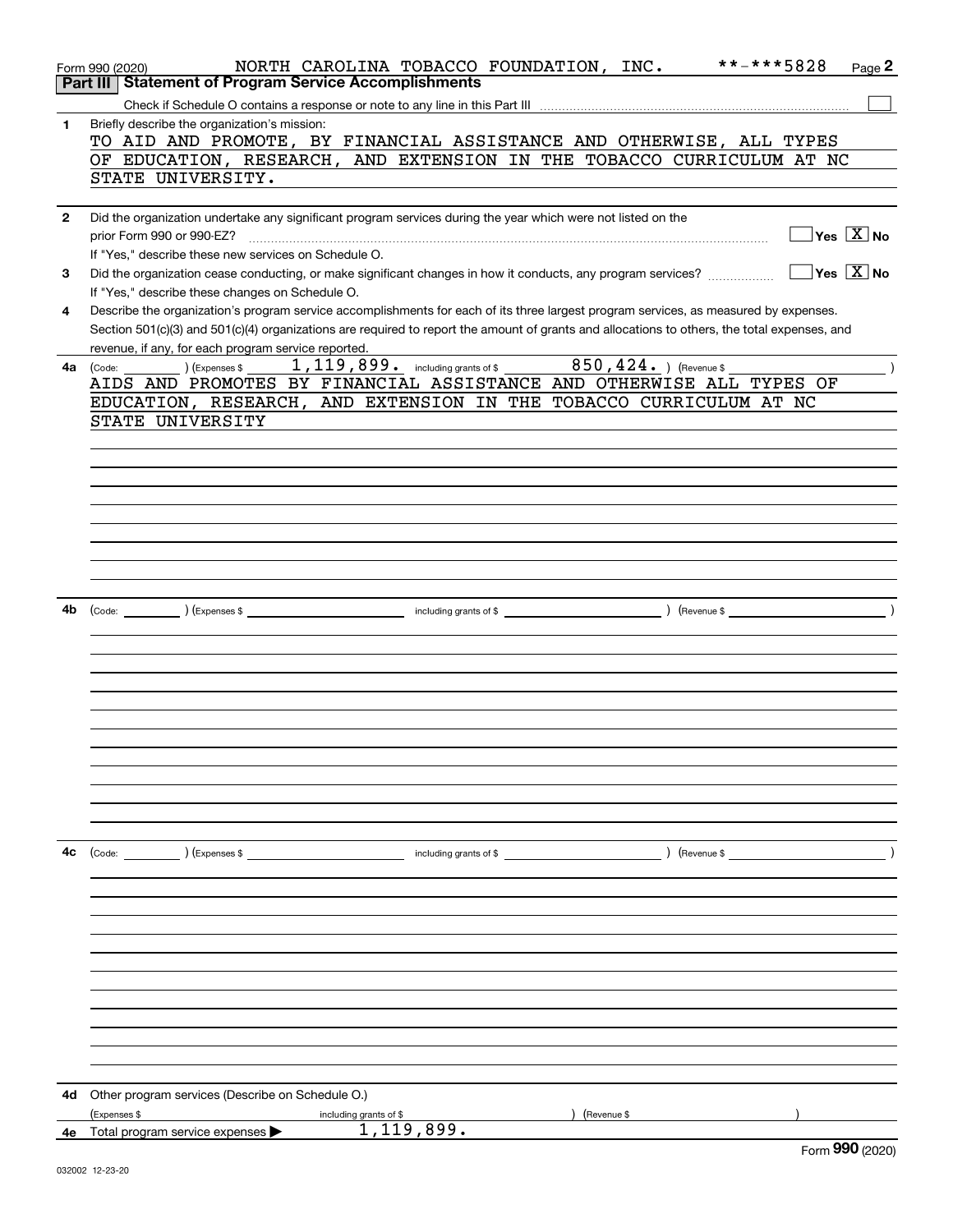|  | Form 990 (2020) |
|--|-----------------|

|     |                                                                                                                                                                                                                                                   |                 | Yes                     | No          |
|-----|---------------------------------------------------------------------------------------------------------------------------------------------------------------------------------------------------------------------------------------------------|-----------------|-------------------------|-------------|
| 1   | Is the organization described in section $501(c)(3)$ or $4947(a)(1)$ (other than a private foundation)?                                                                                                                                           |                 |                         |             |
|     |                                                                                                                                                                                                                                                   | 1               | X                       |             |
| 2   |                                                                                                                                                                                                                                                   | $\overline{2}$  | $\overline{\mathbf{x}}$ |             |
| 3   | Did the organization engage in direct or indirect political campaign activities on behalf of or in opposition to candidates for                                                                                                                   |                 |                         |             |
|     |                                                                                                                                                                                                                                                   | 3               |                         | x           |
| 4   | Section 501(c)(3) organizations. Did the organization engage in lobbying activities, or have a section 501(h) election in effect                                                                                                                  |                 |                         |             |
|     |                                                                                                                                                                                                                                                   | 4               |                         | x           |
| 5   | Is the organization a section 501(c)(4), 501(c)(5), or 501(c)(6) organization that receives membership dues, assessments, or                                                                                                                      |                 |                         |             |
|     |                                                                                                                                                                                                                                                   | 5               |                         | x           |
| 6   | Did the organization maintain any donor advised funds or any similar funds or accounts for which donors have the right to                                                                                                                         |                 |                         |             |
|     | provide advice on the distribution or investment of amounts in such funds or accounts? If "Yes," complete Schedule D, Part I                                                                                                                      | 6               |                         | x           |
| 7   | Did the organization receive or hold a conservation easement, including easements to preserve open space,                                                                                                                                         |                 |                         |             |
|     |                                                                                                                                                                                                                                                   | $\overline{7}$  |                         | x           |
| 8   | Did the organization maintain collections of works of art, historical treasures, or other similar assets? If "Yes," complete                                                                                                                      |                 |                         |             |
|     |                                                                                                                                                                                                                                                   | 8               |                         | x           |
| 9   | Did the organization report an amount in Part X, line 21, for escrow or custodial account liability, serve as a custodian for                                                                                                                     |                 |                         |             |
|     | amounts not listed in Part X; or provide credit counseling, debt management, credit repair, or debt negotiation services?                                                                                                                         |                 |                         |             |
|     |                                                                                                                                                                                                                                                   | 9               |                         | x           |
| 10  | Did the organization, directly or through a related organization, hold assets in donor-restricted endowments                                                                                                                                      |                 |                         |             |
|     |                                                                                                                                                                                                                                                   | 10              | x                       |             |
| 11  | If the organization's answer to any of the following questions is "Yes," then complete Schedule D, Parts VI, VII, VIII, IX, or X                                                                                                                  |                 |                         |             |
|     | as applicable.                                                                                                                                                                                                                                    |                 |                         |             |
|     | a Did the organization report an amount for land, buildings, and equipment in Part X, line 10? If "Yes." complete Schedule D.                                                                                                                     |                 |                         |             |
|     |                                                                                                                                                                                                                                                   | 11a             |                         | x           |
|     | <b>b</b> Did the organization report an amount for investments - other securities in Part X, line 12, that is 5% or more of its total                                                                                                             |                 |                         |             |
|     |                                                                                                                                                                                                                                                   | 11 <sub>b</sub> | х                       |             |
|     | Did the organization report an amount for investments - program related in Part X, line 13, that is 5% or more of its total                                                                                                                       |                 |                         |             |
|     |                                                                                                                                                                                                                                                   | 11c             |                         | x           |
|     | d Did the organization report an amount for other assets in Part X, line 15, that is 5% or more of its total assets reported in                                                                                                                   |                 |                         | x           |
|     |                                                                                                                                                                                                                                                   | 11d             | X                       |             |
|     | e Did the organization report an amount for other liabilities in Part X, line 25? If "Yes," complete Schedule D, Part X                                                                                                                           | 11e             |                         |             |
| f   | Did the organization's separate or consolidated financial statements for the tax year include a footnote that addresses                                                                                                                           | 11f             | X                       |             |
|     | the organization's liability for uncertain tax positions under FIN 48 (ASC 740)? If "Yes," complete Schedule D, Part X<br>12a Did the organization obtain separate, independent audited financial statements for the tax year? If "Yes," complete |                 |                         |             |
|     |                                                                                                                                                                                                                                                   | 12a             | х                       |             |
|     | <b>b</b> Was the organization included in consolidated, independent audited financial statements for the tax year?                                                                                                                                |                 |                         |             |
|     |                                                                                                                                                                                                                                                   |                 |                         |             |
| 13  | If "Yes," and if the organization answered "No" to line 12a, then completing Schedule D, Parts XI and XII is optional                                                                                                                             | 12b<br>13       |                         | Δ.<br>X     |
| 14a | Did the organization maintain an office, employees, or agents outside of the United States?                                                                                                                                                       | 14a             |                         | $\mathbf x$ |
| b   | Did the organization have aggregate revenues or expenses of more than \$10,000 from grantmaking, fundraising, business,                                                                                                                           |                 |                         |             |
|     | investment, and program service activities outside the United States, or aggregate foreign investments valued at \$100,000                                                                                                                        |                 |                         |             |
|     |                                                                                                                                                                                                                                                   | 14b             |                         | X           |
| 15  | Did the organization report on Part IX, column (A), line 3, more than \$5,000 of grants or other assistance to or for any                                                                                                                         |                 |                         |             |
|     |                                                                                                                                                                                                                                                   | 15              |                         | X           |
| 16  | Did the organization report on Part IX, column (A), line 3, more than \$5,000 of aggregate grants or other assistance to                                                                                                                          |                 |                         |             |
|     |                                                                                                                                                                                                                                                   | 16              |                         | X           |
| 17  | Did the organization report a total of more than \$15,000 of expenses for professional fundraising services on Part IX,                                                                                                                           |                 |                         |             |
|     |                                                                                                                                                                                                                                                   | 17              |                         | X           |
| 18  | Did the organization report more than \$15,000 total of fundraising event gross income and contributions on Part VIII, lines                                                                                                                      |                 |                         |             |
|     |                                                                                                                                                                                                                                                   | 18              |                         | x           |
| 19  | Did the organization report more than \$15,000 of gross income from gaming activities on Part VIII, line 9a? If "Yes."                                                                                                                            |                 |                         |             |
|     |                                                                                                                                                                                                                                                   | 19              |                         | X           |
| 20a |                                                                                                                                                                                                                                                   | 20a             |                         | $\mathbf X$ |
|     | b If "Yes" to line 20a, did the organization attach a copy of its audited financial statements to this return?                                                                                                                                    | 20 <sub>b</sub> |                         |             |
| 21  | Did the organization report more than \$5,000 of grants or other assistance to any domestic organization or                                                                                                                                       |                 |                         |             |
|     |                                                                                                                                                                                                                                                   | 21              | X                       |             |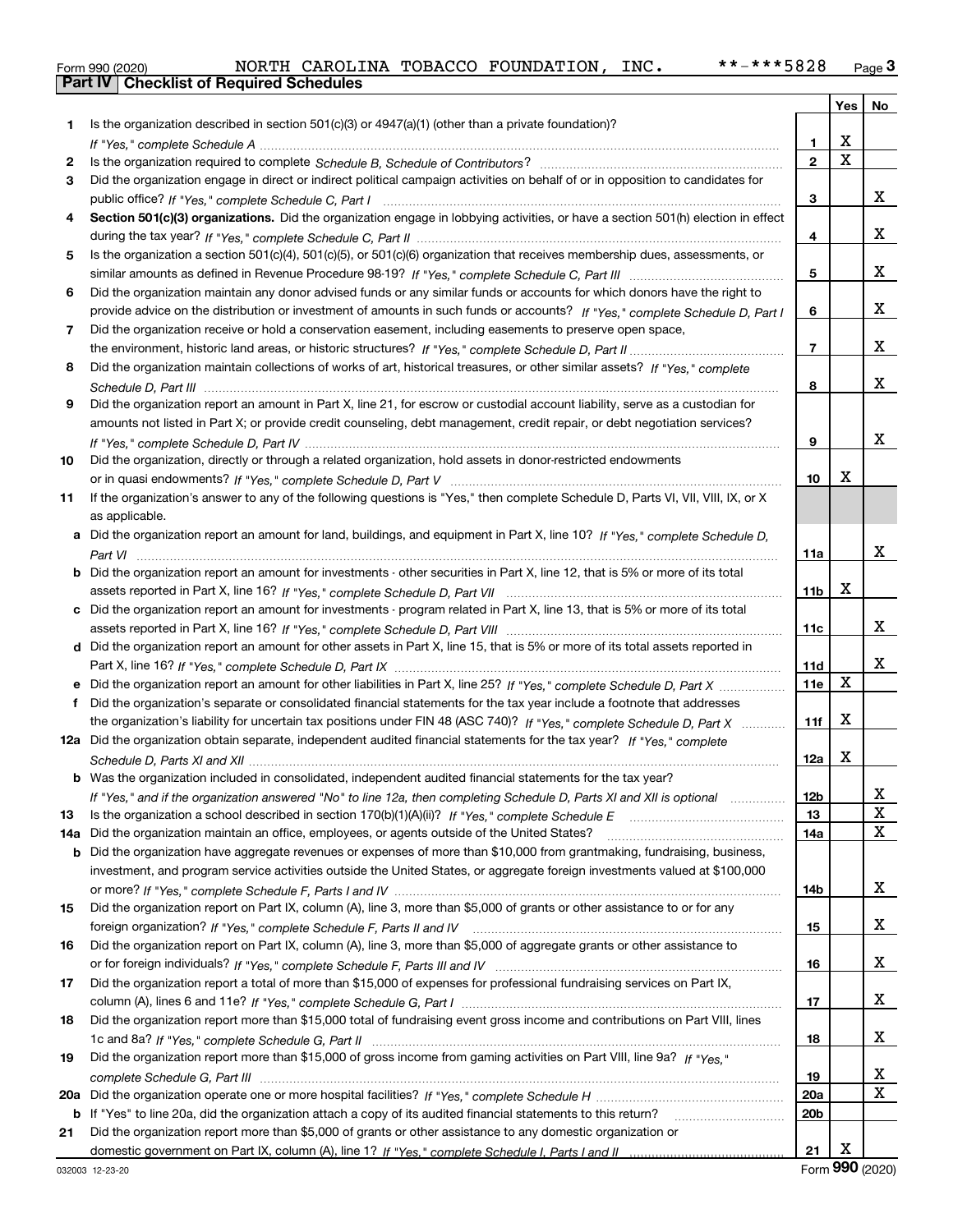|  | Form 990 (2020) |
|--|-----------------|

*(continued)*

|               |                                                                                                                                   |                 | Yes | No          |
|---------------|-----------------------------------------------------------------------------------------------------------------------------------|-----------------|-----|-------------|
| 22            | Did the organization report more than \$5,000 of grants or other assistance to or for domestic individuals on                     |                 |     |             |
|               |                                                                                                                                   | 22              |     | х           |
| 23            | Did the organization answer "Yes" to Part VII, Section A, line 3, 4, or 5 about compensation of the organization's current        |                 |     |             |
|               | and former officers, directors, trustees, key employees, and highest compensated employees? If "Yes," complete                    |                 |     |             |
|               |                                                                                                                                   | 23              | х   |             |
|               | 24a Did the organization have a tax-exempt bond issue with an outstanding principal amount of more than \$100,000 as of the       |                 |     |             |
|               | last day of the year, that was issued after December 31, 2002? If "Yes," answer lines 24b through 24d and complete                |                 |     |             |
|               |                                                                                                                                   | 24a             |     | x           |
|               |                                                                                                                                   | 24 <sub>b</sub> |     |             |
|               | c Did the organization maintain an escrow account other than a refunding escrow at any time during the year to defease            |                 |     |             |
|               |                                                                                                                                   | 24c             |     |             |
|               |                                                                                                                                   | 24d             |     |             |
|               | 25a Section 501(c)(3), 501(c)(4), and 501(c)(29) organizations. Did the organization engage in an excess benefit                  |                 |     |             |
|               |                                                                                                                                   | 25a             |     | x           |
|               | b Is the organization aware that it engaged in an excess benefit transaction with a disqualified person in a prior year, and      |                 |     |             |
|               | that the transaction has not been reported on any of the organization's prior Forms 990 or 990-EZ? If "Yes," complete             |                 |     |             |
|               | Schedule L, Part I                                                                                                                | 25b             |     | x           |
| 26            | Did the organization report any amount on Part X, line 5 or 22, for receivables from or payables to any current                   |                 |     |             |
|               | or former officer, director, trustee, key employee, creator or founder, substantial contributor, or 35%                           |                 |     |             |
|               | controlled entity or family member of any of these persons? If "Yes," complete Schedule L, Part II                                | 26              |     | x           |
| 27            | Did the organization provide a grant or other assistance to any current or former officer, director, trustee, key employee,       |                 |     |             |
|               | creator or founder, substantial contributor or employee thereof, a grant selection committee member, or to a 35% controlled       |                 |     |             |
|               | entity (including an employee thereof) or family member of any of these persons? If "Yes," complete Schedule L, Part III          | 27              |     | x           |
| 28            | Was the organization a party to a business transaction with one of the following parties (see Schedule L, Part IV                 |                 |     |             |
|               | instructions, for applicable filing thresholds, conditions, and exceptions):                                                      |                 |     |             |
|               | a A current or former officer, director, trustee, key employee, creator or founder, or substantial contributor? If                |                 |     |             |
|               |                                                                                                                                   | 28a             |     | х           |
|               |                                                                                                                                   | 28 <sub>b</sub> |     | X           |
|               | c A 35% controlled entity of one or more individuals and/or organizations described in lines 28a or 28b? If                       |                 |     |             |
|               |                                                                                                                                   | 28c             |     | х           |
| 29            |                                                                                                                                   | 29              |     | $\mathbf x$ |
| 30            | Did the organization receive contributions of art, historical treasures, or other similar assets, or qualified conservation       |                 |     |             |
|               |                                                                                                                                   | 30              |     | x           |
| 31            | Did the organization liquidate, terminate, or dissolve and cease operations? If "Yes," complete Schedule N, Part I                | 31              |     | $\mathbf X$ |
| 32            | Did the organization sell, exchange, dispose of, or transfer more than 25% of its net assets? If "Yes," complete                  |                 |     |             |
|               |                                                                                                                                   | 32              |     | x           |
| 33            | Did the organization own 100% of an entity disregarded as separate from the organization under Regulations                        |                 |     |             |
|               |                                                                                                                                   | 33              |     | x           |
| 34            | Was the organization related to any tax-exempt or taxable entity? If "Yes," complete Schedule R, Part II, III, or IV, and         |                 |     |             |
|               |                                                                                                                                   | 34              | x   |             |
|               | 35a Did the organization have a controlled entity within the meaning of section 512(b)(13)?                                       | 35a             |     | X           |
|               | b If "Yes" to line 35a, did the organization receive any payment from or engage in any transaction with a controlled entity       |                 |     |             |
|               |                                                                                                                                   | 35b             |     |             |
| 36            | Section 501(c)(3) organizations. Did the organization make any transfers to an exempt non-charitable related organization?        |                 |     |             |
|               |                                                                                                                                   | 36              |     | x           |
| 37            | Did the organization conduct more than 5% of its activities through an entity that is not a related organization                  |                 |     |             |
|               |                                                                                                                                   | 37              |     | x           |
| 38            | Did the organization complete Schedule O and provide explanations in Schedule O for Part VI, lines 11b and 19?                    |                 | х   |             |
| <b>Part V</b> | Note: All Form 990 filers are required to complete Schedule O<br><b>Statements Regarding Other IRS Filings and Tax Compliance</b> | 38              |     |             |
|               | Check if Schedule O contains a response or note to any line in this Part V                                                        |                 |     |             |
|               |                                                                                                                                   |                 | Yes | No.         |
|               | 1a                                                                                                                                |                 |     |             |
| b             | 0<br>Enter the number of Forms W-2G included in line 1a. Enter -0- if not applicable<br>1b                                        |                 |     |             |
| C.            | Did the organization comply with backup withholding rules for reportable payments to vendors and reportable gaming                |                 |     |             |
|               |                                                                                                                                   | 1c              | x   |             |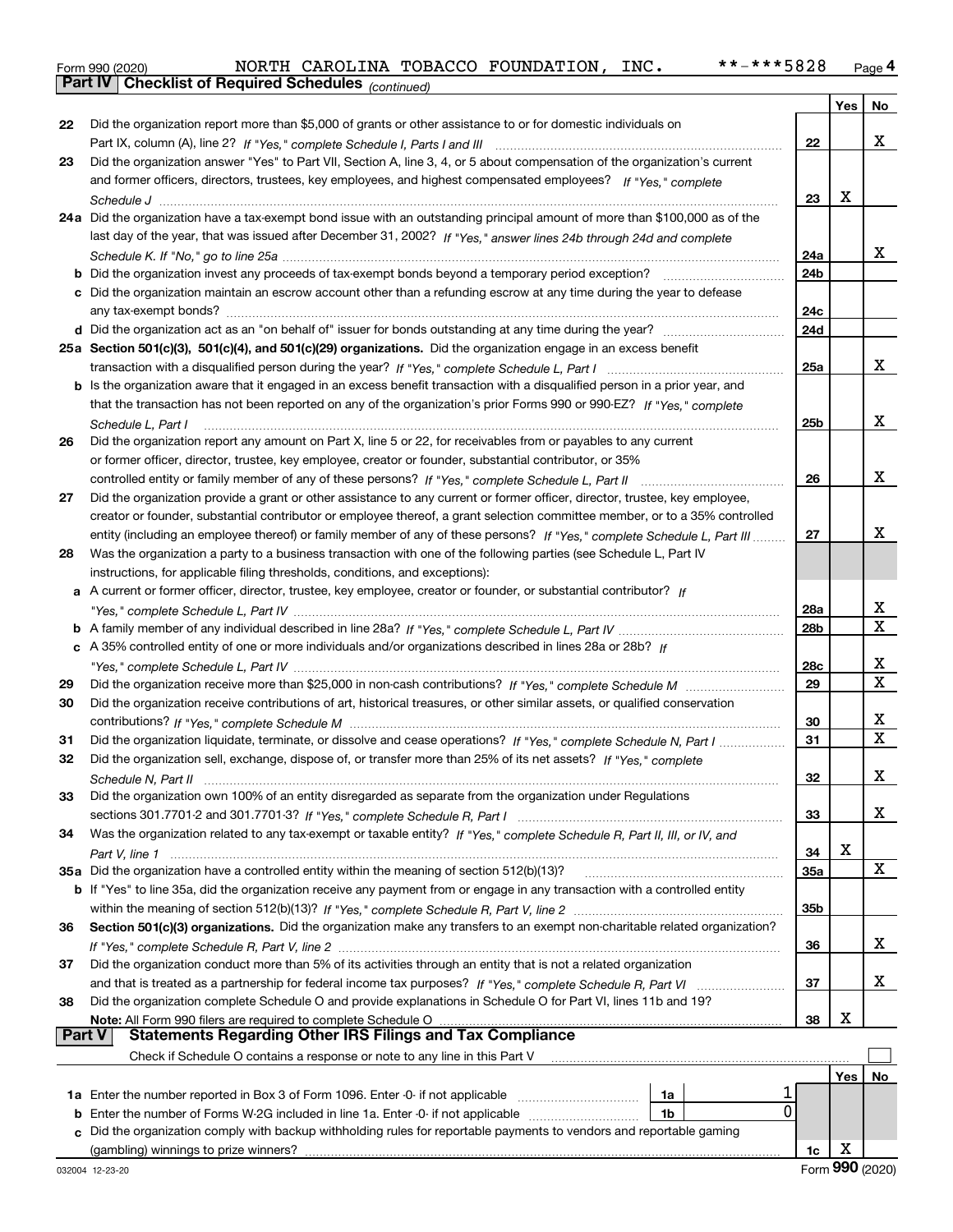|               | **-***5828<br>NORTH CAROLINA TOBACCO FOUNDATION, INC.<br>Form 990 (2020)                                                                        |                |     | $_{\text{Page}}$ 5 |
|---------------|-------------------------------------------------------------------------------------------------------------------------------------------------|----------------|-----|--------------------|
| <b>Part V</b> | Statements Regarding Other IRS Filings and Tax Compliance (continued)                                                                           |                |     |                    |
|               |                                                                                                                                                 |                | Yes | No                 |
|               | 2a Enter the number of employees reported on Form W-3, Transmittal of Wage and Tax Statements,                                                  |                |     |                    |
|               | $\mathbf 0$<br>filed for the calendar year ending with or within the year covered by this return<br>2a                                          |                |     |                    |
|               |                                                                                                                                                 | 2 <sub>b</sub> |     |                    |
|               |                                                                                                                                                 |                |     |                    |
|               | 3a Did the organization have unrelated business gross income of \$1,000 or more during the year?                                                | 3a             |     | x                  |
|               |                                                                                                                                                 | 3b             |     |                    |
|               | 4a At any time during the calendar year, did the organization have an interest in, or a signature or other authority over, a                    |                |     |                    |
|               | financial account in a foreign country (such as a bank account, securities account, or other financial account)?                                | 4a             |     | х                  |
|               | <b>b</b> If "Yes," enter the name of the foreign country $\triangleright$                                                                       |                |     |                    |
|               | See instructions for filing requirements for FinCEN Form 114, Report of Foreign Bank and Financial Accounts (FBAR).                             |                |     |                    |
|               | 5a Was the organization a party to a prohibited tax shelter transaction at any time during the tax year?                                        | 5a             |     | х                  |
|               |                                                                                                                                                 | 5 <sub>b</sub> |     | X                  |
|               |                                                                                                                                                 | 5с             |     |                    |
|               | 6a Does the organization have annual gross receipts that are normally greater than \$100,000, and did the organization solicit                  |                |     |                    |
|               | any contributions that were not tax deductible as charitable contributions?                                                                     | 6a             |     | X.                 |
|               | <b>b</b> If "Yes," did the organization include with every solicitation an express statement that such contributions or gifts                   |                |     |                    |
|               | were not tax deductible?                                                                                                                        | 6b             |     |                    |
| 7             | Organizations that may receive deductible contributions under section 170(c).                                                                   |                |     |                    |
| а             | Did the organization receive a payment in excess of \$75 made partly as a contribution and partly for goods and services provided to the payor? | 7a             |     | x                  |
|               | <b>b</b> If "Yes," did the organization notify the donor of the value of the goods or services provided?                                        | 7b             |     |                    |
|               | c Did the organization sell, exchange, or otherwise dispose of tangible personal property for which it was required                             |                |     |                    |
|               |                                                                                                                                                 | 7c             |     | х                  |
|               | 7d<br>d If "Yes," indicate the number of Forms 8282 filed during the year manufactured in the second of the New York                            |                |     |                    |
| е             |                                                                                                                                                 | 7e             |     | Х                  |
| Ť             | Did the organization, during the year, pay premiums, directly or indirectly, on a personal benefit contract?                                    | 7f             |     | X                  |
| g             | If the organization received a contribution of qualified intellectual property, did the organization file Form 8899 as required?                | 7g             | N/R |                    |
|               | h If the organization received a contribution of cars, boats, airplanes, or other vehicles, did the organization file a Form 1098-C?            | 7h             | N/R |                    |
| 8             | Sponsoring organizations maintaining donor advised funds. Did a donor advised fund maintained by the                                            |                |     |                    |
|               | N/A<br>sponsoring organization have excess business holdings at any time during the year?                                                       | 8              |     |                    |
| 9             | Sponsoring organizations maintaining donor advised funds.                                                                                       |                |     |                    |
| а             | N/A<br>Did the sponsoring organization make any taxable distributions under section 4966?                                                       | 9а             |     |                    |
|               | N/A                                                                                                                                             | 9b             |     |                    |
| 10            | Section 501(c)(7) organizations. Enter:                                                                                                         |                |     |                    |
|               | N/A<br>10a                                                                                                                                      |                |     |                    |
|               | Gross receipts, included on Form 990, Part VIII, line 12, for public use of club facilities<br>10 <sub>b</sub>                                  |                |     |                    |
| 11            | Section 501(c)(12) organizations. Enter:                                                                                                        |                |     |                    |
|               | N/A<br>11a<br><b>a</b> Gross income from members or shareholders                                                                                |                |     |                    |
|               | b Gross income from other sources (Do not net amounts due or paid to other sources against                                                      |                |     |                    |
|               | 11 <sub>b</sub>                                                                                                                                 |                |     |                    |
|               | 12a Section 4947(a)(1) non-exempt charitable trusts. Is the organization filing Form 990 in lieu of Form 1041?                                  | 12a            |     |                    |
|               | <b>b</b> If "Yes," enter the amount of tax-exempt interest received or accrued during the year $\ldots \mathbf{N}/\mathbf{A}$ .<br>12b          |                |     |                    |
| 13            | Section 501(c)(29) qualified nonprofit health insurance issuers.                                                                                |                |     |                    |
|               | N/A<br>a Is the organization licensed to issue qualified health plans in more than one state?                                                   | 13a            |     |                    |
|               | Note: See the instructions for additional information the organization must report on Schedule O.                                               |                |     |                    |
|               | <b>b</b> Enter the amount of reserves the organization is required to maintain by the states in which the                                       |                |     |                    |
|               | 13 <sub>b</sub>                                                                                                                                 |                |     |                    |
|               | 13c                                                                                                                                             |                |     |                    |
| 14a           | Did the organization receive any payments for indoor tanning services during the tax year?                                                      | 14a            |     | X                  |
|               |                                                                                                                                                 | 14b            |     |                    |
| 15            | Is the organization subject to the section 4960 tax on payment(s) of more than \$1,000,000 in remuneration or                                   |                |     |                    |
|               |                                                                                                                                                 | 15             |     | х                  |
|               | If "Yes," see instructions and file Form 4720, Schedule N.                                                                                      |                |     | х                  |
| 16            | Is the organization an educational institution subject to the section 4968 excise tax on net investment income?                                 | 16             |     |                    |
|               | If "Yes," complete Form 4720, Schedule O.                                                                                                       |                |     | $\mathbf{QQ}$      |

| Form 990 (2020) |  |
|-----------------|--|
|-----------------|--|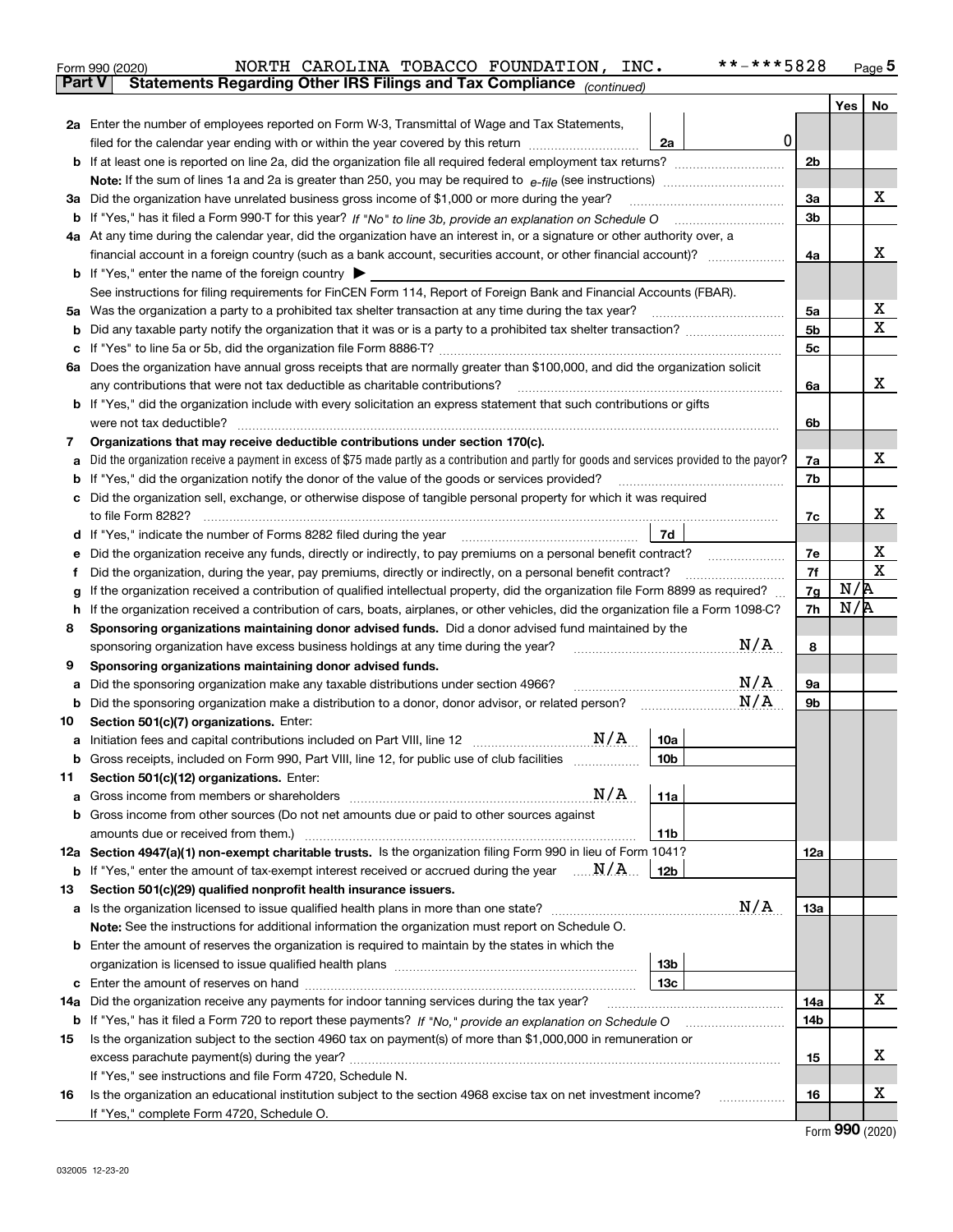|  | Form 990 (2020) |
|--|-----------------|
|  |                 |

## NORTH CAROLINA TOBACCO FOUNDATION, INC. \*\*-\*\*\*5828

*For each "Yes" response to lines 2 through 7b below, and for a "No" response to line 8a, 8b, or 10b below, describe the circumstances, processes, or changes on Schedule O. See instructions.* Form 990 (2020) Page **6Part VI Governance, Management, and Disclosure** 

|          | Check if Schedule O contains a response or note to any line in this Part VI                                                                                                                                             |                               |    |                 |     | $\overline{\mathbf{X}}$ $\overline{\mathbf{X}}$ |
|----------|-------------------------------------------------------------------------------------------------------------------------------------------------------------------------------------------------------------------------|-------------------------------|----|-----------------|-----|-------------------------------------------------|
|          | Section A. Governing Body and Management                                                                                                                                                                                |                               |    |                 |     |                                                 |
|          |                                                                                                                                                                                                                         |                               |    |                 | Yes | No                                              |
|          | 1a Enter the number of voting members of the governing body at the end of the tax year                                                                                                                                  | 1a                            | 62 |                 |     |                                                 |
|          | If there are material differences in voting rights among members of the governing body, or if the governing                                                                                                             |                               |    |                 |     |                                                 |
|          | body delegated broad authority to an executive committee or similar committee, explain on Schedule O.                                                                                                                   |                               |    |                 |     |                                                 |
| b        | Enter the number of voting members included on line 1a, above, who are independent                                                                                                                                      | 1b                            | 58 |                 |     |                                                 |
| 2        | Did any officer, director, trustee, or key employee have a family relationship or a business relationship with any other                                                                                                |                               |    |                 |     |                                                 |
|          | officer, director, trustee, or key employee?                                                                                                                                                                            |                               |    | 2               |     | х                                               |
| 3        | Did the organization delegate control over management duties customarily performed by or under the direct supervision                                                                                                   |                               |    |                 |     |                                                 |
|          | of officers, directors, trustees, or key employees to a management company or other person?                                                                                                                             |                               |    | 3               |     | х                                               |
| 4        | Did the organization make any significant changes to its governing documents since the prior Form 990 was filed?                                                                                                        |                               |    | 4               |     | $\mathbf X$                                     |
| 5        |                                                                                                                                                                                                                         |                               |    | 5               |     | X                                               |
| 6        | Did the organization have members or stockholders?                                                                                                                                                                      |                               |    | 6               |     | $\mathbf X$                                     |
| 7a       | Did the organization have members, stockholders, or other persons who had the power to elect or appoint one or                                                                                                          |                               |    |                 |     |                                                 |
|          | more members of the governing body?                                                                                                                                                                                     |                               |    | 7a              |     | х                                               |
|          | <b>b</b> Are any governance decisions of the organization reserved to (or subject to approval by) members, stockholders, or                                                                                             |                               |    |                 |     |                                                 |
|          | persons other than the governing body?                                                                                                                                                                                  |                               |    | 7b              |     | х                                               |
| 8        | Did the organization contemporaneously document the meetings held or written actions undertaken during the year by the following:                                                                                       |                               |    |                 |     |                                                 |
| a        |                                                                                                                                                                                                                         |                               |    | 8a              | Х   |                                                 |
| b        |                                                                                                                                                                                                                         |                               |    | 8b              | X   |                                                 |
| 9        | Is there any officer, director, trustee, or key employee listed in Part VII, Section A, who cannot be reached at the                                                                                                    |                               |    |                 |     |                                                 |
|          |                                                                                                                                                                                                                         |                               |    | 9               |     | x                                               |
|          | <b>Section B. Policies</b> (This Section B requests information about policies not required by the Internal Revenue Code.)                                                                                              |                               |    |                 |     |                                                 |
|          |                                                                                                                                                                                                                         |                               |    |                 | Yes | No                                              |
|          |                                                                                                                                                                                                                         |                               |    | 10a             |     | x                                               |
|          | <b>b</b> If "Yes," did the organization have written policies and procedures governing the activities of such chapters, affiliates,                                                                                     |                               |    |                 |     |                                                 |
|          | and branches to ensure their operations are consistent with the organization's exempt purposes?                                                                                                                         |                               |    | 10 <sub>b</sub> |     |                                                 |
|          | 11a Has the organization provided a complete copy of this Form 990 to all members of its governing body before filing the form?                                                                                         |                               |    | 11a             | X   |                                                 |
| b        | Describe in Schedule O the process, if any, used by the organization to review this Form 990.                                                                                                                           |                               |    |                 |     |                                                 |
|          |                                                                                                                                                                                                                         |                               |    | 12a             | х   |                                                 |
| b        |                                                                                                                                                                                                                         |                               |    | 12 <sub>b</sub> | X   |                                                 |
| c        | Did the organization regularly and consistently monitor and enforce compliance with the policy? If "Yes." describe                                                                                                      |                               |    |                 |     |                                                 |
|          |                                                                                                                                                                                                                         |                               |    | 12c             | х   |                                                 |
|          | in Schedule O how this was done www.communication.com/www.communications.com/www.communications.com/<br>Did the organization have a written whistleblower policy?                                                       |                               |    | 13              | X   |                                                 |
| 13<br>14 |                                                                                                                                                                                                                         |                               |    | 14              | X   |                                                 |
|          | Did the organization have a written document retention and destruction policy?                                                                                                                                          |                               |    |                 |     |                                                 |
| 15       | Did the process for determining compensation of the following persons include a review and approval by independent<br>persons, comparability data, and contemporaneous substantiation of the deliberation and decision? |                               |    |                 |     |                                                 |
|          |                                                                                                                                                                                                                         |                               |    |                 | х   |                                                 |
| a        | The organization's CEO, Executive Director, or top management official manufactured content of the organization's CEO, Executive Director, or top management official                                                   |                               |    | 15a             | x   |                                                 |
|          | <b>b</b> Other officers or key employees of the organization                                                                                                                                                            |                               |    | 15b             |     |                                                 |
|          | If "Yes" to line 15a or 15b, describe the process in Schedule O (see instructions).<br>16a Did the organization invest in, contribute assets to, or participate in a joint venture or similar arrangement with a        |                               |    |                 |     |                                                 |
|          |                                                                                                                                                                                                                         |                               |    |                 |     | х                                               |
|          | taxable entity during the year?                                                                                                                                                                                         |                               |    | 16a             |     |                                                 |
|          | b If "Yes," did the organization follow a written policy or procedure requiring the organization to evaluate its participation                                                                                          |                               |    |                 |     |                                                 |
|          | in joint venture arrangements under applicable federal tax law, and take steps to safeguard the organization's                                                                                                          |                               |    |                 |     |                                                 |
|          | exempt status with respect to such arrangements?<br><b>Section C. Disclosure</b>                                                                                                                                        |                               |    | 16b             |     |                                                 |
|          | List the states with which a copy of this Form 990 is required to be filed $\blacktriangleright$ CA, KY, NY, PA, VA, SC                                                                                                 |                               |    |                 |     |                                                 |
| 17       |                                                                                                                                                                                                                         |                               |    |                 |     |                                                 |
| 18       | Section 6104 requires an organization to make its Forms 1023 (1024 or 1024-A, if applicable), 990, and 990-T (Section 501(c)(3)s only) available                                                                        |                               |    |                 |     |                                                 |
|          | for public inspection. Indicate how you made these available. Check all that apply.                                                                                                                                     |                               |    |                 |     |                                                 |
|          | $X$ Own website<br>$X$ Upon request<br>Another's website                                                                                                                                                                | Other (explain on Schedule O) |    |                 |     |                                                 |
| 19       | Describe on Schedule O whether (and if so, how) the organization made its governing documents, conflict of interest policy, and financial                                                                               |                               |    |                 |     |                                                 |
|          | statements available to the public during the tax year.                                                                                                                                                                 |                               |    |                 |     |                                                 |
| 20       | State the name, address, and telephone number of the person who possesses the organization's books and records<br>ERIN DELEHANTY - 919-513-7149                                                                         |                               |    |                 |     |                                                 |
|          | NCSU BOX 7207, RALEIGH, NC<br>27695                                                                                                                                                                                     |                               |    |                 |     |                                                 |
|          |                                                                                                                                                                                                                         |                               |    |                 |     |                                                 |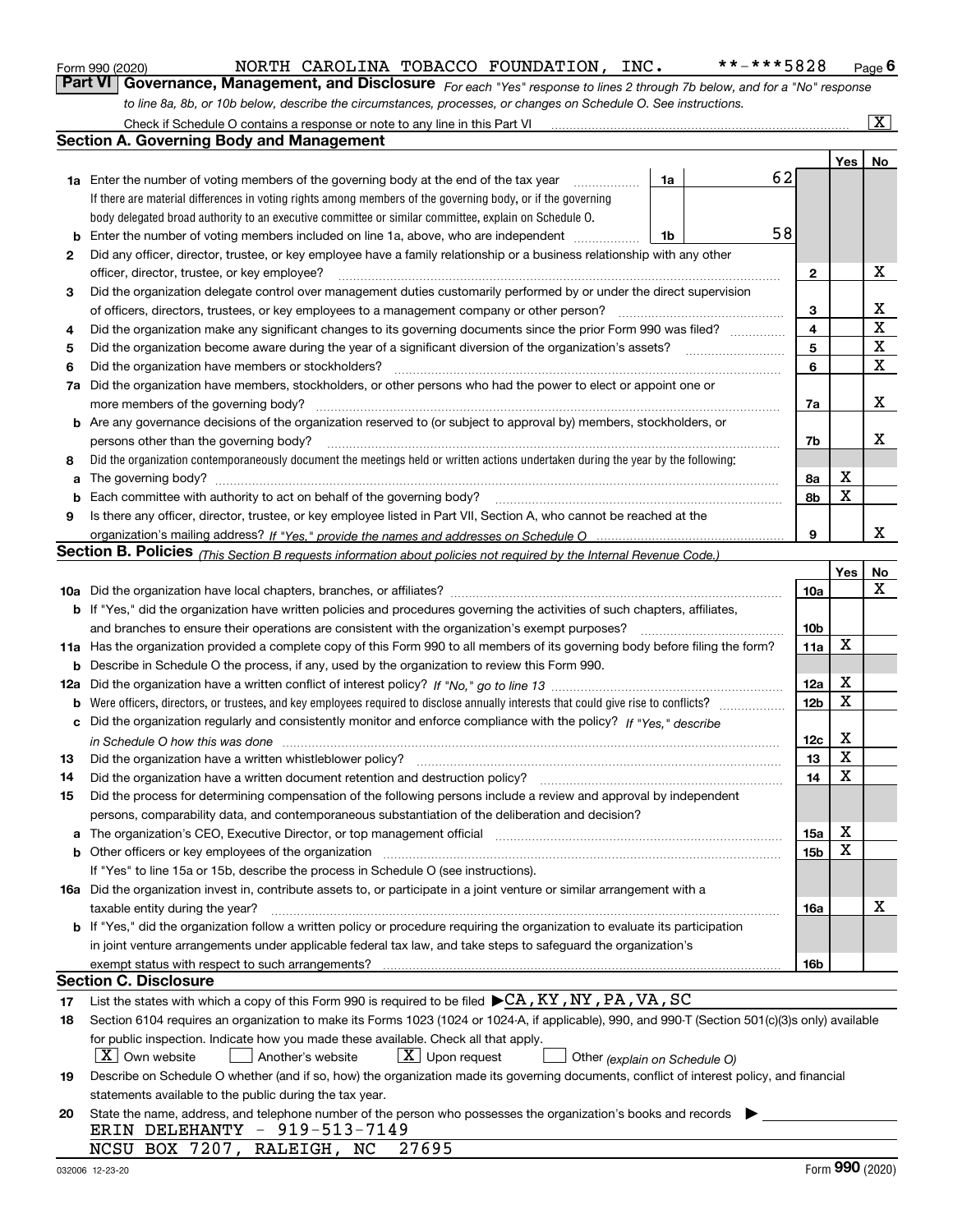### **Employees, and Independent Contractors**

Check if Schedule O contains a response or note to any line in this Part VII

**Section A. Officers, Directors, Trustees, Key Employees, and Highest Compensated Employees**

**1a**  Complete this table for all persons required to be listed. Report compensation for the calendar year ending with or within the organization's tax year. **•** List all of the organization's current officers, directors, trustees (whether individuals or organizations), regardless of amount of compensation.

Enter -0- in columns (D), (E), and (F) if no compensation was paid.

 $\bullet$  List all of the organization's  $\,$ current key employees, if any. See instructions for definition of "key employee."

**•** List the organization's five current highest compensated employees (other than an officer, director, trustee, or key employee) who received reportable compensation (Box 5 of Form W-2 and/or Box 7 of Form 1099-MISC) of more than \$100,000 from the organization and any related organizations.

**•** List all of the organization's former officers, key employees, and highest compensated employees who received more than \$100,000 of reportable compensation from the organization and any related organizations.

**former directors or trustees**  ¥ List all of the organization's that received, in the capacity as a former director or trustee of the organization, more than \$10,000 of reportable compensation from the organization and any related organizations.

See instructions for the order in which to list the persons above.

Check this box if neither the organization nor any related organization compensated any current officer, director, or trustee.  $\mathcal{L}^{\text{max}}$ 

| Reportable<br>Name and title<br>Average<br>Reportable<br>Estimated<br>(do not check more than one<br>compensation<br>hours per<br>compensation<br>amount of<br>box, unless person is both an<br>officer and a director/trustee)<br>from<br>from related<br>other<br>week<br>ndividual trustee or director<br>the<br>(list any<br>organizations<br>compensation<br>(W-2/1099-MISC)<br>hours for<br>organization<br>from the<br>Highest compensated<br>employee<br>nstitutional trustee<br>(W-2/1099-MISC)<br>related<br>organization<br>Key employee<br>organizations<br>and related<br>below<br>organizations<br>Former<br>Officer<br>line)<br>40.00<br>MARY PELOQUIN-DODD<br>(1)<br>$\mathbf x$<br>X<br>0.<br>310,000.<br>44,857.<br><b>TREASURER</b><br>SONIA MURPHY<br>40.00<br>(2)<br>0.<br>32,956.<br>X<br>X<br>196,730.<br>PRESIDENT<br>40.00<br>ERIN DELEHANTY<br>(3)<br>0.<br>$\mathbf X$<br>$\overline{\textbf{X}}$<br>142,142.<br>35,787.<br><b>ASSISTANT TREASURER</b><br>40.00<br>KATHY B. KENNEL<br>(4)<br>$\overline{\text{X}}$<br>$\overline{\mathbf{X}}$<br>0.<br>124,263.<br>23, 166.<br>ASSISTANT SECRETARY<br>1.00<br>(5)<br>MARLENE S. ADAMS<br>$\rm X$<br>0.<br>$\mathbf 0$ .<br>$0_{.}$<br><b>DIRECTOR</b><br>1.00<br>(6)<br>JOHN E. ASHE, JR.<br>$\overline{\text{X}}$<br>0.<br>$\mathbf 0$ .<br>$\mathbf 0$ .<br><b>DIRECTOR</b><br>1.00<br><b>ALAN AYERS</b><br>(7)<br>X<br>0.<br>0.<br>$0_{.}$<br><b>DIRECTOR</b><br>1.00<br>ANDY BALLANCE<br>(8)<br>0.<br>$\mathbf 0$ .<br>X<br>$\mathbf 0$ .<br><b>DIRECTOR</b><br>1.00<br>JIMMY BAREFOOT<br>(9)<br>$\mathbf 0$ .<br>$\mathbf X$<br>0.<br>$0_{.}$<br><b>DIRECTOR</b><br>1.00<br>(10) CAL BERRYHILL<br>$\overline{\text{X}}$<br>0.<br>$\mathbf 0$ .<br>0.<br><b>DIRECTOR</b><br>1.00<br>(11) STAN BICONISH<br>$\mathbf X$<br>0.<br>$\mathbf 0$ .<br>$\mathbf 0$ .<br><b>DIRECTOR</b><br>1.00<br>(12) ROGER R. BLACK<br>0.<br>X<br>$\mathbf 0$ .<br>$\mathbf 0$ .<br><b>DIRECTOR</b><br>1.00<br>(13) TOMMY BUNN<br>$\rm X$<br>0.<br>0.<br>$\mathbf 0$ .<br><b>DIRECTOR</b><br>1.00<br>(14) JOHN W. CARTER, III<br>$\mathbf X$<br>0.<br>$\mathbf 0$ .<br>0.<br><b>DIRECTOR</b><br>1.00<br>(15) SAM CREWS<br>$\rm X$<br>0.<br>$\mathbf 0$ .<br>$\mathbf 0$ .<br><b>DIRECTOR</b><br>1.00<br>(16) BRANDON CUTRELL<br>$\mathbf X$<br>0.<br>$\mathbf 0$ .<br>$\mathbf 0$ .<br><b>DIRECTOR</b><br>1.00<br>(17) LAWRENCE DAVENPORT<br>0.<br>X<br>$\mathbf 0$ .<br>$\mathbf 0$ .<br><b>DIRECTOR</b> | (A)<br>(B) |          |  | (C) |  |  |  | (D) | (E) | (F) |
|----------------------------------------------------------------------------------------------------------------------------------------------------------------------------------------------------------------------------------------------------------------------------------------------------------------------------------------------------------------------------------------------------------------------------------------------------------------------------------------------------------------------------------------------------------------------------------------------------------------------------------------------------------------------------------------------------------------------------------------------------------------------------------------------------------------------------------------------------------------------------------------------------------------------------------------------------------------------------------------------------------------------------------------------------------------------------------------------------------------------------------------------------------------------------------------------------------------------------------------------------------------------------------------------------------------------------------------------------------------------------------------------------------------------------------------------------------------------------------------------------------------------------------------------------------------------------------------------------------------------------------------------------------------------------------------------------------------------------------------------------------------------------------------------------------------------------------------------------------------------------------------------------------------------------------------------------------------------------------------------------------------------------------------------------------------------------------------------------------------------------------------------------------------------------------------------------------------------------------------------------------------------------------------------------------------------------------------------------------------------------------------------------------------------------------------------------------------------|------------|----------|--|-----|--|--|--|-----|-----|-----|
|                                                                                                                                                                                                                                                                                                                                                                                                                                                                                                                                                                                                                                                                                                                                                                                                                                                                                                                                                                                                                                                                                                                                                                                                                                                                                                                                                                                                                                                                                                                                                                                                                                                                                                                                                                                                                                                                                                                                                                                                                                                                                                                                                                                                                                                                                                                                                                                                                                                                      |            | Position |  |     |  |  |  |     |     |     |
|                                                                                                                                                                                                                                                                                                                                                                                                                                                                                                                                                                                                                                                                                                                                                                                                                                                                                                                                                                                                                                                                                                                                                                                                                                                                                                                                                                                                                                                                                                                                                                                                                                                                                                                                                                                                                                                                                                                                                                                                                                                                                                                                                                                                                                                                                                                                                                                                                                                                      |            |          |  |     |  |  |  |     |     |     |
|                                                                                                                                                                                                                                                                                                                                                                                                                                                                                                                                                                                                                                                                                                                                                                                                                                                                                                                                                                                                                                                                                                                                                                                                                                                                                                                                                                                                                                                                                                                                                                                                                                                                                                                                                                                                                                                                                                                                                                                                                                                                                                                                                                                                                                                                                                                                                                                                                                                                      |            |          |  |     |  |  |  |     |     |     |
|                                                                                                                                                                                                                                                                                                                                                                                                                                                                                                                                                                                                                                                                                                                                                                                                                                                                                                                                                                                                                                                                                                                                                                                                                                                                                                                                                                                                                                                                                                                                                                                                                                                                                                                                                                                                                                                                                                                                                                                                                                                                                                                                                                                                                                                                                                                                                                                                                                                                      |            |          |  |     |  |  |  |     |     |     |
|                                                                                                                                                                                                                                                                                                                                                                                                                                                                                                                                                                                                                                                                                                                                                                                                                                                                                                                                                                                                                                                                                                                                                                                                                                                                                                                                                                                                                                                                                                                                                                                                                                                                                                                                                                                                                                                                                                                                                                                                                                                                                                                                                                                                                                                                                                                                                                                                                                                                      |            |          |  |     |  |  |  |     |     |     |
|                                                                                                                                                                                                                                                                                                                                                                                                                                                                                                                                                                                                                                                                                                                                                                                                                                                                                                                                                                                                                                                                                                                                                                                                                                                                                                                                                                                                                                                                                                                                                                                                                                                                                                                                                                                                                                                                                                                                                                                                                                                                                                                                                                                                                                                                                                                                                                                                                                                                      |            |          |  |     |  |  |  |     |     |     |
|                                                                                                                                                                                                                                                                                                                                                                                                                                                                                                                                                                                                                                                                                                                                                                                                                                                                                                                                                                                                                                                                                                                                                                                                                                                                                                                                                                                                                                                                                                                                                                                                                                                                                                                                                                                                                                                                                                                                                                                                                                                                                                                                                                                                                                                                                                                                                                                                                                                                      |            |          |  |     |  |  |  |     |     |     |
|                                                                                                                                                                                                                                                                                                                                                                                                                                                                                                                                                                                                                                                                                                                                                                                                                                                                                                                                                                                                                                                                                                                                                                                                                                                                                                                                                                                                                                                                                                                                                                                                                                                                                                                                                                                                                                                                                                                                                                                                                                                                                                                                                                                                                                                                                                                                                                                                                                                                      |            |          |  |     |  |  |  |     |     |     |
|                                                                                                                                                                                                                                                                                                                                                                                                                                                                                                                                                                                                                                                                                                                                                                                                                                                                                                                                                                                                                                                                                                                                                                                                                                                                                                                                                                                                                                                                                                                                                                                                                                                                                                                                                                                                                                                                                                                                                                                                                                                                                                                                                                                                                                                                                                                                                                                                                                                                      |            |          |  |     |  |  |  |     |     |     |
|                                                                                                                                                                                                                                                                                                                                                                                                                                                                                                                                                                                                                                                                                                                                                                                                                                                                                                                                                                                                                                                                                                                                                                                                                                                                                                                                                                                                                                                                                                                                                                                                                                                                                                                                                                                                                                                                                                                                                                                                                                                                                                                                                                                                                                                                                                                                                                                                                                                                      |            |          |  |     |  |  |  |     |     |     |
|                                                                                                                                                                                                                                                                                                                                                                                                                                                                                                                                                                                                                                                                                                                                                                                                                                                                                                                                                                                                                                                                                                                                                                                                                                                                                                                                                                                                                                                                                                                                                                                                                                                                                                                                                                                                                                                                                                                                                                                                                                                                                                                                                                                                                                                                                                                                                                                                                                                                      |            |          |  |     |  |  |  |     |     |     |
|                                                                                                                                                                                                                                                                                                                                                                                                                                                                                                                                                                                                                                                                                                                                                                                                                                                                                                                                                                                                                                                                                                                                                                                                                                                                                                                                                                                                                                                                                                                                                                                                                                                                                                                                                                                                                                                                                                                                                                                                                                                                                                                                                                                                                                                                                                                                                                                                                                                                      |            |          |  |     |  |  |  |     |     |     |
|                                                                                                                                                                                                                                                                                                                                                                                                                                                                                                                                                                                                                                                                                                                                                                                                                                                                                                                                                                                                                                                                                                                                                                                                                                                                                                                                                                                                                                                                                                                                                                                                                                                                                                                                                                                                                                                                                                                                                                                                                                                                                                                                                                                                                                                                                                                                                                                                                                                                      |            |          |  |     |  |  |  |     |     |     |
|                                                                                                                                                                                                                                                                                                                                                                                                                                                                                                                                                                                                                                                                                                                                                                                                                                                                                                                                                                                                                                                                                                                                                                                                                                                                                                                                                                                                                                                                                                                                                                                                                                                                                                                                                                                                                                                                                                                                                                                                                                                                                                                                                                                                                                                                                                                                                                                                                                                                      |            |          |  |     |  |  |  |     |     |     |
|                                                                                                                                                                                                                                                                                                                                                                                                                                                                                                                                                                                                                                                                                                                                                                                                                                                                                                                                                                                                                                                                                                                                                                                                                                                                                                                                                                                                                                                                                                                                                                                                                                                                                                                                                                                                                                                                                                                                                                                                                                                                                                                                                                                                                                                                                                                                                                                                                                                                      |            |          |  |     |  |  |  |     |     |     |
|                                                                                                                                                                                                                                                                                                                                                                                                                                                                                                                                                                                                                                                                                                                                                                                                                                                                                                                                                                                                                                                                                                                                                                                                                                                                                                                                                                                                                                                                                                                                                                                                                                                                                                                                                                                                                                                                                                                                                                                                                                                                                                                                                                                                                                                                                                                                                                                                                                                                      |            |          |  |     |  |  |  |     |     |     |
|                                                                                                                                                                                                                                                                                                                                                                                                                                                                                                                                                                                                                                                                                                                                                                                                                                                                                                                                                                                                                                                                                                                                                                                                                                                                                                                                                                                                                                                                                                                                                                                                                                                                                                                                                                                                                                                                                                                                                                                                                                                                                                                                                                                                                                                                                                                                                                                                                                                                      |            |          |  |     |  |  |  |     |     |     |
|                                                                                                                                                                                                                                                                                                                                                                                                                                                                                                                                                                                                                                                                                                                                                                                                                                                                                                                                                                                                                                                                                                                                                                                                                                                                                                                                                                                                                                                                                                                                                                                                                                                                                                                                                                                                                                                                                                                                                                                                                                                                                                                                                                                                                                                                                                                                                                                                                                                                      |            |          |  |     |  |  |  |     |     |     |
|                                                                                                                                                                                                                                                                                                                                                                                                                                                                                                                                                                                                                                                                                                                                                                                                                                                                                                                                                                                                                                                                                                                                                                                                                                                                                                                                                                                                                                                                                                                                                                                                                                                                                                                                                                                                                                                                                                                                                                                                                                                                                                                                                                                                                                                                                                                                                                                                                                                                      |            |          |  |     |  |  |  |     |     |     |
|                                                                                                                                                                                                                                                                                                                                                                                                                                                                                                                                                                                                                                                                                                                                                                                                                                                                                                                                                                                                                                                                                                                                                                                                                                                                                                                                                                                                                                                                                                                                                                                                                                                                                                                                                                                                                                                                                                                                                                                                                                                                                                                                                                                                                                                                                                                                                                                                                                                                      |            |          |  |     |  |  |  |     |     |     |
|                                                                                                                                                                                                                                                                                                                                                                                                                                                                                                                                                                                                                                                                                                                                                                                                                                                                                                                                                                                                                                                                                                                                                                                                                                                                                                                                                                                                                                                                                                                                                                                                                                                                                                                                                                                                                                                                                                                                                                                                                                                                                                                                                                                                                                                                                                                                                                                                                                                                      |            |          |  |     |  |  |  |     |     |     |
|                                                                                                                                                                                                                                                                                                                                                                                                                                                                                                                                                                                                                                                                                                                                                                                                                                                                                                                                                                                                                                                                                                                                                                                                                                                                                                                                                                                                                                                                                                                                                                                                                                                                                                                                                                                                                                                                                                                                                                                                                                                                                                                                                                                                                                                                                                                                                                                                                                                                      |            |          |  |     |  |  |  |     |     |     |
|                                                                                                                                                                                                                                                                                                                                                                                                                                                                                                                                                                                                                                                                                                                                                                                                                                                                                                                                                                                                                                                                                                                                                                                                                                                                                                                                                                                                                                                                                                                                                                                                                                                                                                                                                                                                                                                                                                                                                                                                                                                                                                                                                                                                                                                                                                                                                                                                                                                                      |            |          |  |     |  |  |  |     |     |     |
|                                                                                                                                                                                                                                                                                                                                                                                                                                                                                                                                                                                                                                                                                                                                                                                                                                                                                                                                                                                                                                                                                                                                                                                                                                                                                                                                                                                                                                                                                                                                                                                                                                                                                                                                                                                                                                                                                                                                                                                                                                                                                                                                                                                                                                                                                                                                                                                                                                                                      |            |          |  |     |  |  |  |     |     |     |
|                                                                                                                                                                                                                                                                                                                                                                                                                                                                                                                                                                                                                                                                                                                                                                                                                                                                                                                                                                                                                                                                                                                                                                                                                                                                                                                                                                                                                                                                                                                                                                                                                                                                                                                                                                                                                                                                                                                                                                                                                                                                                                                                                                                                                                                                                                                                                                                                                                                                      |            |          |  |     |  |  |  |     |     |     |
|                                                                                                                                                                                                                                                                                                                                                                                                                                                                                                                                                                                                                                                                                                                                                                                                                                                                                                                                                                                                                                                                                                                                                                                                                                                                                                                                                                                                                                                                                                                                                                                                                                                                                                                                                                                                                                                                                                                                                                                                                                                                                                                                                                                                                                                                                                                                                                                                                                                                      |            |          |  |     |  |  |  |     |     |     |
|                                                                                                                                                                                                                                                                                                                                                                                                                                                                                                                                                                                                                                                                                                                                                                                                                                                                                                                                                                                                                                                                                                                                                                                                                                                                                                                                                                                                                                                                                                                                                                                                                                                                                                                                                                                                                                                                                                                                                                                                                                                                                                                                                                                                                                                                                                                                                                                                                                                                      |            |          |  |     |  |  |  |     |     |     |
|                                                                                                                                                                                                                                                                                                                                                                                                                                                                                                                                                                                                                                                                                                                                                                                                                                                                                                                                                                                                                                                                                                                                                                                                                                                                                                                                                                                                                                                                                                                                                                                                                                                                                                                                                                                                                                                                                                                                                                                                                                                                                                                                                                                                                                                                                                                                                                                                                                                                      |            |          |  |     |  |  |  |     |     |     |
|                                                                                                                                                                                                                                                                                                                                                                                                                                                                                                                                                                                                                                                                                                                                                                                                                                                                                                                                                                                                                                                                                                                                                                                                                                                                                                                                                                                                                                                                                                                                                                                                                                                                                                                                                                                                                                                                                                                                                                                                                                                                                                                                                                                                                                                                                                                                                                                                                                                                      |            |          |  |     |  |  |  |     |     |     |
|                                                                                                                                                                                                                                                                                                                                                                                                                                                                                                                                                                                                                                                                                                                                                                                                                                                                                                                                                                                                                                                                                                                                                                                                                                                                                                                                                                                                                                                                                                                                                                                                                                                                                                                                                                                                                                                                                                                                                                                                                                                                                                                                                                                                                                                                                                                                                                                                                                                                      |            |          |  |     |  |  |  |     |     |     |
|                                                                                                                                                                                                                                                                                                                                                                                                                                                                                                                                                                                                                                                                                                                                                                                                                                                                                                                                                                                                                                                                                                                                                                                                                                                                                                                                                                                                                                                                                                                                                                                                                                                                                                                                                                                                                                                                                                                                                                                                                                                                                                                                                                                                                                                                                                                                                                                                                                                                      |            |          |  |     |  |  |  |     |     |     |
|                                                                                                                                                                                                                                                                                                                                                                                                                                                                                                                                                                                                                                                                                                                                                                                                                                                                                                                                                                                                                                                                                                                                                                                                                                                                                                                                                                                                                                                                                                                                                                                                                                                                                                                                                                                                                                                                                                                                                                                                                                                                                                                                                                                                                                                                                                                                                                                                                                                                      |            |          |  |     |  |  |  |     |     |     |
|                                                                                                                                                                                                                                                                                                                                                                                                                                                                                                                                                                                                                                                                                                                                                                                                                                                                                                                                                                                                                                                                                                                                                                                                                                                                                                                                                                                                                                                                                                                                                                                                                                                                                                                                                                                                                                                                                                                                                                                                                                                                                                                                                                                                                                                                                                                                                                                                                                                                      |            |          |  |     |  |  |  |     |     |     |
|                                                                                                                                                                                                                                                                                                                                                                                                                                                                                                                                                                                                                                                                                                                                                                                                                                                                                                                                                                                                                                                                                                                                                                                                                                                                                                                                                                                                                                                                                                                                                                                                                                                                                                                                                                                                                                                                                                                                                                                                                                                                                                                                                                                                                                                                                                                                                                                                                                                                      |            |          |  |     |  |  |  |     |     |     |
|                                                                                                                                                                                                                                                                                                                                                                                                                                                                                                                                                                                                                                                                                                                                                                                                                                                                                                                                                                                                                                                                                                                                                                                                                                                                                                                                                                                                                                                                                                                                                                                                                                                                                                                                                                                                                                                                                                                                                                                                                                                                                                                                                                                                                                                                                                                                                                                                                                                                      |            |          |  |     |  |  |  |     |     |     |
|                                                                                                                                                                                                                                                                                                                                                                                                                                                                                                                                                                                                                                                                                                                                                                                                                                                                                                                                                                                                                                                                                                                                                                                                                                                                                                                                                                                                                                                                                                                                                                                                                                                                                                                                                                                                                                                                                                                                                                                                                                                                                                                                                                                                                                                                                                                                                                                                                                                                      |            |          |  |     |  |  |  |     |     |     |
|                                                                                                                                                                                                                                                                                                                                                                                                                                                                                                                                                                                                                                                                                                                                                                                                                                                                                                                                                                                                                                                                                                                                                                                                                                                                                                                                                                                                                                                                                                                                                                                                                                                                                                                                                                                                                                                                                                                                                                                                                                                                                                                                                                                                                                                                                                                                                                                                                                                                      |            |          |  |     |  |  |  |     |     |     |
|                                                                                                                                                                                                                                                                                                                                                                                                                                                                                                                                                                                                                                                                                                                                                                                                                                                                                                                                                                                                                                                                                                                                                                                                                                                                                                                                                                                                                                                                                                                                                                                                                                                                                                                                                                                                                                                                                                                                                                                                                                                                                                                                                                                                                                                                                                                                                                                                                                                                      |            |          |  |     |  |  |  |     |     |     |
|                                                                                                                                                                                                                                                                                                                                                                                                                                                                                                                                                                                                                                                                                                                                                                                                                                                                                                                                                                                                                                                                                                                                                                                                                                                                                                                                                                                                                                                                                                                                                                                                                                                                                                                                                                                                                                                                                                                                                                                                                                                                                                                                                                                                                                                                                                                                                                                                                                                                      |            |          |  |     |  |  |  |     |     |     |
|                                                                                                                                                                                                                                                                                                                                                                                                                                                                                                                                                                                                                                                                                                                                                                                                                                                                                                                                                                                                                                                                                                                                                                                                                                                                                                                                                                                                                                                                                                                                                                                                                                                                                                                                                                                                                                                                                                                                                                                                                                                                                                                                                                                                                                                                                                                                                                                                                                                                      |            |          |  |     |  |  |  |     |     |     |
|                                                                                                                                                                                                                                                                                                                                                                                                                                                                                                                                                                                                                                                                                                                                                                                                                                                                                                                                                                                                                                                                                                                                                                                                                                                                                                                                                                                                                                                                                                                                                                                                                                                                                                                                                                                                                                                                                                                                                                                                                                                                                                                                                                                                                                                                                                                                                                                                                                                                      |            |          |  |     |  |  |  |     |     |     |
|                                                                                                                                                                                                                                                                                                                                                                                                                                                                                                                                                                                                                                                                                                                                                                                                                                                                                                                                                                                                                                                                                                                                                                                                                                                                                                                                                                                                                                                                                                                                                                                                                                                                                                                                                                                                                                                                                                                                                                                                                                                                                                                                                                                                                                                                                                                                                                                                                                                                      |            |          |  |     |  |  |  |     |     |     |

 $\mathcal{L}^{\text{max}}$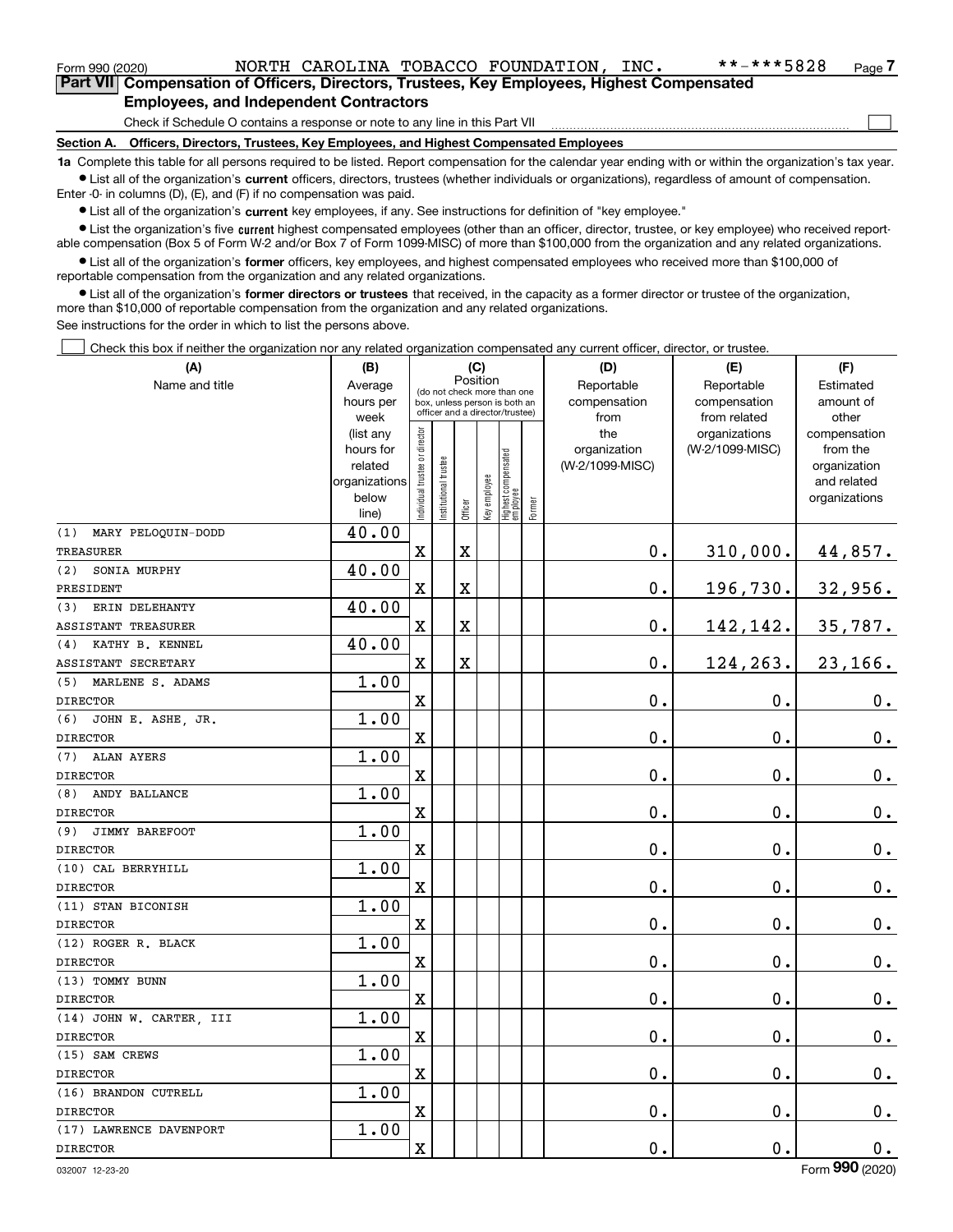| Form 990 (2020)                                                                                                                              |                      |                                |                                                              |          |              |                                   |        | NORTH CAROLINA TOBACCO FOUNDATION, INC. | **-***5828      |     |                              | Page 8        |
|----------------------------------------------------------------------------------------------------------------------------------------------|----------------------|--------------------------------|--------------------------------------------------------------|----------|--------------|-----------------------------------|--------|-----------------------------------------|-----------------|-----|------------------------------|---------------|
| <b>Part VII</b><br>Section A. Officers, Directors, Trustees, Key Employees, and Highest Compensated Employees (continued)                    |                      |                                |                                                              |          |              |                                   |        |                                         |                 |     |                              |               |
| (A)                                                                                                                                          | (B)                  |                                |                                                              |          | (C)          |                                   |        | (D)                                     | (E)             |     | (F)                          |               |
| Name and title                                                                                                                               | Average              |                                |                                                              | Position |              |                                   |        | Reportable                              | Reportable      |     | Estimated                    |               |
|                                                                                                                                              | hours per            |                                | (do not check more than one<br>box, unless person is both an |          |              |                                   |        | compensation                            | compensation    |     | amount of                    |               |
|                                                                                                                                              | week                 |                                |                                                              |          |              | officer and a director/trustee)   |        | from                                    | from related    |     | other                        |               |
|                                                                                                                                              | (list any            |                                |                                                              |          |              |                                   |        | the                                     | organizations   |     | compensation                 |               |
|                                                                                                                                              | hours for<br>related |                                |                                                              |          |              |                                   |        | organization                            | (W-2/1099-MISC) |     | from the                     |               |
|                                                                                                                                              | organizations        |                                |                                                              |          |              |                                   |        | (W-2/1099-MISC)                         |                 |     | organization                 |               |
|                                                                                                                                              | below                |                                |                                                              |          |              |                                   |        |                                         |                 |     | and related<br>organizations |               |
|                                                                                                                                              | line)                | Individual trustee or director | Institutional trustee                                        | Officer  | Key employee | Highest compensated<br>  employee | Former |                                         |                 |     |                              |               |
| (18) PHIL DUNCAN                                                                                                                             | 1.00                 |                                |                                                              |          |              |                                   |        |                                         |                 |     |                              |               |
| <b>DIRECTOR</b>                                                                                                                              |                      | X                              |                                                              |          |              |                                   |        | 0.                                      | 0.              |     |                              | 0.            |
| (19) GARY EVANS                                                                                                                              | 1.00                 |                                |                                                              |          |              |                                   |        |                                         |                 |     |                              |               |
| <b>DIRECTOR</b>                                                                                                                              |                      | X                              |                                                              |          |              |                                   |        | $\mathbf 0$ .                           | $\mathbf 0$ .   |     |                              | $0$ .         |
| (20) JIMMY FULCHER                                                                                                                           | 1.00                 |                                |                                                              |          |              |                                   |        |                                         |                 |     |                              |               |
| <b>DIRECTOR</b>                                                                                                                              |                      | X                              |                                                              |          |              |                                   |        | $\mathbf 0$ .                           | 0.              |     |                              | $\mathbf 0$ . |
| (21) KEVIN GASKINS                                                                                                                           | 1.00                 |                                |                                                              |          |              |                                   |        |                                         |                 |     |                              |               |
| <b>DIRECTOR</b>                                                                                                                              |                      | X                              |                                                              |          |              |                                   |        | 0.                                      | $\mathbf 0$ .   |     |                              | $0$ .         |
| (22) JIMMY GENTRY                                                                                                                            | 1.00                 |                                |                                                              |          |              |                                   |        |                                         |                 |     |                              |               |
| <b>DIRECTOR</b>                                                                                                                              |                      | X                              |                                                              |          |              |                                   |        | $\mathbf 0$ .                           | $\mathbf 0$ .   |     |                              | 0.            |
| (23) ROY GORENA                                                                                                                              | 1.00                 |                                |                                                              |          |              |                                   |        |                                         |                 |     |                              |               |
| <b>DIRECTOR</b>                                                                                                                              |                      | X                              |                                                              |          |              |                                   |        | $\mathbf 0$ .                           | $\mathbf 0$ .   |     |                              | $\mathbf 0$ . |
| (24) STEVE GRIFFIN                                                                                                                           | 1.00                 |                                |                                                              |          |              |                                   |        |                                         |                 |     |                              |               |
| <b>DIRECTOR</b>                                                                                                                              |                      | X                              |                                                              |          |              |                                   |        | 0.                                      | $\mathbf 0$ .   |     |                              | $\mathbf 0$ . |
| (25) SHAWN HARDING                                                                                                                           | 1.00                 |                                |                                                              |          |              |                                   |        |                                         |                 |     |                              |               |
| <b>DIRECTOR</b>                                                                                                                              |                      | X                              |                                                              |          |              |                                   |        | 0.                                      | $\mathbf 0$ .   |     |                              | $\mathbf 0$ . |
| (26) MANDY HASTY                                                                                                                             | 1.00                 |                                |                                                              |          |              |                                   |        |                                         |                 |     |                              |               |
| <b>DIRECTOR</b>                                                                                                                              |                      | $\mathbf x$                    |                                                              |          |              |                                   |        | $\mathbf 0$ .                           | Ο.              |     |                              | 0.            |
| 1b Subtotal                                                                                                                                  |                      |                                |                                                              |          |              |                                   |        | $\overline{\mathfrak{o}}$ .             | 773, 135.       |     |                              | 136,766.      |
| c Total from continuation sheets to Part VII, Section A [ [ [ [ [ [ ] ] ]                                                                    |                      |                                |                                                              |          |              |                                   |        | $\overline{0}$ .                        | 0.              |     |                              | 0.            |
|                                                                                                                                              |                      |                                |                                                              |          |              |                                   |        | $\overline{0}$ .                        | 773, 135.       |     |                              | 136,766.      |
| Total number of individuals (including but not limited to those listed above) who received more than \$100,000 of reportable<br>$\mathbf{2}$ |                      |                                |                                                              |          |              |                                   |        |                                         |                 |     |                              |               |
| compensation from the organization                                                                                                           |                      |                                |                                                              |          |              |                                   |        |                                         |                 |     |                              | 0             |
|                                                                                                                                              |                      |                                |                                                              |          |              |                                   |        |                                         |                 |     | Yes                          | No            |
| Did the organization list any former officer, director, trustee, key employee, or highest compensated employee on<br>3                       |                      |                                |                                                              |          |              |                                   |        |                                         |                 |     |                              |               |
| line 1a? If "Yes," complete Schedule J for such individual manufactured contained and the Schedule Schedule J for such individual            |                      |                                |                                                              |          |              |                                   |        |                                         |                 | з   |                              | х             |
| For any individual listed on line 1a, is the sum of reportable compensation and other compensation from the organization<br>4                |                      |                                |                                                              |          |              |                                   |        |                                         |                 |     |                              |               |
|                                                                                                                                              |                      |                                |                                                              |          |              |                                   |        |                                         |                 | 4   | X                            |               |
| Did any person listed on line 1a receive or accrue compensation from any unrelated organization or individual for services<br>5              |                      |                                |                                                              |          |              |                                   |        |                                         |                 |     |                              |               |
|                                                                                                                                              |                      |                                |                                                              |          |              |                                   |        |                                         |                 | 5   |                              | x             |
| <b>Section B. Independent Contractors</b>                                                                                                    |                      |                                |                                                              |          |              |                                   |        |                                         |                 |     |                              |               |
| Complete this table for your five highest compensated independent contractors that received more than \$100,000 of compensation from<br>1    |                      |                                |                                                              |          |              |                                   |        |                                         |                 |     |                              |               |
| the organization. Report compensation for the calendar year ending with or within the organization's tax year.                               |                      |                                |                                                              |          |              |                                   |        |                                         |                 |     |                              |               |
| (A)                                                                                                                                          |                      |                                |                                                              |          |              |                                   |        | (B)                                     |                 | (C) |                              |               |
| Name and business address<br>Description of services<br>Compensation<br><b>NONE</b>                                                          |                      |                                |                                                              |          |              |                                   |        |                                         |                 |     |                              |               |
|                                                                                                                                              |                      |                                |                                                              |          |              |                                   |        |                                         |                 |     |                              |               |
|                                                                                                                                              |                      |                                |                                                              |          |              |                                   |        |                                         |                 |     |                              |               |
|                                                                                                                                              |                      |                                |                                                              |          |              |                                   |        |                                         |                 |     |                              |               |
|                                                                                                                                              |                      |                                |                                                              |          |              |                                   |        |                                         |                 |     |                              |               |
|                                                                                                                                              |                      |                                |                                                              |          |              |                                   |        |                                         |                 |     |                              |               |
|                                                                                                                                              |                      |                                |                                                              |          |              |                                   |        |                                         |                 |     |                              |               |
|                                                                                                                                              |                      |                                |                                                              |          |              |                                   |        |                                         |                 |     |                              |               |
|                                                                                                                                              |                      |                                |                                                              |          |              |                                   |        |                                         |                 |     |                              |               |
|                                                                                                                                              |                      |                                |                                                              |          |              |                                   |        |                                         |                 |     |                              |               |
|                                                                                                                                              |                      |                                |                                                              |          |              |                                   |        |                                         |                 |     |                              |               |

**2**Total number of independent contractors (including but not limited to those listed above) who received more than  $$100,000$  of compensation from the organization  $\qquad \blacktriangleright$   $\qquad \qquad 0$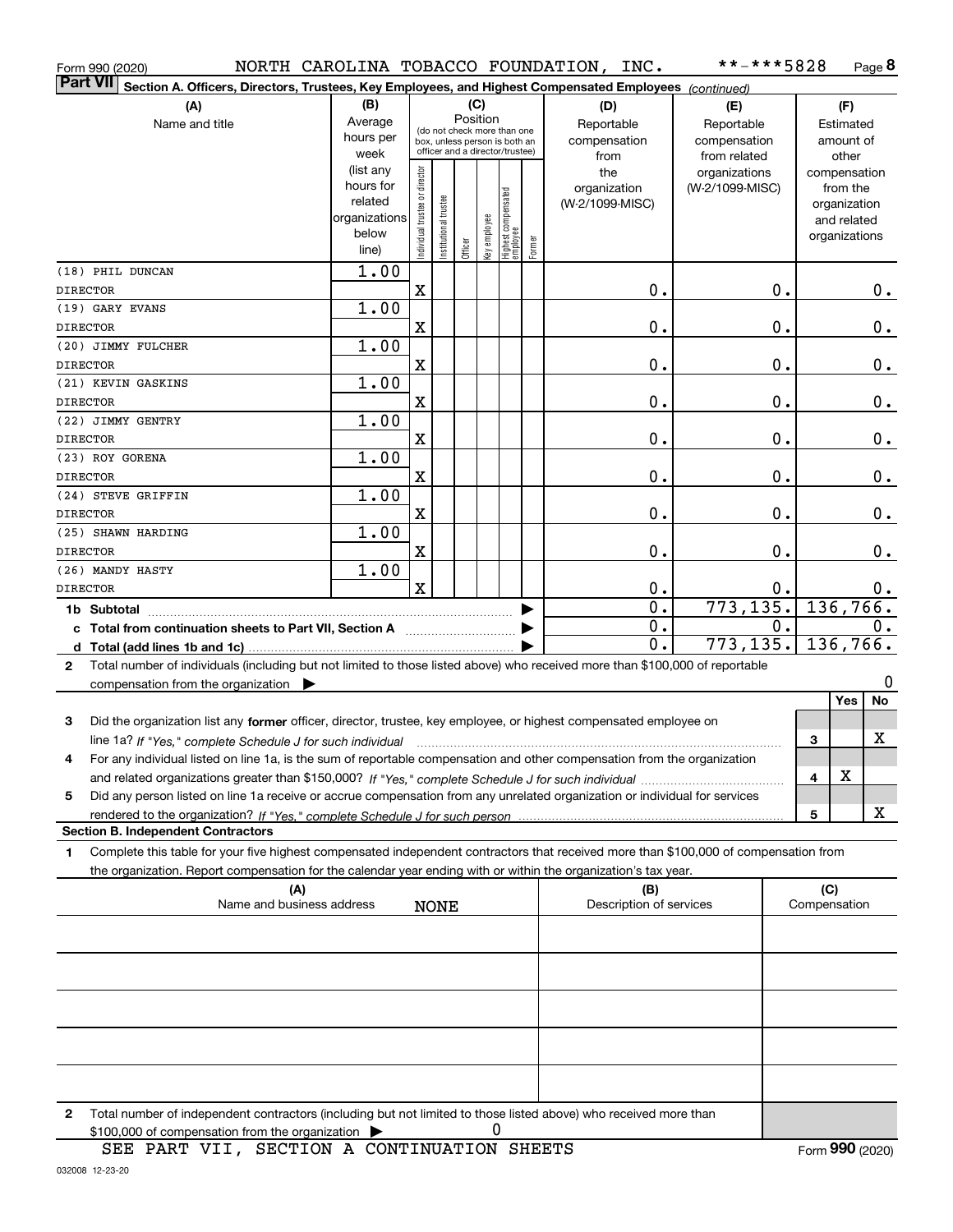| Form 990                                                                                                                  |               |                                |                       |                        |              |                              |        | NORTH CAROLINA TOBACCO FOUNDATION, INC. | **-***5828                    |                       |
|---------------------------------------------------------------------------------------------------------------------------|---------------|--------------------------------|-----------------------|------------------------|--------------|------------------------------|--------|-----------------------------------------|-------------------------------|-----------------------|
| <b>Part VII</b><br>Section A. Officers, Directors, Trustees, Key Employees, and Highest Compensated Employees (continued) |               |                                |                       |                        |              |                              |        |                                         |                               |                       |
| (A)                                                                                                                       | (B)           |                                |                       | (C)                    |              |                              |        | (D)                                     | (E)                           | (F)                   |
| Name and title                                                                                                            | Average       |                                |                       | Position               |              |                              |        | Reportable                              | Reportable                    | Estimated             |
|                                                                                                                           | hours         |                                |                       | (check all that apply) |              |                              |        | compensation                            | compensation                  | amount of             |
|                                                                                                                           | per<br>week   |                                |                       |                        |              |                              |        | from<br>the                             | from related<br>organizations | other<br>compensation |
|                                                                                                                           | (list any     |                                |                       |                        |              |                              |        | organization                            | (W-2/1099-MISC)               | from the              |
|                                                                                                                           | hours for     |                                |                       |                        |              |                              |        | (W-2/1099-MISC)                         |                               | organization          |
|                                                                                                                           | related       |                                |                       |                        |              |                              |        |                                         |                               | and related           |
|                                                                                                                           | organizations | Individual trustee or director | Institutional trustee |                        | Key employee | Highest compensated employee |        |                                         |                               | organizations         |
|                                                                                                                           | below         |                                |                       | Officer                |              |                              | Former |                                         |                               |                       |
|                                                                                                                           | line)         |                                |                       |                        |              |                              |        |                                         |                               |                       |
| (27) MARION HAWKINS, III                                                                                                  | 1.00          |                                |                       |                        |              |                              |        |                                         |                               |                       |
| <b>DIRECTOR</b>                                                                                                           |               | $\mathbf X$                    |                       |                        |              |                              |        | $\mathbf 0$ .                           | 0.                            | $0_{.}$               |
| (28) JIMMY HILL                                                                                                           | 1.00          |                                |                       |                        |              |                              |        |                                         |                               |                       |
| <b>DIRECTOR</b>                                                                                                           |               | $\mathbf X$                    |                       |                        |              |                              |        | $\mathbf 0$ .                           | 0.                            | $0_{.}$               |
| (29) DAVID HINNANT                                                                                                        | 1.00          |                                |                       |                        |              |                              |        |                                         |                               |                       |
| <b>DIRECTOR</b>                                                                                                           |               | $\mathbf X$                    |                       |                        |              |                              |        | $\mathbf 0$ .                           | 0.                            | $0_{.}$               |
| (30) OSCAR HOUSE                                                                                                          | 1.00          |                                |                       |                        |              |                              |        |                                         |                               |                       |
| <b>DIRECTOR</b>                                                                                                           |               | $\mathbf X$                    |                       |                        |              |                              |        | $\mathbf 0$ .                           | 0.                            | $\mathbf 0$ .         |
| (31) JOHN ISLEY                                                                                                           | 1.00          |                                |                       |                        |              |                              |        |                                         |                               |                       |
| <b>DIRECTOR</b>                                                                                                           |               | $\mathbf X$                    |                       |                        |              |                              |        | $\mathbf 0$ .                           | 0.                            | $\mathbf 0$ .         |
| (32) TONY JONES                                                                                                           | 1.00          |                                |                       |                        |              |                              |        |                                         |                               |                       |
| <b>DIRECTOR</b>                                                                                                           |               | $\mathbf X$                    |                       |                        |              |                              |        | $\mathbf 0$ .                           | 0.                            | $\mathbf 0$ .         |
| (33) BRENT LEGGETT                                                                                                        | 1.00          |                                |                       |                        |              |                              |        |                                         |                               |                       |
| <b>DIRECTOR</b>                                                                                                           |               | $\mathbf X$                    |                       |                        |              |                              |        | $\mathbf 0$ .                           | 0.                            | $0_{.}$               |
| (34) GREG MANNING                                                                                                         | 1.00          |                                |                       |                        |              |                              |        |                                         |                               |                       |
| <b>DIRECTOR</b>                                                                                                           |               | $\mathbf X$                    |                       |                        |              |                              |        | $\mathbf 0$ .                           | 0.                            | $0_{.}$               |
| (35) WHIT MORRIS                                                                                                          | 1.00          | $\mathbf X$                    |                       |                        |              |                              |        | $\mathbf 0$ .                           | 0.                            |                       |
| <b>DIRECTOR</b><br>(36) HANK MOZINGO                                                                                      | 1.00          |                                |                       |                        |              |                              |        |                                         |                               | $0_{.}$               |
| <b>DIRECTOR</b>                                                                                                           |               | $\mathbf X$                    |                       |                        |              |                              |        | $\mathbf 0$ .                           | 0.                            | 0.                    |
| (37) STEPHEN NELMS                                                                                                        | 1.00          |                                |                       |                        |              |                              |        |                                         |                               |                       |
| <b>DIRECTOR</b>                                                                                                           |               | $\mathbf X$                    |                       |                        |              |                              |        | $\mathbf 0$ .                           | 0.                            | 0.                    |
| (38) PARKER PHILIPS                                                                                                       | 1.00          |                                |                       |                        |              |                              |        |                                         |                               |                       |
| <b>DIRECTOR</b>                                                                                                           |               | $\mathbf X$                    |                       |                        |              |                              |        | 0.                                      | $\mathbf 0$ .                 | 0.                    |
| (39) GLENN PREDDY                                                                                                         | 1.00          |                                |                       |                        |              |                              |        |                                         |                               |                       |
| DIRECTOR                                                                                                                  |               | X                              |                       |                        |              |                              |        | $\mathbf 0$ .                           | $\mathbf 0$ .                 | $\pmb{0}$ .           |
| (40) MARION PRIDGEN, JR.                                                                                                  | 1.00          |                                |                       |                        |              |                              |        |                                         |                               |                       |
| <b>DIRECTOR</b>                                                                                                           |               | X                              |                       |                        |              |                              |        | $\mathbf 0$ .                           | 0.                            | $0\cdot$              |
| (41) JOHN RADCLIFF                                                                                                        | 1.00          |                                |                       |                        |              |                              |        |                                         |                               |                       |
| <b>DIRECTOR</b>                                                                                                           |               | X                              |                       |                        |              |                              |        | О.                                      | $\mathbf 0$ .                 | $0\,.$                |
| (42) RON RADLOFF                                                                                                          | 1.00          |                                |                       |                        |              |                              |        |                                         |                               |                       |
| <b>DIRECTOR</b>                                                                                                           |               | X                              |                       |                        |              |                              |        | О.                                      | $\mathbf 0$ .                 | 0.                    |
| (43) GREG RAY                                                                                                             | 1.00          |                                |                       |                        |              |                              |        |                                         |                               |                       |
| <b>DIRECTOR</b>                                                                                                           |               | X                              |                       |                        |              |                              |        | О.                                      | $\mathbf 0$ .                 | $0\,.$                |
| (44) RICHARD RENEGAR                                                                                                      | 1.00          |                                |                       |                        |              |                              |        |                                         |                               |                       |
| <b>DIRECTOR</b>                                                                                                           |               | X                              |                       |                        |              |                              |        | О.                                      | $\mathbf 0$ .                 | $0\,.$                |
| (45) JONATHAN RENN                                                                                                        | 1.00          |                                |                       |                        |              |                              |        |                                         |                               |                       |
| <b>DIRECTOR</b>                                                                                                           |               | X                              |                       |                        |              |                              |        | О.                                      | $\mathbf 0$ .                 | $0\,.$                |
| (46) ALTON ROBERSON                                                                                                       | 1.00          |                                |                       |                        |              |                              |        |                                         |                               |                       |
| <b>DIRECTOR</b>                                                                                                           |               | X                              |                       |                        |              |                              |        | $\mathbf 0$ .                           | $\mathbf 0$ .                 | 0.                    |
|                                                                                                                           |               |                                |                       |                        |              |                              |        |                                         |                               |                       |
| Total to Part VII, Section A, line 1c                                                                                     |               |                                |                       |                        |              |                              |        |                                         |                               |                       |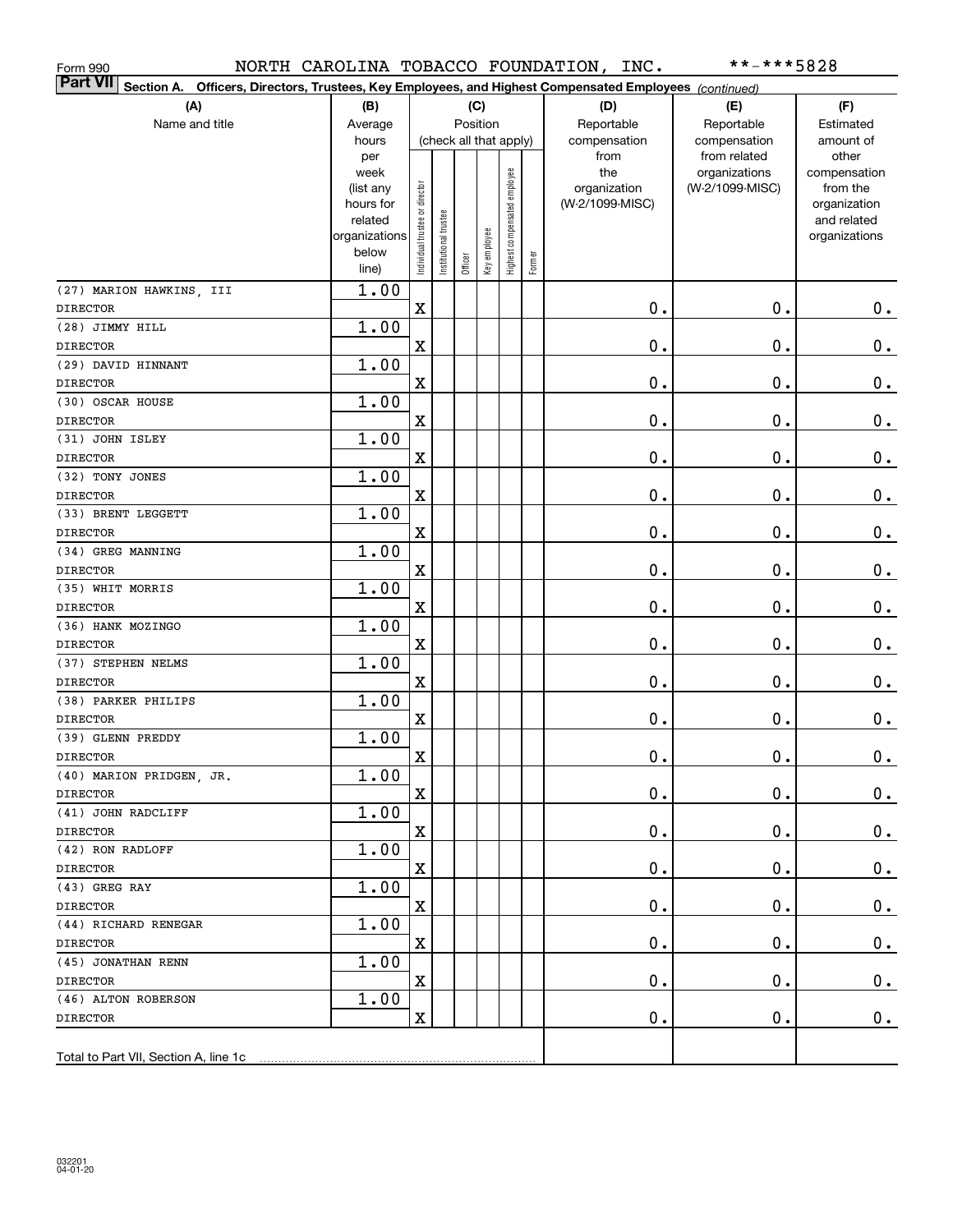| Form 990                                                                                                                  |               |                                |                                    |             |              |                              |        | NORTH CAROLINA TOBACCO FOUNDATION, INC. | **-***5828                    |                       |
|---------------------------------------------------------------------------------------------------------------------------|---------------|--------------------------------|------------------------------------|-------------|--------------|------------------------------|--------|-----------------------------------------|-------------------------------|-----------------------|
| <b>Part VII</b><br>Section A. Officers, Directors, Trustees, Key Employees, and Highest Compensated Employees (continued) |               |                                |                                    |             |              |                              |        |                                         |                               |                       |
| (A)                                                                                                                       | (B)           |                                |                                    |             | (C)          |                              |        | (D)                                     | (E)                           | (F)                   |
| Name and title                                                                                                            | Average       |                                | Position<br>(check all that apply) |             |              |                              |        | Reportable                              | Reportable                    | Estimated             |
|                                                                                                                           | hours         |                                |                                    |             |              |                              |        | compensation                            | compensation                  | amount of             |
|                                                                                                                           | per<br>week   |                                |                                    |             |              |                              |        | from<br>the                             | from related<br>organizations | other<br>compensation |
|                                                                                                                           | (list any     |                                |                                    |             |              |                              |        | organization                            | (W-2/1099-MISC)               | from the              |
|                                                                                                                           | hours for     |                                |                                    |             |              |                              |        | (W-2/1099-MISC)                         |                               | organization          |
|                                                                                                                           | related       |                                |                                    |             |              |                              |        |                                         |                               | and related           |
|                                                                                                                           | organizations |                                |                                    |             |              |                              |        |                                         |                               | organizations         |
|                                                                                                                           | below         | Individual trustee or director | Institutional trustee              | Officer     | Key employee | Highest compensated employee | Former |                                         |                               |                       |
|                                                                                                                           | line)         |                                |                                    |             |              |                              |        |                                         |                               |                       |
| (47) EDWARD ROBINSON<br><b>DIRECTOR</b>                                                                                   | 1.00          | $\mathbf X$                    |                                    |             |              |                              |        | $\mathbf 0$ .                           | 0.                            | 0.                    |
| (48) GEORGE H. SCOTT                                                                                                      | 1.00          |                                |                                    |             |              |                              |        |                                         |                               |                       |
| <b>DIRECTOR</b>                                                                                                           |               | $\mathbf X$                    |                                    |             |              |                              |        | $\mathbf 0$ .                           | 0.                            | $\mathbf 0$ .         |
| (49) GEORGE SIMPSON                                                                                                       | 1.00          |                                |                                    |             |              |                              |        |                                         |                               |                       |
| <b>DIRECTOR</b>                                                                                                           |               | $\mathbf X$                    |                                    |             |              |                              |        | $\mathbf 0$ .                           | 0.                            | $\mathbf 0$ .         |
| (50) CLAY M. STRICKLAND                                                                                                   | 1.00          |                                |                                    |             |              |                              |        |                                         |                               |                       |
| <b>DIRECTOR</b>                                                                                                           |               | $\mathbf X$                    |                                    |             |              |                              |        | $\mathbf 0$ .                           | 0.                            | $\mathbf 0$ .         |
| (51) WILBUR TAYLOR                                                                                                        | 1.00          |                                |                                    |             |              |                              |        |                                         |                               |                       |
| <b>DIRECTOR</b>                                                                                                           |               | $\mathbf X$                    |                                    |             |              |                              |        | $\mathbf 0$ .                           | 0.                            | $\mathbf 0$ .         |
| (52) STEVE TROXLER                                                                                                        | 1.00          |                                |                                    |             |              |                              |        |                                         |                               |                       |
| <b>DIRECTOR</b>                                                                                                           |               | $\mathbf X$                    |                                    |             |              |                              |        | $\mathbf 0$ .                           | 0.                            | $\mathbf 0$ .         |
| (53) RANDY WATKINS                                                                                                        | 1.00          |                                |                                    |             |              |                              |        |                                         |                               |                       |
| <b>DIRECTOR</b>                                                                                                           |               | $\mathbf X$                    |                                    |             |              |                              |        | $\mathbf 0$ .                           | 0.                            | $\mathbf 0$ .         |
| (54) SCOTT WHITFORD                                                                                                       | 1.00          |                                |                                    |             |              |                              |        |                                         |                               |                       |
| <b>DIRECTOR</b>                                                                                                           |               | $\mathbf X$                    |                                    |             |              |                              |        | $\mathbf 0$ .                           | 0.                            | 0.                    |
| (55) CHARLIE WILKINSON                                                                                                    | 1.00          |                                |                                    |             |              |                              |        |                                         |                               |                       |
| <b>DIRECTOR</b>                                                                                                           |               | $\mathbf X$                    |                                    |             |              |                              |        | $\mathbf 0$ .                           | 0.                            | 0.                    |
| (56) BILLY YEARGIN                                                                                                        | 1.00          |                                |                                    |             |              |                              |        |                                         |                               |                       |
| <b>DIRECTOR</b>                                                                                                           |               | $\mathbf X$                    |                                    |             |              |                              |        | $\mathbf 0$ .                           | 0.                            | 0.                    |
| (57) CRAIG WEST                                                                                                           | 1.00          |                                |                                    |             |              |                              |        |                                         |                               |                       |
| PAST CHAIR                                                                                                                |               | $\mathbf X$                    |                                    | $\mathbf X$ |              |                              |        | $\mathbf 0$ .                           | 0.                            | $\mathbf 0$ .         |
| (58) LARRY M. SYKES                                                                                                       | 1.00          |                                |                                    |             |              |                              |        |                                         |                               |                       |
| ASSISTANT TREASURER                                                                                                       |               | X                              |                                    | $\mathbf X$ |              |                              |        | 0.                                      | 0.                            | $0_{.}$               |
| (59) ROMAN EARL JUSTICE, JR.                                                                                              | 1.00          |                                |                                    |             |              |                              |        | $\mathbf 0$ .                           | $0$ .                         |                       |
| CHAIR<br>(60) FRANK GRAINGER                                                                                              | 1.00          | X                              |                                    | X           |              |                              |        |                                         |                               | 0.                    |
| ASSISTANT SECRETARY                                                                                                       |               | X                              |                                    | X           |              |                              |        | $\mathbf 0$ .                           | $\mathbf 0$ .                 | $0_{.}$               |
| (61) KIMBERLY FOLEY                                                                                                       | 1.00          |                                |                                    |             |              |                              |        |                                         |                               |                       |
| VICE CHAIR                                                                                                                |               | $\mathbf X$                    |                                    | $\mathbf X$ |              |                              |        | $\mathbf 0$ .                           | $\mathbf 0$ .                 | 0.                    |
| (62) GRAHAM BOYD                                                                                                          | 1.00          |                                |                                    |             |              |                              |        |                                         |                               |                       |
| SECRETARY                                                                                                                 |               | X                              |                                    | $\mathbf X$ |              |                              |        | $\mathbf 0$ .                           | 0.                            | $0$ .                 |
|                                                                                                                           |               |                                |                                    |             |              |                              |        |                                         |                               |                       |
|                                                                                                                           |               |                                |                                    |             |              |                              |        |                                         |                               |                       |
|                                                                                                                           |               |                                |                                    |             |              |                              |        |                                         |                               |                       |
|                                                                                                                           |               |                                |                                    |             |              |                              |        |                                         |                               |                       |
|                                                                                                                           |               |                                |                                    |             |              |                              |        |                                         |                               |                       |
|                                                                                                                           |               |                                |                                    |             |              |                              |        |                                         |                               |                       |
|                                                                                                                           |               |                                |                                    |             |              |                              |        |                                         |                               |                       |
|                                                                                                                           |               |                                |                                    |             |              |                              |        |                                         |                               |                       |
|                                                                                                                           |               |                                |                                    |             |              |                              |        |                                         |                               |                       |
|                                                                                                                           |               |                                |                                    |             |              |                              |        |                                         |                               |                       |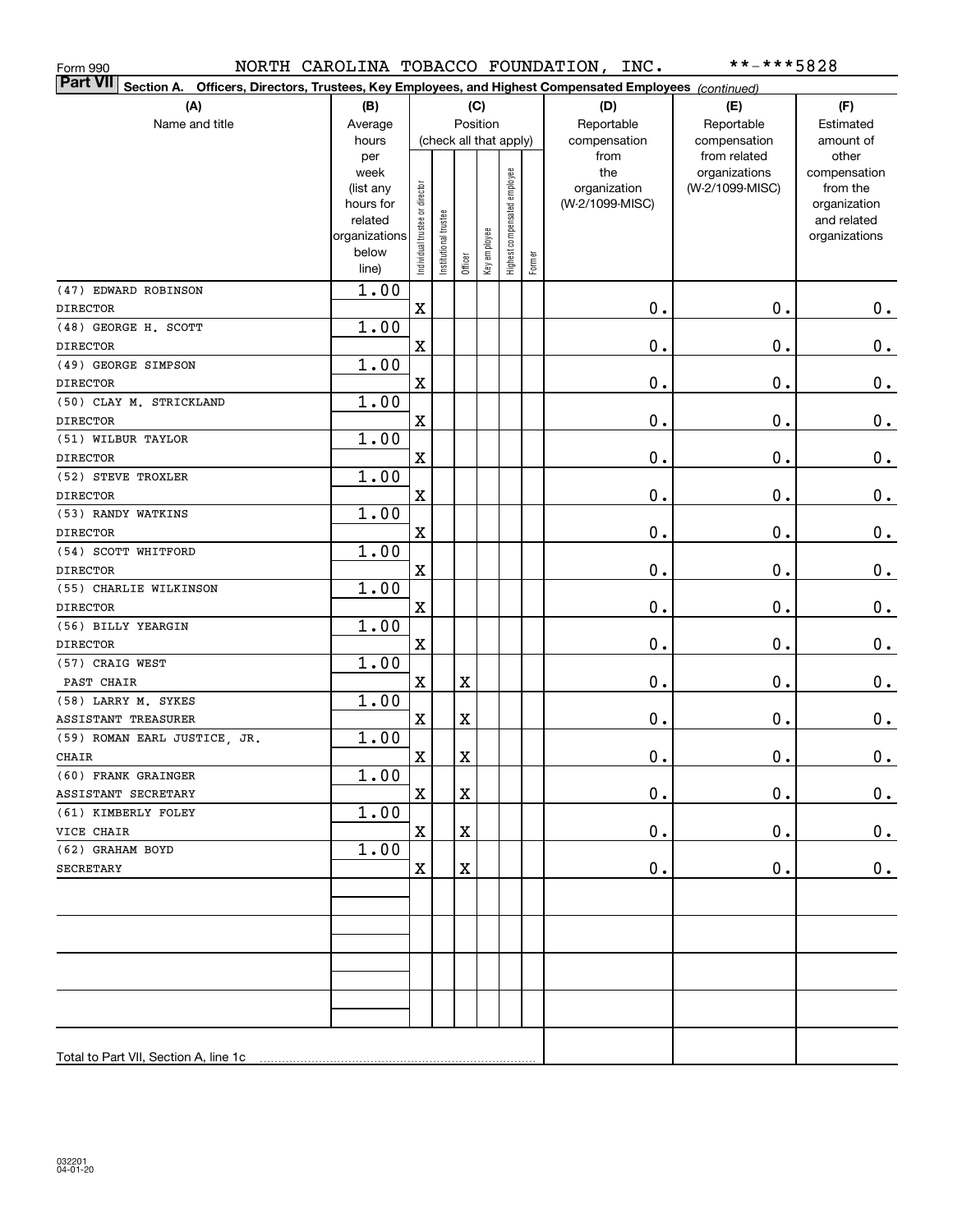|                                                           |                  |   | NORTH CAROLINA TOBACCO FOUNDATION,<br>Form 990 (2020)                                                                  |                       |                      | INC.                                         | **-***5828                                        | Page 9                                                          |
|-----------------------------------------------------------|------------------|---|------------------------------------------------------------------------------------------------------------------------|-----------------------|----------------------|----------------------------------------------|---------------------------------------------------|-----------------------------------------------------------------|
|                                                           | <b>Part VIII</b> |   | <b>Statement of Revenue</b>                                                                                            |                       |                      |                                              |                                                   |                                                                 |
|                                                           |                  |   | Check if Schedule O contains a response or note to any line in this Part VIII                                          |                       |                      |                                              |                                                   |                                                                 |
|                                                           |                  |   |                                                                                                                        |                       | (A)<br>Total revenue | (B)<br>Related or exempt<br>function revenue | $\overline{(C)}$<br>Unrelated<br>business revenue | (D)<br>Revenue excluded<br>from tax under<br>sections 512 - 514 |
|                                                           |                  |   | 1 a Federated campaigns<br>1a                                                                                          |                       |                      |                                              |                                                   |                                                                 |
| Contributions, Gifts, Grants<br>and Other Similar Amounts |                  |   | 1 <sub>b</sub><br><b>b</b> Membership dues                                                                             |                       |                      |                                              |                                                   |                                                                 |
|                                                           |                  |   | 1 <sub>c</sub><br>c Fundraising events                                                                                 |                       |                      |                                              |                                                   |                                                                 |
|                                                           |                  |   | 1 <sub>d</sub><br>d Related organizations                                                                              |                       |                      |                                              |                                                   |                                                                 |
|                                                           |                  |   | e Government grants (contributions)<br>1e                                                                              |                       |                      |                                              |                                                   |                                                                 |
|                                                           |                  |   | f All other contributions, gifts, grants, and                                                                          |                       |                      |                                              |                                                   |                                                                 |
|                                                           |                  |   | similar amounts not included above<br>1f                                                                               | 303,692.              |                      |                                              |                                                   |                                                                 |
|                                                           |                  | a | $1g$ \$<br>Noncash contributions included in lines 1a-1f                                                               |                       |                      |                                              |                                                   |                                                                 |
|                                                           |                  |   |                                                                                                                        |                       | 303,692.             |                                              |                                                   |                                                                 |
|                                                           |                  |   |                                                                                                                        | <b>Business Code</b>  |                      |                                              |                                                   |                                                                 |
|                                                           | 2 a              |   | <u> 1989 - Johann Stein, marwolaethau a bhann an t-Albann an t-Albann an t-Albann an t-Albann an t-Albann an t-Alb</u> |                       |                      |                                              |                                                   |                                                                 |
|                                                           |                  | b | <u> 1989 - Andrea Stadt Britain, amerikansk politik (</u>                                                              |                       |                      |                                              |                                                   |                                                                 |
|                                                           |                  | c | <u> 1989 - Andrea Stadt Britain, amerikansk politik (</u>                                                              |                       |                      |                                              |                                                   |                                                                 |
|                                                           |                  | d | <u> 1989 - Johann Barn, fransk politik (f. 1989)</u>                                                                   |                       |                      |                                              |                                                   |                                                                 |
| Program Service<br>Revenue                                |                  | e |                                                                                                                        |                       |                      |                                              |                                                   |                                                                 |
|                                                           |                  |   | f All other program service revenue                                                                                    |                       |                      |                                              |                                                   |                                                                 |
|                                                           | З                | a |                                                                                                                        |                       |                      |                                              |                                                   |                                                                 |
|                                                           |                  |   | Investment income (including dividends, interest, and                                                                  |                       | 51, 138.             |                                              |                                                   | 51,138.                                                         |
|                                                           | 4                |   | Income from investment of tax-exempt bond proceeds                                                                     |                       |                      |                                              |                                                   |                                                                 |
|                                                           | 5                |   |                                                                                                                        |                       |                      |                                              |                                                   |                                                                 |
|                                                           |                  |   | (i) Real                                                                                                               | (ii) Personal         |                      |                                              |                                                   |                                                                 |
|                                                           |                  |   | <b>6 a</b> Gross rents<br>6a                                                                                           |                       |                      |                                              |                                                   |                                                                 |
|                                                           |                  |   | 6b<br><b>b</b> Less: rental expenses $\ldots$                                                                          |                       |                      |                                              |                                                   |                                                                 |
|                                                           |                  |   | c Rental income or (loss)<br>6c                                                                                        |                       |                      |                                              |                                                   |                                                                 |
|                                                           |                  |   | d Net rental income or (loss)                                                                                          |                       |                      |                                              |                                                   |                                                                 |
|                                                           |                  |   | (i) Securities<br>7 a Gross amount from sales of                                                                       | (ii) Other            |                      |                                              |                                                   |                                                                 |
|                                                           |                  |   | 7a 399, 705.<br>assets other than inventory                                                                            |                       |                      |                                              |                                                   |                                                                 |
|                                                           |                  |   | <b>b</b> Less: cost or other basis                                                                                     |                       |                      |                                              |                                                   |                                                                 |
|                                                           |                  |   | $7b$ 268, 186.<br>and sales expenses                                                                                   |                       |                      |                                              |                                                   |                                                                 |
| evenue                                                    |                  |   | $7c$ $131, 519.$<br>c Gain or (loss)                                                                                   |                       |                      |                                              |                                                   |                                                                 |
|                                                           |                  |   |                                                                                                                        |                       | 131,519.             |                                              |                                                   | 131,519.                                                        |
| Other R                                                   |                  |   | 8 a Gross income from fundraising events (not                                                                          |                       |                      |                                              |                                                   |                                                                 |
|                                                           |                  |   | including \$                                                                                                           |                       |                      |                                              |                                                   |                                                                 |
|                                                           |                  |   | contributions reported on line 1c). See                                                                                |                       |                      |                                              |                                                   |                                                                 |
|                                                           |                  |   | 8a                                                                                                                     |                       |                      |                                              |                                                   |                                                                 |
|                                                           |                  |   | 8b<br><b>b</b> Less: direct expenses                                                                                   |                       |                      |                                              |                                                   |                                                                 |
|                                                           |                  |   | c Net income or (loss) from fundraising events                                                                         |                       |                      |                                              |                                                   |                                                                 |
|                                                           |                  |   | 9 a Gross income from gaming activities. See                                                                           |                       |                      |                                              |                                                   |                                                                 |
|                                                           |                  |   | ∣9a                                                                                                                    |                       |                      |                                              |                                                   |                                                                 |
|                                                           |                  |   | <b>b</b> Less: direct expenses <b>manually contained</b>                                                               | 9b                    |                      |                                              |                                                   |                                                                 |
|                                                           |                  |   | c Net income or (loss) from gaming activities<br>10 a Gross sales of inventory, less returns                           |                       |                      |                                              |                                                   |                                                                 |
|                                                           |                  |   |                                                                                                                        |                       |                      |                                              |                                                   |                                                                 |
|                                                           |                  |   | <b>b</b> Less: cost of goods sold                                                                                      | 10 <sub>b</sub>       |                      |                                              |                                                   |                                                                 |
|                                                           |                  |   | c Net income or (loss) from sales of inventory                                                                         |                       |                      |                                              |                                                   |                                                                 |
|                                                           |                  |   |                                                                                                                        | <b>Business Code</b>  |                      |                                              |                                                   |                                                                 |
|                                                           | 11 a             |   | <u> 1989 - Johann John Stein, fransk politik (d. 1989)</u>                                                             |                       |                      |                                              |                                                   |                                                                 |
|                                                           |                  | b | <u> 1989 - Johann John Stone, markin fan it ferstjer fan de ferstjer fan it ferstjer fan de ferstjer fan it fers</u>   |                       |                      |                                              |                                                   |                                                                 |
| Miscellaneous<br>Revenue                                  |                  | с |                                                                                                                        |                       |                      |                                              |                                                   |                                                                 |
|                                                           |                  |   |                                                                                                                        |                       |                      |                                              |                                                   |                                                                 |
|                                                           |                  |   |                                                                                                                        |                       |                      |                                              |                                                   |                                                                 |
|                                                           | 12               |   |                                                                                                                        | $\blacktriangleright$ | 486,349.             | $0$ .                                        | 0.1                                               | 182,657.                                                        |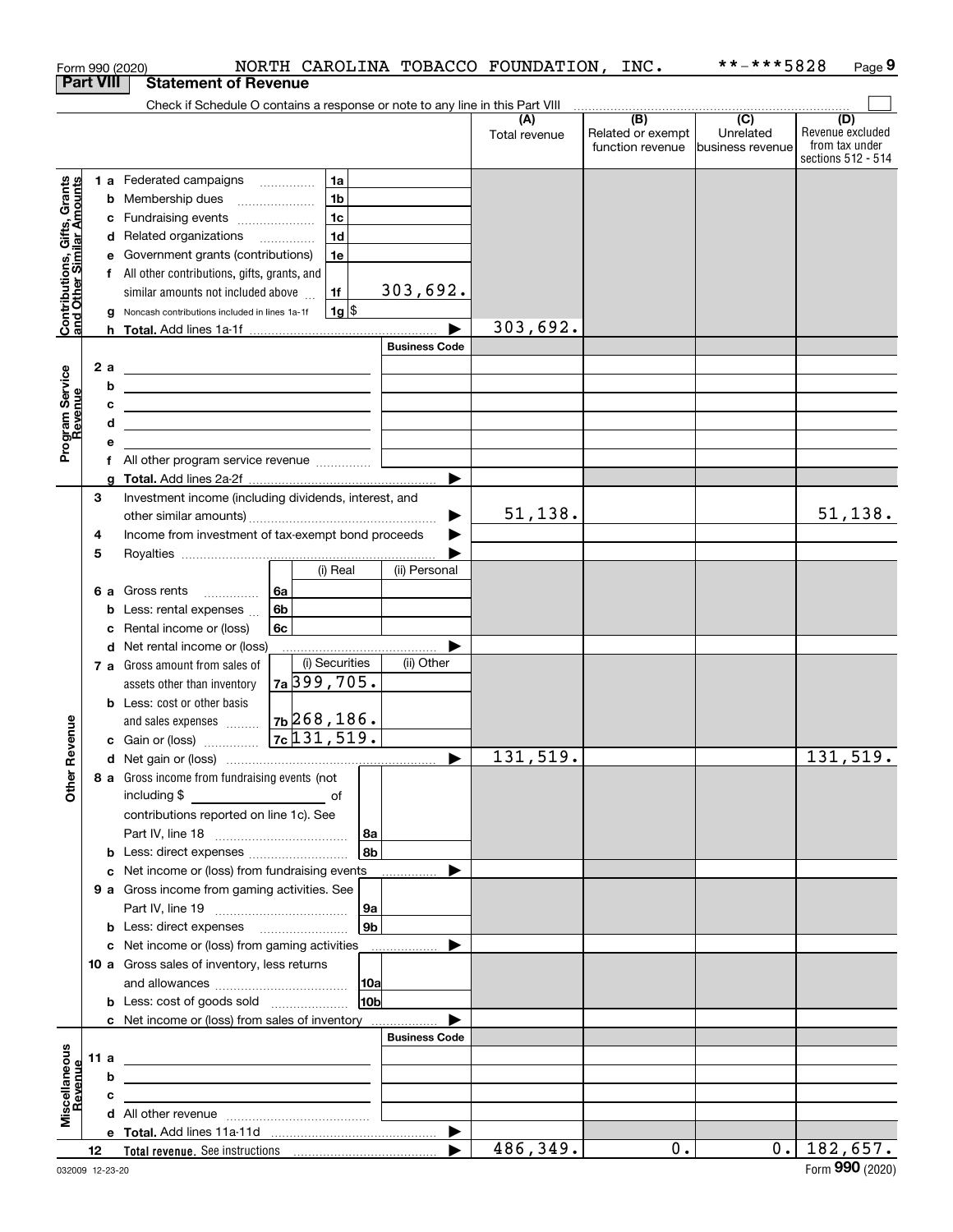### Form 990 (2020) NORTH CAROLINA TOBACCO FOUNDATION,INC. \*\*-\*\*\*5828 <sub>Page</sub> **10 Part IX Statement of Functional Expenses**

*Section 501(c)(3) and 501(c)(4) organizations must complete all columns. All other organizations must complete column (A).*

|              | $\overline{\mathbf{x}}$<br>Check if Schedule O contains a response or note to any line in this Part IX |                       |                                    |                                           |                                |  |
|--------------|--------------------------------------------------------------------------------------------------------|-----------------------|------------------------------------|-------------------------------------------|--------------------------------|--|
|              | Do not include amounts reported on lines 6b,<br>7b, 8b, 9b, and 10b of Part VIII.                      | (A)<br>Total expenses | (B)<br>Program service<br>expenses | (C)<br>Management and<br>general expenses | (D)<br>Fundraising<br>expenses |  |
| 1.           | Grants and other assistance to domestic organizations                                                  |                       |                                    |                                           |                                |  |
|              | and domestic governments. See Part IV, line 21<br>$\mathbf{r}$                                         | 850,424.              | 850,424.                           |                                           |                                |  |
| $\mathbf{2}$ | Grants and other assistance to domestic                                                                |                       |                                    |                                           |                                |  |
|              | individuals. See Part IV, line 22                                                                      |                       |                                    |                                           |                                |  |
| 3            | Grants and other assistance to foreign                                                                 |                       |                                    |                                           |                                |  |
|              | organizations, foreign governments, and foreign                                                        |                       |                                    |                                           |                                |  |
|              | individuals. See Part IV, lines 15 and 16                                                              |                       |                                    |                                           |                                |  |
| 4            | Benefits paid to or for members                                                                        |                       |                                    |                                           |                                |  |
| 5            | Compensation of current officers, directors,                                                           |                       |                                    |                                           |                                |  |
|              | trustees, and key employees                                                                            |                       |                                    |                                           |                                |  |
| 6            | Compensation not included above to disqualified                                                        |                       |                                    |                                           |                                |  |
|              | persons (as defined under section $4958(f)(1)$ ) and                                                   |                       |                                    |                                           |                                |  |
|              | persons described in section 4958(c)(3)(B)                                                             |                       |                                    |                                           |                                |  |
| 7            |                                                                                                        |                       |                                    |                                           |                                |  |
| 8            | Pension plan accruals and contributions (include                                                       |                       |                                    |                                           |                                |  |
|              | section 401(k) and 403(b) employer contributions)                                                      |                       |                                    |                                           |                                |  |
| 9            |                                                                                                        |                       |                                    |                                           |                                |  |
| 10           |                                                                                                        |                       |                                    |                                           |                                |  |
| 11           | Fees for services (nonemployees):                                                                      |                       |                                    |                                           |                                |  |
| a            |                                                                                                        |                       |                                    |                                           |                                |  |
| b            |                                                                                                        | 26,300.               |                                    | 26, 300.                                  |                                |  |
| c            |                                                                                                        |                       |                                    |                                           |                                |  |
| d            |                                                                                                        |                       |                                    |                                           |                                |  |
| е            | Professional fundraising services. See Part IV, line 17                                                | 43,984.               |                                    | 43,984.                                   |                                |  |
| f            | Investment management fees<br>Other. (If line 11g amount exceeds 10% of line 25,                       |                       |                                    |                                           |                                |  |
| g            | column (A) amount, list line 11g expenses on Sch O.)                                                   |                       |                                    |                                           |                                |  |
| 12           |                                                                                                        |                       |                                    |                                           |                                |  |
| 13           |                                                                                                        | 7,968.                | 7,776.                             |                                           | 192.                           |  |
| 14           |                                                                                                        |                       |                                    |                                           |                                |  |
| 15           |                                                                                                        |                       |                                    |                                           |                                |  |
| 16           |                                                                                                        |                       |                                    |                                           |                                |  |
| 17           | Travel                                                                                                 | 24,445.               | 22,695.                            |                                           | 1,750.                         |  |
| 18           | Payments of travel or entertainment expenses                                                           |                       |                                    |                                           |                                |  |
|              | for any federal, state, or local public officials                                                      |                       |                                    |                                           |                                |  |
| 19           | Conferences, conventions, and meetings                                                                 | 3,166.                | 3,166.                             |                                           |                                |  |
| 20           | Interest                                                                                               |                       |                                    |                                           |                                |  |
| 21           |                                                                                                        |                       |                                    |                                           |                                |  |
| 22           | Depreciation, depletion, and amortization                                                              |                       |                                    |                                           |                                |  |
| 23           | Insurance                                                                                              | 3,932.                |                                    |                                           | 3,932.                         |  |
| 24           | Other expenses. Itemize expenses not covered<br>above (List miscellaneous expenses on line 24e. If     |                       |                                    |                                           |                                |  |
|              | line 24e amount exceeds 10% of line 25, column (A)                                                     |                       |                                    |                                           |                                |  |
|              | amount, list line 24e expenses on Schedule O.)                                                         |                       |                                    |                                           |                                |  |
| a            | MISC SERVICES & FEES                                                                                   | 136,080.              | 136,080.                           |                                           |                                |  |
| b            | <b>SUPPLIES</b>                                                                                        | $51,651$ .            | 51,651.                            |                                           |                                |  |
| C            | EDUCATIONAL EQUIPMENT<br>PRINTING & BINDING                                                            | 16,921.<br>15,873.    | 16,921.<br>15,873.                 |                                           |                                |  |
| d            | SEE SCH O                                                                                              | 15,313.               | 15,313.                            |                                           |                                |  |
| е<br>25      | All other expenses<br>Total functional expenses. Add lines 1 through 24e                               | 1,196,057.            | 1,119,899.                         | 70,284.                                   | 5,874.                         |  |
| 26           | Joint costs. Complete this line only if the organization                                               |                       |                                    |                                           |                                |  |
|              | reported in column (B) joint costs from a combined                                                     |                       |                                    |                                           |                                |  |
|              | educational campaign and fundraising solicitation.                                                     |                       |                                    |                                           |                                |  |
|              | Check here $\blacktriangleright$<br>if following SOP 98-2 (ASC 958-720)                                |                       |                                    |                                           |                                |  |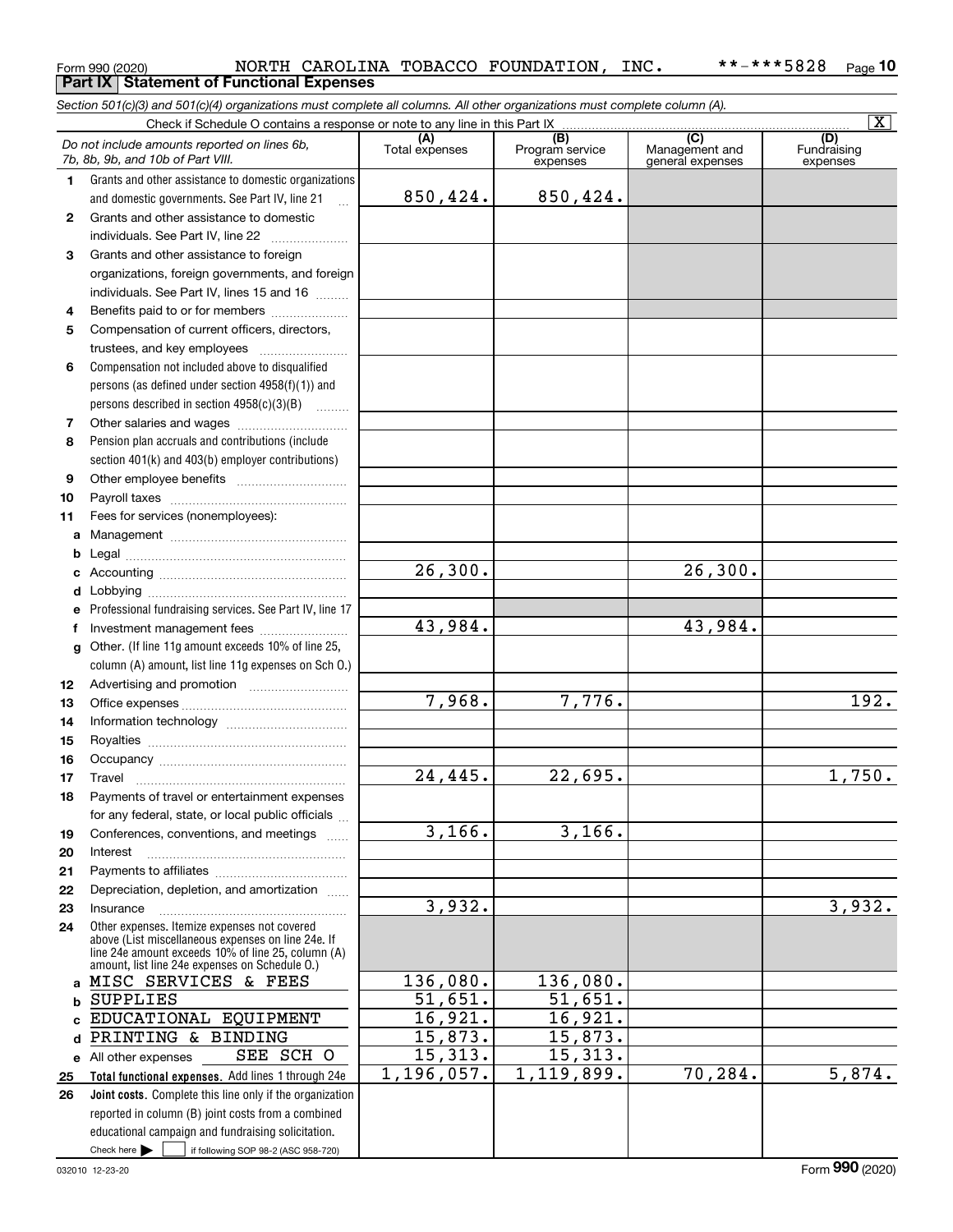Total liabilities and net assets/fund balances

| וטבע |               | --------------------- |
|------|---------------|-----------------------|
|      | Balance Sheet |                       |

|                             | Part X | <b>Balance Sheet</b>                                                                                                                                                                                                           |                     |                           |                 |                            |
|-----------------------------|--------|--------------------------------------------------------------------------------------------------------------------------------------------------------------------------------------------------------------------------------|---------------------|---------------------------|-----------------|----------------------------|
|                             |        | Check if Schedule O contains a response or note to any line in this Part X [11] Check if Schedule O contains are response or note to any line in this Part X [11] Museum manager and the Check of Museum manager and the Check |                     |                           |                 |                            |
|                             |        |                                                                                                                                                                                                                                |                     | (A)<br>Beginning of year  |                 | (B)<br>End of year         |
|                             | 1      |                                                                                                                                                                                                                                |                     |                           | 1               |                            |
|                             | 2      |                                                                                                                                                                                                                                |                     | 3,427,346.                | $\mathbf{2}$    | 3, 332, 213.               |
|                             | з      |                                                                                                                                                                                                                                |                     | 246,274.                  | $\mathbf{3}$    | 185,024.                   |
|                             | 4      |                                                                                                                                                                                                                                |                     |                           | 4               |                            |
|                             | 5      | Loans and other receivables from any current or former officer, director,                                                                                                                                                      |                     |                           |                 |                            |
|                             |        | trustee, key employee, creator or founder, substantial contributor, or 35%                                                                                                                                                     |                     |                           |                 |                            |
|                             |        | controlled entity or family member of any of these persons                                                                                                                                                                     |                     | 5                         |                 |                            |
|                             | 6      | Loans and other receivables from other disqualified persons (as defined                                                                                                                                                        |                     |                           |                 |                            |
|                             |        | under section $4958(f)(1)$ , and persons described in section $4958(c)(3)(B)$                                                                                                                                                  |                     |                           | 6               |                            |
|                             | 7      |                                                                                                                                                                                                                                |                     |                           | $\overline{7}$  |                            |
| Assets                      | 8      |                                                                                                                                                                                                                                |                     |                           | 8               |                            |
|                             | 9      | Prepaid expenses and deferred charges                                                                                                                                                                                          |                     | 9                         |                 |                            |
|                             |        | <b>10a</b> Land, buildings, and equipment: cost or other                                                                                                                                                                       |                     |                           |                 |                            |
|                             |        | basis. Complete Part VI of Schedule D  10a                                                                                                                                                                                     |                     |                           |                 |                            |
|                             |        | <b>b</b> Less: accumulated depreciation<br>. 1                                                                                                                                                                                 | 10 <sub>b</sub>     |                           | 10 <sub>c</sub> |                            |
|                             | 11     |                                                                                                                                                                                                                                |                     | 11                        |                 |                            |
|                             | 12     |                                                                                                                                                                                                                                | 7,953,432.          | 12                        | 10,758,313.     |                            |
|                             | 13     |                                                                                                                                                                                                                                |                     | 13                        |                 |                            |
|                             | 14     |                                                                                                                                                                                                                                |                     | 14                        |                 |                            |
|                             | 15     |                                                                                                                                                                                                                                |                     | 15                        |                 |                            |
|                             | 16     |                                                                                                                                                                                                                                |                     | $\overline{11,627,052}$ . | 16              | 14, 275, 550.              |
|                             | 17     |                                                                                                                                                                                                                                |                     | 17                        |                 |                            |
|                             | 18     |                                                                                                                                                                                                                                |                     |                           | 18              |                            |
|                             | 19     | Deferred revenue manual contracts and contracts are all the contracts and contracts are contracted and contracts are contracted and contract are contracted and contract are contracted and contract are contracted and contra |                     |                           | 19              |                            |
|                             | 20     |                                                                                                                                                                                                                                |                     |                           | 20              |                            |
|                             | 21     | Escrow or custodial account liability. Complete Part IV of Schedule D                                                                                                                                                          |                     |                           | 21              |                            |
|                             | 22     | Loans and other payables to any current or former officer, director,                                                                                                                                                           |                     |                           |                 |                            |
| Liabilities                 |        | trustee, key employee, creator or founder, substantial contributor, or 35%                                                                                                                                                     |                     |                           |                 |                            |
|                             |        | controlled entity or family member of any of these persons                                                                                                                                                                     |                     |                           | 22              |                            |
|                             | 23     |                                                                                                                                                                                                                                |                     |                           | 23              |                            |
|                             | 24     |                                                                                                                                                                                                                                |                     |                           | 24              |                            |
|                             | 25     | Other liabilities (including federal income tax, payables to related third                                                                                                                                                     |                     |                           |                 |                            |
|                             |        | parties, and other liabilities not included on lines 17-24). Complete Part X                                                                                                                                                   |                     |                           |                 |                            |
|                             |        | of Schedule D                                                                                                                                                                                                                  |                     | 220,594.                  | 25              | 227,699.                   |
|                             | 26     | Total liabilities. Add lines 17 through 25                                                                                                                                                                                     |                     | 220,594.                  | 26              | 227,699.                   |
|                             |        | Organizations that follow FASB ASC 958, check here $\blacktriangleright \boxed{X}$                                                                                                                                             |                     |                           |                 |                            |
|                             |        | and complete lines 27, 28, 32, and 33.                                                                                                                                                                                         |                     |                           |                 |                            |
|                             | 27     | Net assets without donor restrictions                                                                                                                                                                                          |                     | 246,754.<br>11, 159, 704. | 27              | 281, 375.<br>13, 766, 476. |
|                             | 28     |                                                                                                                                                                                                                                |                     |                           | 28              |                            |
| Net Assets or Fund Balances |        | Organizations that do not follow FASB ASC 958, check here $\blacktriangleright$                                                                                                                                                |                     |                           |                 |                            |
|                             |        | and complete lines 29 through 33.                                                                                                                                                                                              |                     |                           |                 |                            |
|                             | 29     |                                                                                                                                                                                                                                |                     |                           | 29              |                            |
|                             | 30     | Paid-in or capital surplus, or land, building, or equipment fund                                                                                                                                                               |                     |                           | 30              |                            |
|                             | 31     | Retained earnings, endowment, accumulated income, or other funds                                                                                                                                                               | 1.1.1.1.1.1.1.1.1.1 | 11,406,458.               | 31              |                            |
|                             | 32     | Total net assets or fund balances                                                                                                                                                                                              |                     |                           | 32              | 14,047,851.                |

Form (2020) **990**

 $11,406,458.$   $32 \mid 14,047,851.$  $11,627,052.$  33 14,275,550.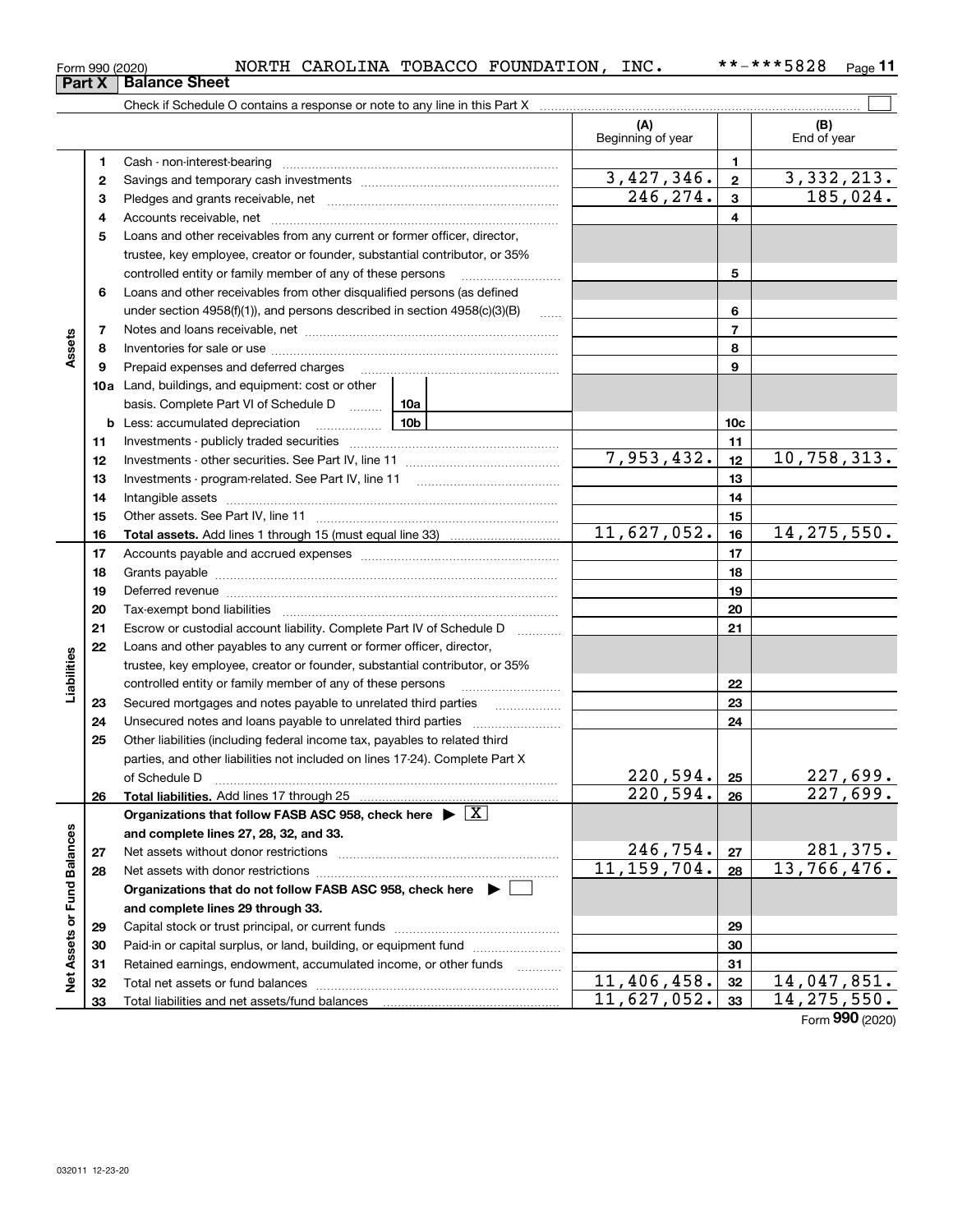|    | NORTH CAROLINA TOBACCO FOUNDATION, INC.<br>Form 990 (2020)                                                                      |                         | **-***5828     |            | $Page$ 12 |
|----|---------------------------------------------------------------------------------------------------------------------------------|-------------------------|----------------|------------|-----------|
|    | <b>Reconciliation of Net Assets</b><br>Part XI                                                                                  |                         |                |            |           |
|    |                                                                                                                                 |                         |                |            |           |
|    |                                                                                                                                 |                         |                |            |           |
| 1  | Total revenue (must equal Part VIII, column (A), line 12)                                                                       | $\mathbf{1}$            |                | 486,349.   |           |
| 2  | Total expenses (must equal Part IX, column (A), line 25)                                                                        | $\mathbf{2}$            | 1,196,057.     |            |           |
| 3  | Revenue less expenses. Subtract line 2 from line 1                                                                              | 3                       | $-709,708.$    |            |           |
| 4  |                                                                                                                                 | $\overline{\mathbf{4}}$ | 11,406,458.    |            |           |
| 5  | Net unrealized gains (losses) on investments                                                                                    | 5                       | 3,064,522.     |            |           |
| 6  |                                                                                                                                 | 6                       |                |            |           |
| 7  | Investment expenses www.communication.com/www.communication.com/www.communication.com/www.com                                   | $\overline{7}$          |                |            |           |
| 8  | Prior period adjustments                                                                                                        | 8                       |                |            | 286,579.  |
| 9  | Other changes in net assets or fund balances (explain on Schedule O)                                                            | 9                       |                |            | 0.        |
| 10 | Net assets or fund balances at end of year. Combine lines 3 through 9 (must equal Part X, line 32,                              |                         |                |            |           |
|    | column (B))                                                                                                                     | 10                      | 14,047,851.    |            |           |
|    | Part XII Financial Statements and Reporting                                                                                     |                         |                |            |           |
|    |                                                                                                                                 |                         |                |            |           |
|    |                                                                                                                                 |                         |                | <b>Yes</b> | No        |
| 1  | $\boxed{\mathbf{X}}$ Accrual<br>Accounting method used to prepare the Form 990: <u>II</u> Cash<br>Other                         |                         |                |            |           |
|    | If the organization changed its method of accounting from a prior year or checked "Other," explain in Schedule O.               |                         |                |            |           |
|    | 2a Were the organization's financial statements compiled or reviewed by an independent accountant?                              |                         | 2a             |            | х         |
|    | If "Yes," check a box below to indicate whether the financial statements for the year were compiled or reviewed on a            |                         |                |            |           |
|    | separate basis, consolidated basis, or both:                                                                                    |                         |                |            |           |
|    | Separate basis<br><b>Consolidated basis</b><br>Both consolidated and separate basis                                             |                         |                |            |           |
|    | <b>b</b> Were the organization's financial statements audited by an independent accountant?                                     |                         | 2 <sub>b</sub> | Χ          |           |
|    | If "Yes," check a box below to indicate whether the financial statements for the year were audited on a separate basis,         |                         |                |            |           |
|    | consolidated basis, or both:                                                                                                    |                         |                |            |           |
|    | $X$ Separate basis<br><b>Consolidated basis</b><br>Both consolidated and separate basis                                         |                         |                |            |           |
|    | c If "Yes" to line 2a or 2b, does the organization have a committee that assumes responsibility for oversight of the audit,     |                         |                |            |           |
|    | review, or compilation of its financial statements and selection of an independent accountant?                                  |                         | 2c             | X          |           |
|    | If the organization changed either its oversight process or selection process during the tax year, explain on Schedule O.       |                         |                |            |           |
|    | 3a As a result of a federal award, was the organization required to undergo an audit or audits as set forth in the Single Audit |                         |                |            |           |
|    |                                                                                                                                 |                         | За             |            | x         |
|    | b If "Yes," did the organization undergo the required audit or audits? If the organization did not undergo the required audit   |                         |                |            |           |
|    | or audits, explain why on Schedule O and describe any steps taken to undergo such audits                                        |                         | 3b             |            |           |

Form (2020) **990**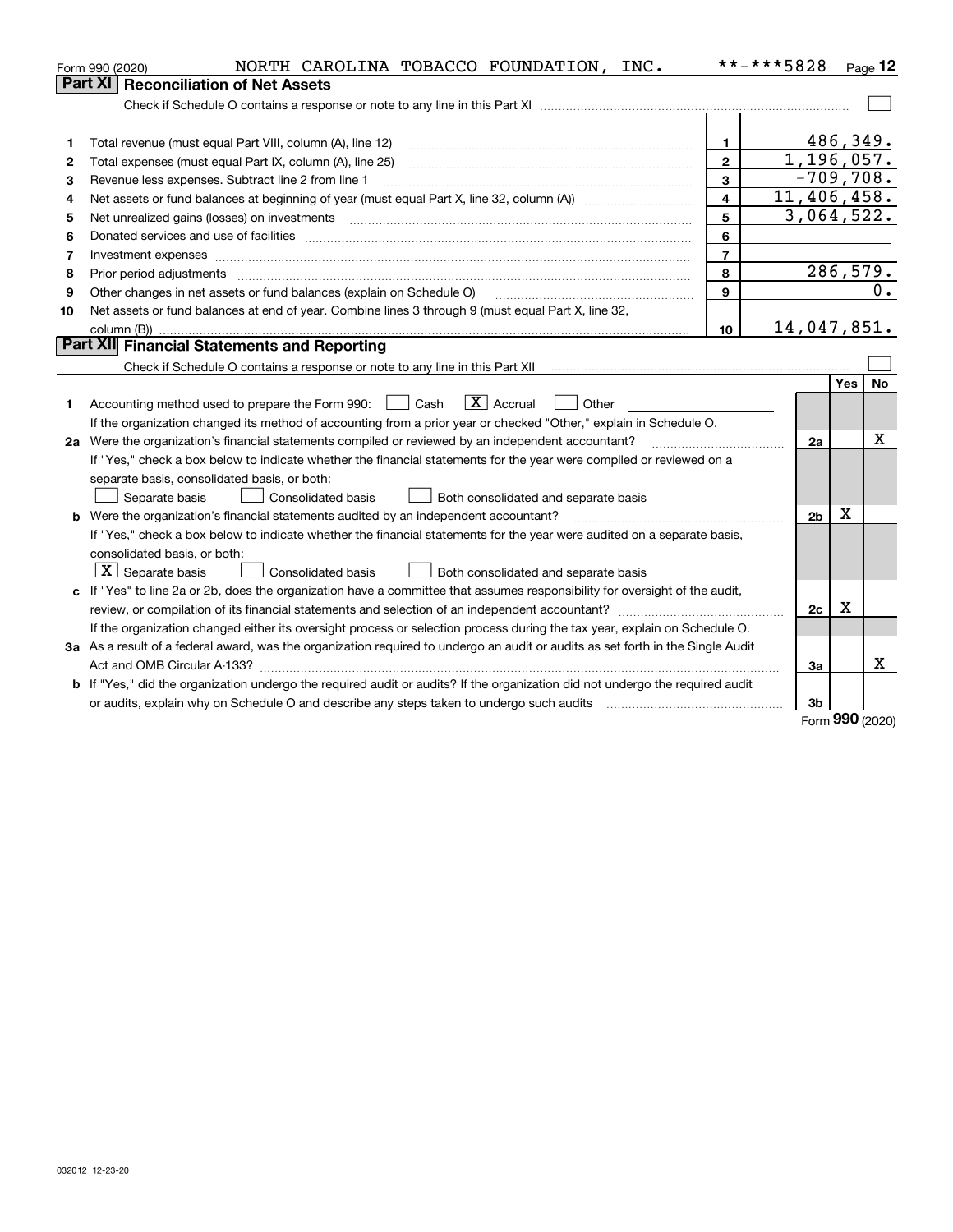|  | <b>SCHEDULE A</b> |
|--|-------------------|
|--|-------------------|

**11**

## **Public Charity Status and Public Support**

| <b>P</b> Allach to Form 330 of Form 330 EL.                          |
|----------------------------------------------------------------------|
| Go to www.irs.gov/Form990 for instructions and the latest informatio |

| (Form 990 or 990-EZ)                                          |                          | Public Gridlity Status and Public Support<br>Complete if the organization is a section 501(c)(3) organization or a section<br>4947(a)(1) nonexempt charitable trust. | 2020                                       |
|---------------------------------------------------------------|--------------------------|----------------------------------------------------------------------------------------------------------------------------------------------------------------------|--------------------------------------------|
| Department of the Treasury<br><b>Internal Revenue Service</b> |                          | Attach to Form 990 or Form 990-EZ.<br>$\blacktriangleright$ Go to www.irs.gov/Form990 for instructions and the latest information.                                   | <b>Open to Public</b><br><b>Inspection</b> |
|                                                               | Name of the organization |                                                                                                                                                                      | <b>Employer identification number</b>      |
|                                                               |                          | NORTH CAROLINA TOBACCO FOUNDATION, INC.                                                                                                                              | **-***5828                                 |
| Part I                                                        |                          | Reason for Public Charity Status. (All organizations must complete this part.) See instructions.                                                                     |                                            |
|                                                               |                          | The organization is not a private foundation because it is: (For lines 1 through 12, check only one box.)                                                            |                                            |
|                                                               |                          | A church, convention of churches, or association of churches described in section 170(b)(1)(A)(i).                                                                   |                                            |
| 2                                                             |                          | A school described in section 170(b)(1)(A)(ii). (Attach Schedule E (Form 990 or 990-EZ).)                                                                            |                                            |
| 3                                                             |                          | A hospital or a cooperative hospital service organization described in section 170(b)(1)(A)(iii).                                                                    |                                            |
| 4                                                             |                          | A medical research organization operated in conjunction with a hospital described in section 170(b)(1)(A)(iii). Enter the hospital's name,                           |                                            |
|                                                               | city, and state:         |                                                                                                                                                                      |                                            |
| $\mathbf{X}$<br>5                                             |                          | An organization operated for the benefit of a college or university owned or operated by a governmental unit described in                                            |                                            |
|                                                               |                          | section 170(b)(1)(A)(iv). (Complete Part II.)                                                                                                                        |                                            |
| 6                                                             |                          | A federal, state, or local government or governmental unit described in section 170(b)(1)(A)(v).                                                                     |                                            |
|                                                               |                          | An organization that normally receives a substantial part of its support from a governmental unit or from the general public described in                            |                                            |
|                                                               |                          | section 170(b)(1)(A)(vi). (Complete Part II.)                                                                                                                        |                                            |
| 8                                                             |                          | A community trust described in section 170(b)(1)(A)(vi). (Complete Part II.)                                                                                         |                                            |
| 9                                                             |                          | An agricultural research organization described in section 170(b)(1)(A)(ix) operated in conjunction with a land-grant college                                        |                                            |
|                                                               |                          | or university or a non-land-grant college of agriculture (see instructions). Enter the name, city, and state of the college or                                       |                                            |
|                                                               | university:              |                                                                                                                                                                      |                                            |

OMB No. 1545-0047

| 10 ∣ | An organization that normally receives (1) more than 33 1/3% of its support from contributions, membership fees, and gross receipts from     |
|------|----------------------------------------------------------------------------------------------------------------------------------------------|
|      | activities related to its exempt functions, subject to certain exceptions; and (2) no more than 33 1/3% of its support from gross investment |
|      | income and unrelated business taxable income (less section 511 tax) from businesses acquired by the organization after June 30, 1975.        |
|      | See section 509(a)(2). (Complete Part III.)                                                                                                  |
|      |                                                                                                                                              |

|  |  |  |  | 1 $\Box$ An organization organized and operated exclusively to test for public safety. See section 509(a)(4). |
|--|--|--|--|---------------------------------------------------------------------------------------------------------------|
|  |  |  |  |                                                                                                               |

**12**more publicly supported organizations described in s**ection 509(a)(1)** or section 509(a)(2). See section 509(a)(3). Check the box in An organization organized and operated exclusively for the benefit of, to perform the functions of, or to carry out the purposes of one or lines 12a through 12d that describes the type of supporting organization and complete lines 12e, 12f, and 12g.  $\mathcal{L}^{\text{max}}$ 

**aType I.** A supporting organization operated, supervised, or controlled by its supported organization(s), typically by giving organization. **You must complete Part IV, Sections A and B.** the supported organization(s) the power to regularly appoint or elect a majority of the directors or trustees of the supporting

**bType II.** A supporting organization supervised or controlled in connection with its supported organization(s), by having organization(s). **You must complete Part IV, Sections A and C.** control or management of the supporting organization vested in the same persons that control or manage the supported  $\mathcal{L}^{\text{max}}$ 

**cType III functionally integrated.** A supporting organization operated in connection with, and functionally integrated with, its supported organization(s) (see instructions). **You must complete Part IV, Sections A, D, and E.**  $\mathcal{L}^{\text{max}}$ 

**dType III non-functionally integrated.** A supporting organization operated in connection with its supported organization(s) requirement (see instructions). **You must complete Part IV, Sections A and D, and Part V.** that is not functionally integrated. The organization generally must satisfy a distribution requirement and an attentiveness  $\mathcal{L}^{\text{max}}$ 

**e**Check this box if the organization received a written determination from the IRS that it is a Type I, Type II, Type III functionally integrated, or Type III non-functionally integrated supporting organization.  $\mathcal{L}^{\text{max}}$ 

**f**Enter the number of supported organizations ~~~~~~~~~~~~~~~~~~~~~~~~~~~~~~~~~~~~~

| Provide the following information about the supported organization(s).<br>a |          |                            |                                                                |     |                            |                            |
|-----------------------------------------------------------------------------|----------|----------------------------|----------------------------------------------------------------|-----|----------------------------|----------------------------|
| (i) Name of supported                                                       | (ii) EIN | (iii) Type of organization | (iv) Is the organization listed<br>in your governing document? |     | (v) Amount of monetary     | (vi) Amount of other       |
| organization                                                                |          | (described on lines 1-10   | Yes                                                            | No. | support (see instructions) | support (see instructions) |
|                                                                             |          | above (see instructions))  |                                                                |     |                            |                            |
|                                                                             |          |                            |                                                                |     |                            |                            |
|                                                                             |          |                            |                                                                |     |                            |                            |
|                                                                             |          |                            |                                                                |     |                            |                            |
|                                                                             |          |                            |                                                                |     |                            |                            |
|                                                                             |          |                            |                                                                |     |                            |                            |
|                                                                             |          |                            |                                                                |     |                            |                            |
|                                                                             |          |                            |                                                                |     |                            |                            |
|                                                                             |          |                            |                                                                |     |                            |                            |
|                                                                             |          |                            |                                                                |     |                            |                            |
|                                                                             |          |                            |                                                                |     |                            |                            |
| Total                                                                       |          |                            |                                                                |     |                            |                            |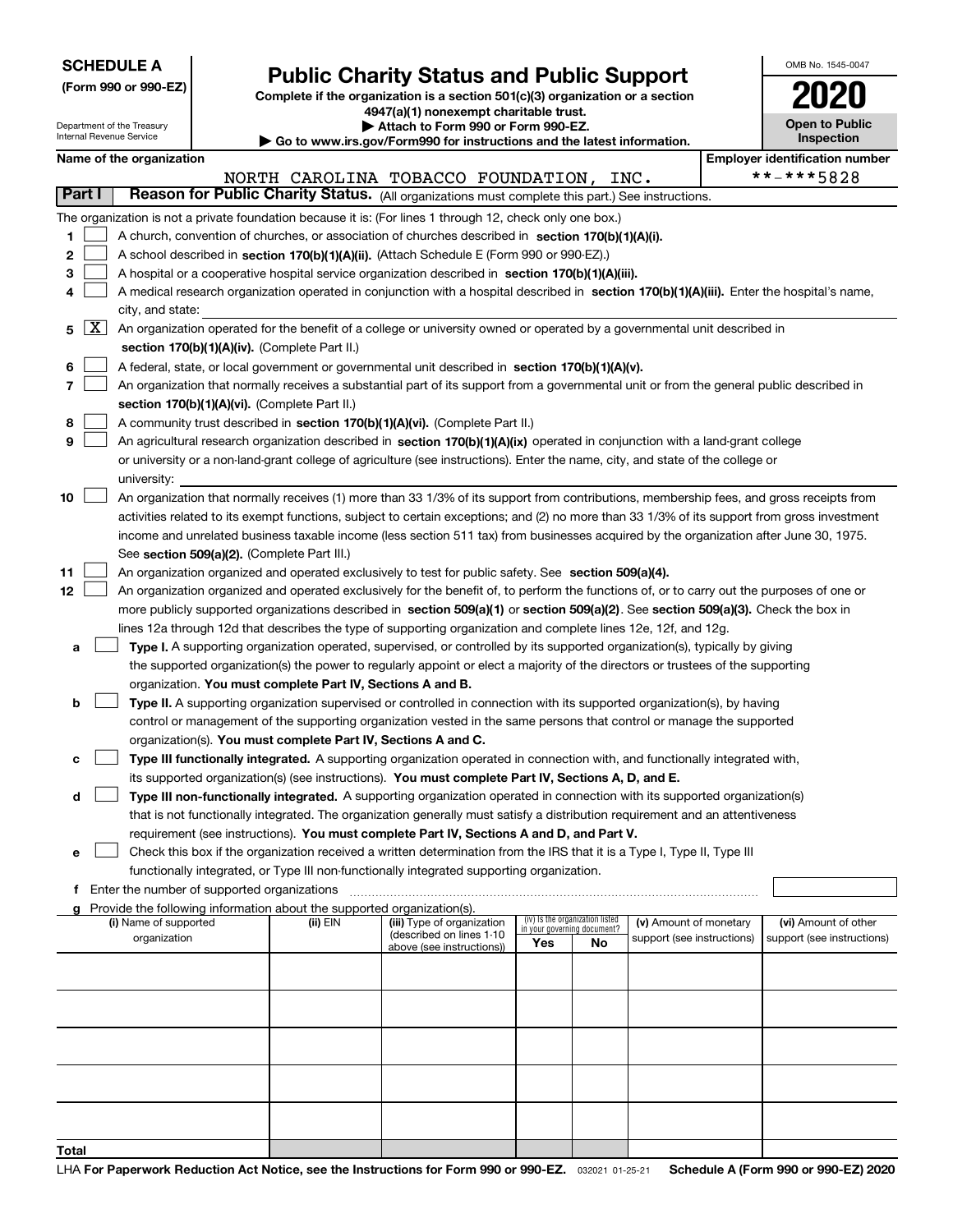#### **2** Schedule A (Form 990 or 990-EZ) 2020  $\,$  <code>NORTH CAROLINA TOBACCO FOUNDATION</code> , <code>INC. \*\*-\*\*\*5828</code> <code>Page</code> **Part II Support Schedule for Organizations Described in Sections 170(b)(1)(A)(iv) and 170(b)(1)(A)(vi)**

(Complete only if you checked the box on line 5, 7, or 8 of Part I or if the organization failed to qualify under Part III. If the organization fails to qualify under the tests listed below, please complete Part III.)

| <b>Section A. Public Support</b>                                                                                                                                                                                               |          |            |            |            |          |                                          |
|--------------------------------------------------------------------------------------------------------------------------------------------------------------------------------------------------------------------------------|----------|------------|------------|------------|----------|------------------------------------------|
| Calendar year (or fiscal year beginning in) $\blacktriangleright$                                                                                                                                                              | (a) 2016 | $(b)$ 2017 | $(c)$ 2018 | $(d)$ 2019 | (e) 2020 | (f) Total                                |
| 1 Gifts, grants, contributions, and                                                                                                                                                                                            |          |            |            |            |          |                                          |
| membership fees received. (Do not                                                                                                                                                                                              |          |            |            |            |          |                                          |
| include any "unusual grants.")                                                                                                                                                                                                 | 1357631. | 2539588.   | 1257295.   | 1623472.   | 303,692. | 7081678.                                 |
| 2 Tax revenues levied for the organ-                                                                                                                                                                                           |          |            |            |            |          |                                          |
| ization's benefit and either paid to                                                                                                                                                                                           |          |            |            |            |          |                                          |
| or expended on its behalf                                                                                                                                                                                                      |          |            |            |            |          |                                          |
| 3 The value of services or facilities                                                                                                                                                                                          |          |            |            |            |          |                                          |
| furnished by a governmental unit to                                                                                                                                                                                            |          |            |            |            |          |                                          |
| the organization without charge                                                                                                                                                                                                |          |            |            |            |          |                                          |
| 4 Total. Add lines 1 through 3                                                                                                                                                                                                 | 1357631. | 2539588.   | 1257295.   | 1623472.   | 303,692. | 7081678.                                 |
| 5 The portion of total contributions                                                                                                                                                                                           |          |            |            |            |          |                                          |
| by each person (other than a                                                                                                                                                                                                   |          |            |            |            |          |                                          |
| governmental unit or publicly                                                                                                                                                                                                  |          |            |            |            |          |                                          |
| supported organization) included                                                                                                                                                                                               |          |            |            |            |          |                                          |
| on line 1 that exceeds 2% of the                                                                                                                                                                                               |          |            |            |            |          |                                          |
| amount shown on line 11,                                                                                                                                                                                                       |          |            |            |            |          |                                          |
| column (f)                                                                                                                                                                                                                     |          |            |            |            |          | 4149460.                                 |
| 6 Public support. Subtract line 5 from line 4.                                                                                                                                                                                 |          |            |            |            |          | 2932218.                                 |
| <b>Section B. Total Support</b>                                                                                                                                                                                                |          |            |            |            |          |                                          |
| Calendar year (or fiscal year beginning in)                                                                                                                                                                                    | (a) 2016 | (b) 2017   | $(c)$ 2018 | $(d)$ 2019 | (e) 2020 | (f) Total                                |
| <b>7</b> Amounts from line 4                                                                                                                                                                                                   | 1357631. | 2539588.   | 1257295.   | 1623472.   | 303,692. | 7081678.                                 |
| 8 Gross income from interest,                                                                                                                                                                                                  |          |            |            |            |          |                                          |
| dividends, payments received on                                                                                                                                                                                                |          |            |            |            |          |                                          |
| securities loans, rents, royalties,                                                                                                                                                                                            |          |            |            |            |          |                                          |
| and income from similar sources                                                                                                                                                                                                | 53,979.  | 68,971.    | 92,133.    | 81,329.    | 51, 138. | 347,550.                                 |
| 9 Net income from unrelated business                                                                                                                                                                                           |          |            |            |            |          |                                          |
| activities, whether or not the                                                                                                                                                                                                 |          |            |            |            |          |                                          |
| business is regularly carried on                                                                                                                                                                                               |          |            |            |            |          |                                          |
| 10 Other income. Do not include gain                                                                                                                                                                                           |          |            |            |            |          |                                          |
| or loss from the sale of capital                                                                                                                                                                                               |          |            |            |            |          |                                          |
| assets (Explain in Part VI.)                                                                                                                                                                                                   |          |            | 250.       |            |          | 250.                                     |
| 11 Total support. Add lines 7 through 10                                                                                                                                                                                       |          |            |            |            |          | 7429478.                                 |
| 12 Gross receipts from related activities, etc. (see instructions)                                                                                                                                                             |          |            |            |            | 12       |                                          |
| 13 First 5 years. If the Form 990 is for the organization's first, second, third, fourth, or fifth tax year as a section 501(c)(3)                                                                                             |          |            |            |            |          |                                          |
| organization, check this box and stop here manufactured and stop here and stop here are all the contractions of the state of the state of the contract of the state of the state of the state of the state of the state of the |          |            |            |            |          |                                          |
| <b>Section C. Computation of Public Support Percentage</b>                                                                                                                                                                     |          |            |            |            |          |                                          |
| 14 Public support percentage for 2020 (line 6, column (f), divided by line 11, column (f) <i>mummumumum</i>                                                                                                                    |          |            |            |            | 14       | 39.47<br>$\%$                            |
|                                                                                                                                                                                                                                |          |            |            |            | 15       | 50.30<br>%                               |
| 16a 33 1/3% support test - 2020. If the organization did not check the box on line 13, and line 14 is 33 1/3% or more, check this box and                                                                                      |          |            |            |            |          |                                          |
| stop here. The organization qualifies as a publicly supported organization                                                                                                                                                     |          |            |            |            |          | $\blacktriangleright$ $\boxed{\text{X}}$ |
| b 33 1/3% support test - 2019. If the organization did not check a box on line 13 or 16a, and line 15 is 33 1/3% or more, check this box                                                                                       |          |            |            |            |          |                                          |
| and stop here. The organization qualifies as a publicly supported organization                                                                                                                                                 |          |            |            |            |          |                                          |
| 17a 10% -facts-and-circumstances test - 2020. If the organization did not check a box on line 13, 16a, or 16b, and line 14 is 10% or more,                                                                                     |          |            |            |            |          |                                          |
| and if the organization meets the facts-and-circumstances test, check this box and stop here. Explain in Part VI how the organization                                                                                          |          |            |            |            |          |                                          |
| meets the facts-and-circumstances test. The organization qualifies as a publicly supported organization                                                                                                                        |          |            |            |            |          |                                          |
| <b>b 10% -facts-and-circumstances test - 2019.</b> If the organization did not check a box on line 13, 16a, 16b, or 17a, and line 15 is 10% or                                                                                 |          |            |            |            |          |                                          |
|                                                                                                                                                                                                                                |          |            |            |            |          |                                          |
| more, and if the organization meets the facts-and-circumstances test, check this box and stop here. Explain in Part VI how the                                                                                                 |          |            |            |            |          |                                          |
| organization meets the facts-and-circumstances test. The organization qualifies as a publicly supported organization                                                                                                           |          |            |            |            |          |                                          |
| 18 Private foundation. If the organization did not check a box on line 13, 16a, 16b, 17a, or 17b, check this box and see instructions                                                                                          |          |            |            |            |          |                                          |

**Schedule A (Form 990 or 990-EZ) 2020**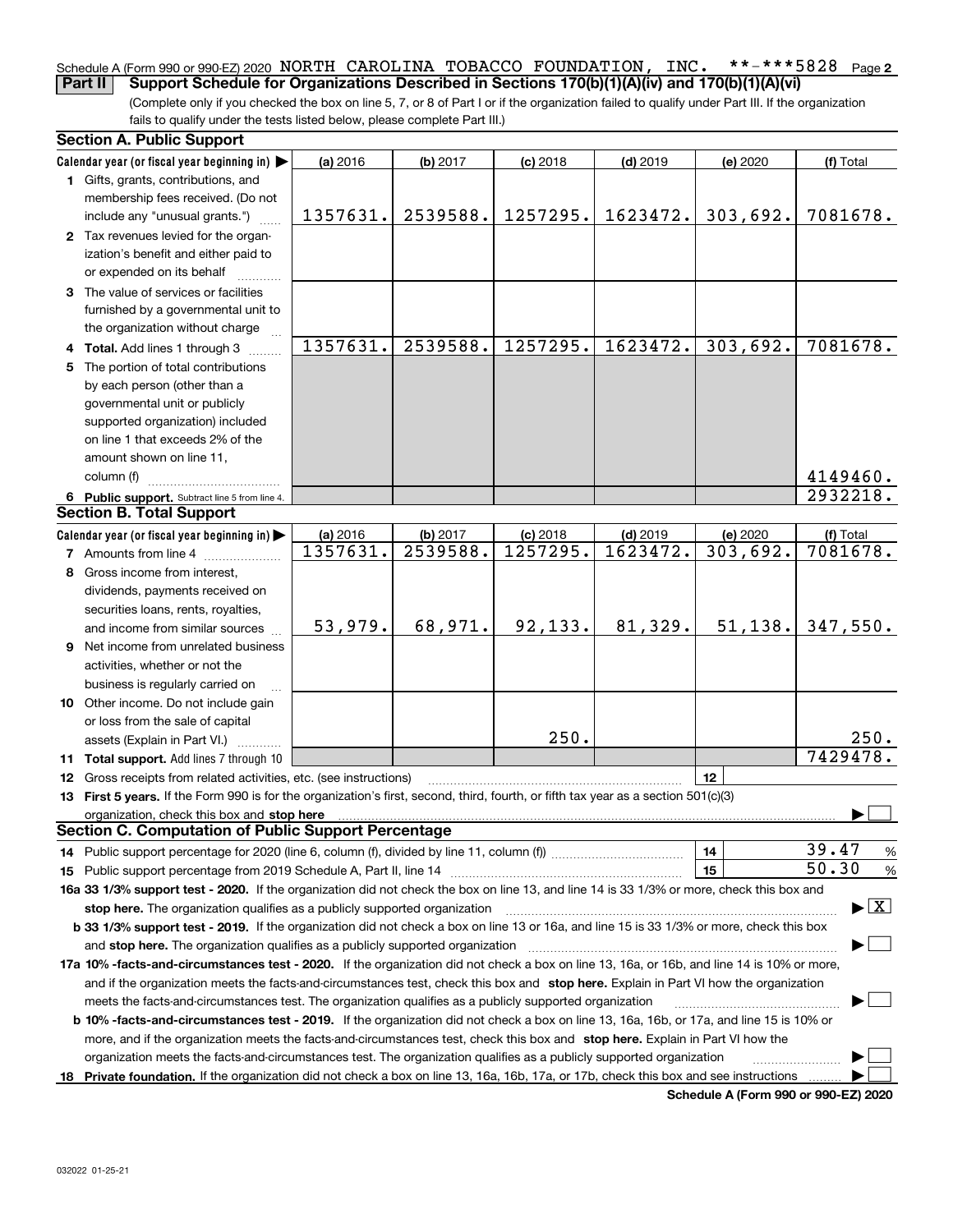#### **3** Schedule A (Form 990 or 990-EZ) 2020  $\,$  <code>NORTH CAROLINA TOBACCO FOUNDATION</code> , <code>INC. \*\*-\*\*\*5828</code> <code>Page</code> **Part III** | Support Schedule for Organizations Described in Section 509(a)(2)

(Complete only if you checked the box on line 10 of Part I or if the organization failed to qualify under Part II. If the organization fails to qualify under the tests listed below, please complete Part II.)

|    | <b>Section A. Public Support</b>                                                                                                                 |          |          |                 |                                                      |          |           |
|----|--------------------------------------------------------------------------------------------------------------------------------------------------|----------|----------|-----------------|------------------------------------------------------|----------|-----------|
|    | Calendar year (or fiscal year beginning in) $\blacktriangleright$                                                                                | (a) 2016 | (b) 2017 | <b>(c)</b> 2018 | $(d)$ 2019                                           | (e) 2020 | (f) Total |
|    | 1 Gifts, grants, contributions, and                                                                                                              |          |          |                 |                                                      |          |           |
|    | membership fees received. (Do not                                                                                                                |          |          |                 |                                                      |          |           |
|    | include any "unusual grants.")                                                                                                                   |          |          |                 |                                                      |          |           |
|    | <b>2</b> Gross receipts from admissions,                                                                                                         |          |          |                 |                                                      |          |           |
|    | merchandise sold or services per-                                                                                                                |          |          |                 |                                                      |          |           |
|    | formed, or facilities furnished in                                                                                                               |          |          |                 |                                                      |          |           |
|    | any activity that is related to the                                                                                                              |          |          |                 |                                                      |          |           |
|    | organization's tax-exempt purpose                                                                                                                |          |          |                 |                                                      |          |           |
|    | 3 Gross receipts from activities that                                                                                                            |          |          |                 |                                                      |          |           |
|    | are not an unrelated trade or bus-                                                                                                               |          |          |                 |                                                      |          |           |
|    | iness under section 513                                                                                                                          |          |          |                 |                                                      |          |           |
|    | 4 Tax revenues levied for the organ-                                                                                                             |          |          |                 |                                                      |          |           |
|    | ization's benefit and either paid to                                                                                                             |          |          |                 |                                                      |          |           |
|    | or expended on its behalf<br>.                                                                                                                   |          |          |                 |                                                      |          |           |
|    | 5 The value of services or facilities                                                                                                            |          |          |                 |                                                      |          |           |
|    | furnished by a governmental unit to                                                                                                              |          |          |                 |                                                      |          |           |
|    | the organization without charge                                                                                                                  |          |          |                 |                                                      |          |           |
|    |                                                                                                                                                  |          |          |                 |                                                      |          |           |
|    | <b>6 Total.</b> Add lines 1 through 5                                                                                                            |          |          |                 |                                                      |          |           |
|    | 7a Amounts included on lines 1, 2, and                                                                                                           |          |          |                 |                                                      |          |           |
|    | 3 received from disqualified persons                                                                                                             |          |          |                 |                                                      |          |           |
|    | <b>b</b> Amounts included on lines 2 and 3 received                                                                                              |          |          |                 |                                                      |          |           |
|    | from other than disqualified persons that<br>exceed the greater of \$5,000 or 1% of the                                                          |          |          |                 |                                                      |          |           |
|    | amount on line 13 for the year                                                                                                                   |          |          |                 |                                                      |          |           |
|    | c Add lines 7a and 7b                                                                                                                            |          |          |                 |                                                      |          |           |
|    | 8 Public support. (Subtract line 7c from line 6.)                                                                                                |          |          |                 |                                                      |          |           |
|    | <b>Section B. Total Support</b>                                                                                                                  |          |          |                 |                                                      |          |           |
|    | Calendar year (or fiscal year beginning in) $\blacktriangleright$                                                                                | (a) 2016 | (b) 2017 | $(c)$ 2018      | $(d)$ 2019                                           | (e) 2020 | (f) Total |
|    | 9 Amounts from line 6                                                                                                                            |          |          |                 |                                                      |          |           |
|    | 10a Gross income from interest,                                                                                                                  |          |          |                 |                                                      |          |           |
|    | dividends, payments received on                                                                                                                  |          |          |                 |                                                      |          |           |
|    | securities loans, rents, royalties,                                                                                                              |          |          |                 |                                                      |          |           |
|    | and income from similar sources                                                                                                                  |          |          |                 |                                                      |          |           |
|    | <b>b</b> Unrelated business taxable income                                                                                                       |          |          |                 |                                                      |          |           |
|    | (less section 511 taxes) from businesses                                                                                                         |          |          |                 |                                                      |          |           |
|    | acquired after June 30, 1975                                                                                                                     |          |          |                 |                                                      |          |           |
|    | c Add lines 10a and 10b                                                                                                                          |          |          |                 |                                                      |          |           |
|    | 11 Net income from unrelated business                                                                                                            |          |          |                 |                                                      |          |           |
|    | activities not included in line 10b.                                                                                                             |          |          |                 |                                                      |          |           |
|    | whether or not the business is<br>regularly carried on                                                                                           |          |          |                 |                                                      |          |           |
|    | 12 Other income. Do not include gain                                                                                                             |          |          |                 |                                                      |          |           |
|    | or loss from the sale of capital                                                                                                                 |          |          |                 |                                                      |          |           |
|    | assets (Explain in Part VI.)                                                                                                                     |          |          |                 |                                                      |          |           |
|    | <b>13</b> Total support. (Add lines 9, 10c, 11, and 12.)                                                                                         |          |          |                 |                                                      |          |           |
|    | 14 First 5 years. If the Form 990 is for the organization's first, second, third, fourth, or fifth tax year as a section 501(c)(3) organization, |          |          |                 |                                                      |          |           |
|    | check this box and stop here measurements are constructed as the state of the state of the state of the state o                                  |          |          |                 |                                                      |          |           |
|    | <b>Section C. Computation of Public Support Percentage</b>                                                                                       |          |          |                 |                                                      |          |           |
|    | 15 Public support percentage for 2020 (line 8, column (f), divided by line 13, column (f))                                                       |          |          |                 | <u> 1986 - Johann Stoff, Amerikaansk politiker (</u> | 15       | %         |
|    | 16 Public support percentage from 2019 Schedule A, Part III, line 15                                                                             |          |          |                 |                                                      | 16       | %         |
|    | <b>Section D. Computation of Investment Income Percentage</b>                                                                                    |          |          |                 |                                                      |          |           |
|    |                                                                                                                                                  |          |          |                 |                                                      | 17       | %         |
|    | <b>18</b> Investment income percentage from <b>2019</b> Schedule A, Part III, line 17                                                            |          |          |                 |                                                      | 18       | %         |
|    | 19a 33 1/3% support tests - 2020. If the organization did not check the box on line 14, and line 15 is more than 33 1/3%, and line 17 is not     |          |          |                 |                                                      |          |           |
|    | more than 33 1/3%, check this box and stop here. The organization qualifies as a publicly supported organization                                 |          |          |                 |                                                      |          | ▶         |
|    | b 33 1/3% support tests - 2019. If the organization did not check a box on line 14 or line 19a, and line 16 is more than 33 1/3%, and            |          |          |                 |                                                      |          |           |
|    | line 18 is not more than 33 1/3%, check this box and stop here. The organization qualifies as a publicly supported organization                  |          |          |                 |                                                      |          |           |
| 20 |                                                                                                                                                  |          |          |                 |                                                      |          |           |
|    |                                                                                                                                                  |          |          |                 |                                                      |          |           |

**Schedule A (Form 990 or 990-EZ) 2020**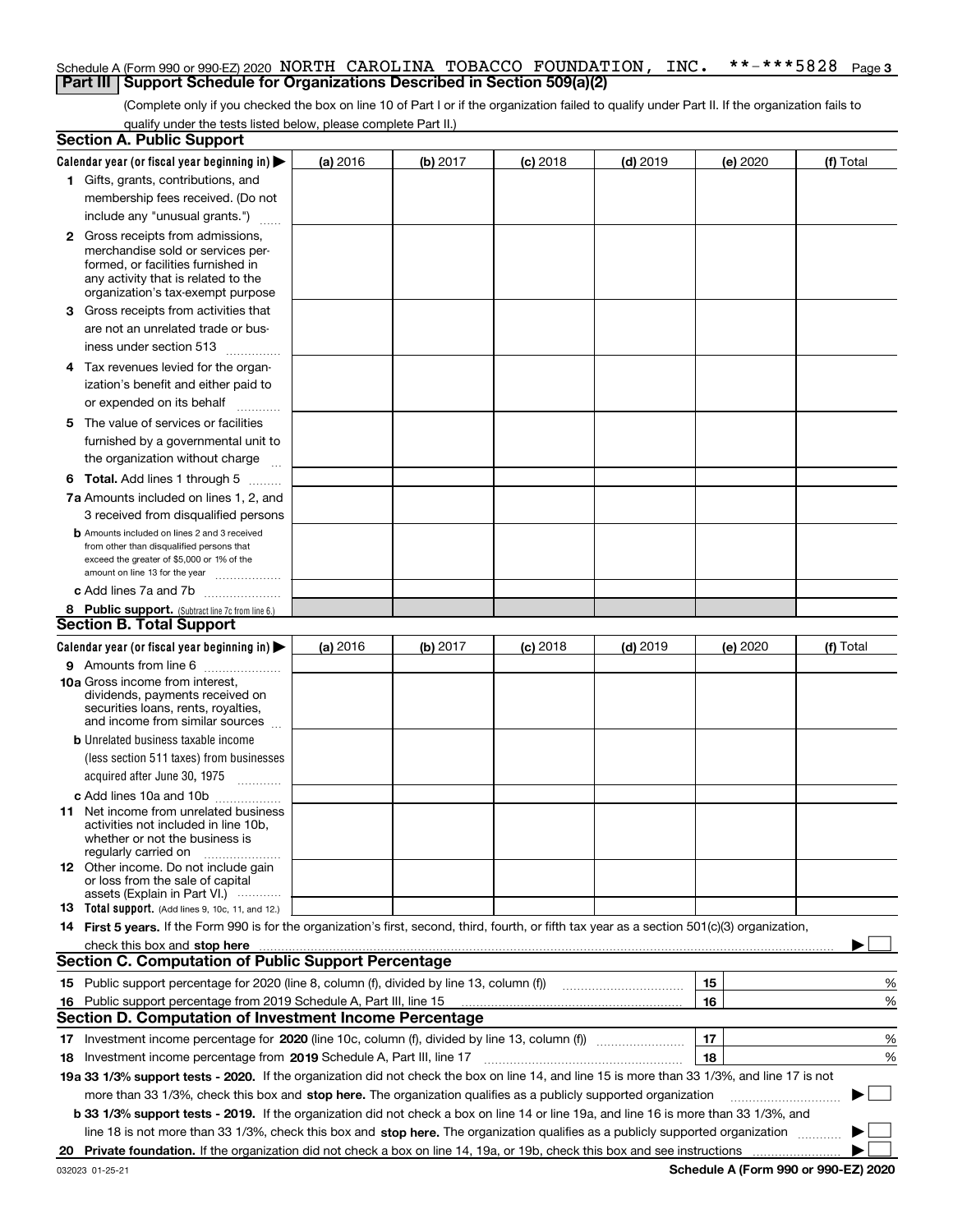#### $***$   $***$  5828 Page 4 Schedule A (Form 990 or 990-EZ) 2020  $\,$  <code>NORTH CAROLINA TOBACCO FOUNDATION</code> , <code>INC. \*\*-\*\*\*5828</code> <code>Page</code>

## **Part IV Supporting Organizations**

(Complete only if you checked a box in line 12 on Part I. If you checked box 12a, Part I, complete Sections A and B. If you checked box 12b, Part I, complete Sections A and C. If you checked box 12c, Part I, complete Sections A, D, and E. If you checked box 12d, Part I, complete Sections A and D, and complete Part V.)

### **Section A. All Supporting Organizations**

- **1** Are all of the organization's supported organizations listed by name in the organization's governing documents? If "No," describe in **Part VI** how the supported organizations are designated. If designated by *class or purpose, describe the designation. If historic and continuing relationship, explain.*
- **2** Did the organization have any supported organization that does not have an IRS determination of status under section 509(a)(1) or (2)? If "Yes," explain in Part VI how the organization determined that the supported *organization was described in section 509(a)(1) or (2).*
- **3a** Did the organization have a supported organization described in section 501(c)(4), (5), or (6)? If "Yes," answer *lines 3b and 3c below.*
- **b** Did the organization confirm that each supported organization qualified under section 501(c)(4), (5), or (6) and satisfied the public support tests under section 509(a)(2)? If "Yes," describe in **Part VI** when and how the *organization made the determination.*
- **c**Did the organization ensure that all support to such organizations was used exclusively for section 170(c)(2)(B) purposes? If "Yes," explain in **Part VI** what controls the organization put in place to ensure such use.
- **4a***If* Was any supported organization not organized in the United States ("foreign supported organization")? *"Yes," and if you checked box 12a or 12b in Part I, answer lines 4b and 4c below.*
- **b** Did the organization have ultimate control and discretion in deciding whether to make grants to the foreign supported organization? If "Yes," describe in **Part VI** how the organization had such control and discretion *despite being controlled or supervised by or in connection with its supported organizations.*
- **c** Did the organization support any foreign supported organization that does not have an IRS determination under sections 501(c)(3) and 509(a)(1) or (2)? If "Yes," explain in **Part VI** what controls the organization used *to ensure that all support to the foreign supported organization was used exclusively for section 170(c)(2)(B) purposes.*
- **5a***If "Yes,"* Did the organization add, substitute, or remove any supported organizations during the tax year? answer lines 5b and 5c below (if applicable). Also, provide detail in **Part VI,** including (i) the names and EIN *numbers of the supported organizations added, substituted, or removed; (ii) the reasons for each such action; (iii) the authority under the organization's organizing document authorizing such action; and (iv) how the action was accomplished (such as by amendment to the organizing document).*
- **b** Type I or Type II only. Was any added or substituted supported organization part of a class already designated in the organization's organizing document?
- **cSubstitutions only.**  Was the substitution the result of an event beyond the organization's control?
- **6** Did the organization provide support (whether in the form of grants or the provision of services or facilities) to **Part VI.** *If "Yes," provide detail in* support or benefit one or more of the filing organization's supported organizations? anyone other than (i) its supported organizations, (ii) individuals that are part of the charitable class benefited by one or more of its supported organizations, or (iii) other supporting organizations that also
- **7**Did the organization provide a grant, loan, compensation, or other similar payment to a substantial contributor *If "Yes," complete Part I of Schedule L (Form 990 or 990-EZ).* regard to a substantial contributor? (as defined in section 4958(c)(3)(C)), a family member of a substantial contributor, or a 35% controlled entity with
- **8** Did the organization make a loan to a disqualified person (as defined in section 4958) not described in line 7? *If "Yes," complete Part I of Schedule L (Form 990 or 990-EZ).*
- **9a** Was the organization controlled directly or indirectly at any time during the tax year by one or more in section 509(a)(1) or (2))? If "Yes," *provide detail in* <code>Part VI.</code> disqualified persons, as defined in section 4946 (other than foundation managers and organizations described
- **b** Did one or more disqualified persons (as defined in line 9a) hold a controlling interest in any entity in which the supporting organization had an interest? If "Yes," provide detail in P**art VI**.
- **c**Did a disqualified person (as defined in line 9a) have an ownership interest in, or derive any personal benefit from, assets in which the supporting organization also had an interest? If "Yes," provide detail in P**art VI.**
- **10a** Was the organization subject to the excess business holdings rules of section 4943 because of section supporting organizations)? If "Yes," answer line 10b below. 4943(f) (regarding certain Type II supporting organizations, and all Type III non-functionally integrated
- **b** Did the organization have any excess business holdings in the tax year? (Use Schedule C, Form 4720, to *determine whether the organization had excess business holdings.)*

**YesNo**

**1**

**10b**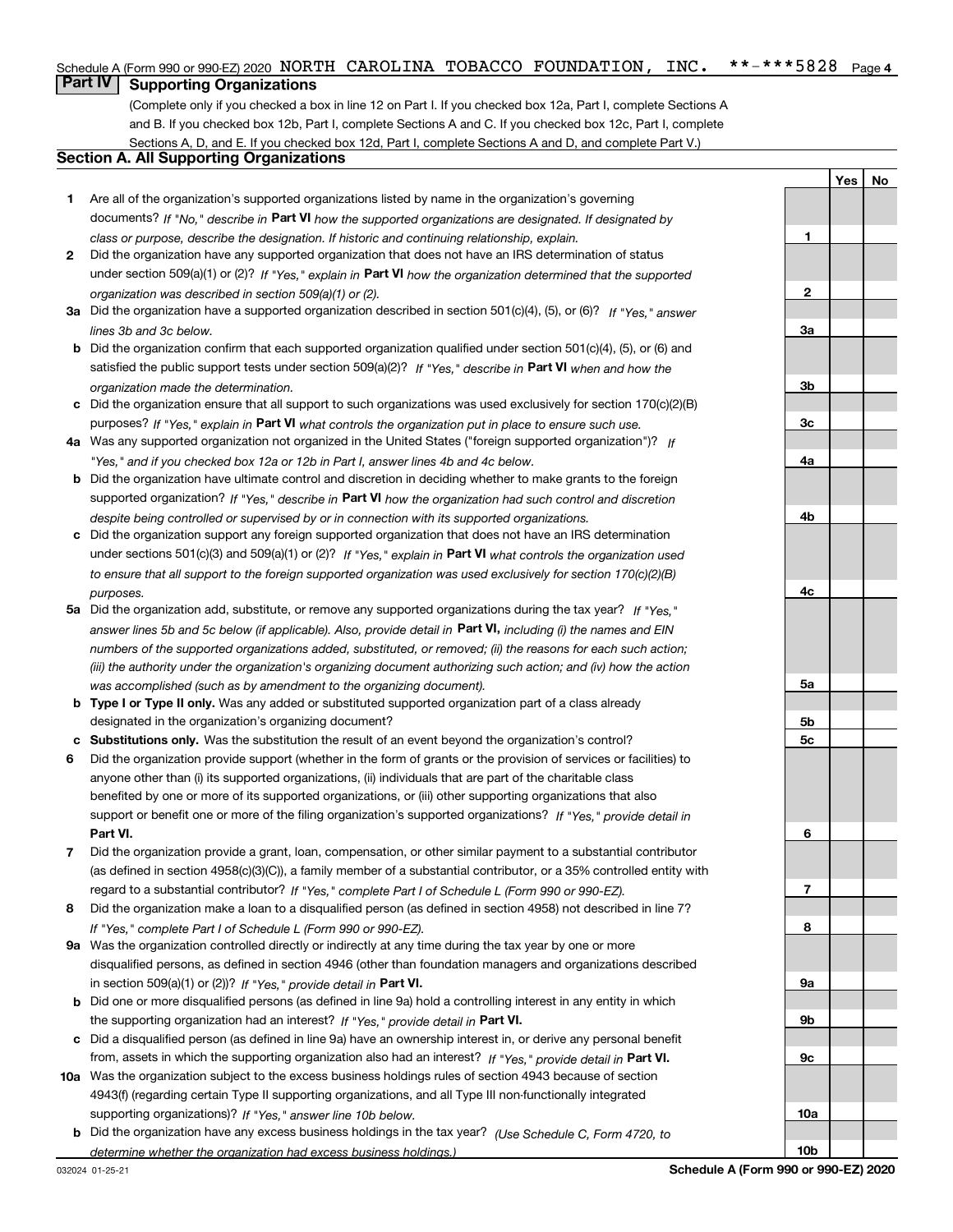#### $***$  \* \* \* 5828 Page 5 Schedule A (Form 990 or 990-EZ) 2020  $\,$  <code>NORTH CAROLINA TOBACCO FOUNDATION</code> , <code>INC. \*\*-\*\*\*5828</code> <code>Page</code> **Part IV Supporting Organizations** *(continued)*

|    |                                                                                                                                                                                                                                                             |                 | Yes | No. |
|----|-------------------------------------------------------------------------------------------------------------------------------------------------------------------------------------------------------------------------------------------------------------|-----------------|-----|-----|
| 11 | Has the organization accepted a gift or contribution from any of the following persons?                                                                                                                                                                     |                 |     |     |
|    | a A person who directly or indirectly controls, either alone or together with persons described in lines 11b and                                                                                                                                            |                 |     |     |
|    | 11c below, the governing body of a supported organization?                                                                                                                                                                                                  | 11a             |     |     |
|    | <b>b</b> A family member of a person described in line 11a above?                                                                                                                                                                                           | 11 <sub>b</sub> |     |     |
|    | c A 35% controlled entity of a person described in line 11a or 11b above? If "Yes" to line 11a, 11b, or 11c, provide                                                                                                                                        |                 |     |     |
|    | detail in Part VI.                                                                                                                                                                                                                                          | 11c             |     |     |
|    | <b>Section B. Type I Supporting Organizations</b>                                                                                                                                                                                                           |                 |     |     |
|    |                                                                                                                                                                                                                                                             |                 | Yes | No  |
|    | Did the governing body, members of the governing body, officers acting in their official capacity, or membership of one or<br>more supported organizations have the power to regularly appoint or elect at least a majority of the organization's officers, |                 |     |     |

|              | more supported organizations have the power to regularly appoint or elect at least a majority or the organization s onicers,<br>directors, or trustees at all times during the tax year? If "No," describe in Part VI how the supported organization(s)<br>effectively operated, supervised, or controlled the organization's activities. If the organization had more than one supported<br>organization, describe how the powers to appoint and/or remove officers, directors, or trustees were allocated among the |  |
|--------------|-----------------------------------------------------------------------------------------------------------------------------------------------------------------------------------------------------------------------------------------------------------------------------------------------------------------------------------------------------------------------------------------------------------------------------------------------------------------------------------------------------------------------|--|
|              | supported organizations and what conditions or restrictions, if any, applied to such powers during the tax year.                                                                                                                                                                                                                                                                                                                                                                                                      |  |
| $\mathbf{2}$ | Did the organization operate for the benefit of any supported organization other than the supported                                                                                                                                                                                                                                                                                                                                                                                                                   |  |
|              | organization(s) that operated, supervised, or controlled the supporting organization? If "Yes," explain in                                                                                                                                                                                                                                                                                                                                                                                                            |  |
|              | Part VI how providing such benefit carried out the purposes of the supported organization(s) that operated,                                                                                                                                                                                                                                                                                                                                                                                                           |  |

| Section C. Type II Supporting Organizations |                                                                                                                  |  |     |    |  |  |  |  |
|---------------------------------------------|------------------------------------------------------------------------------------------------------------------|--|-----|----|--|--|--|--|
|                                             |                                                                                                                  |  | Yes | No |  |  |  |  |
|                                             | Were a majority of the organization's directors or trustees during the tax year also a majority of the directors |  |     |    |  |  |  |  |
|                                             | or trustees of each of the organization's supported organization(s)? If "No." describe in Part VI how control    |  |     |    |  |  |  |  |
|                                             | or management of the supporting organization was vested in the same persons that controlled or managed           |  |     |    |  |  |  |  |

|              | the supported organization(s).                                                                                         |   |       |    |
|--------------|------------------------------------------------------------------------------------------------------------------------|---|-------|----|
|              | <b>Section D. All Type III Supporting Organizations</b>                                                                |   |       |    |
|              |                                                                                                                        |   | Yes l | No |
|              | Did the organization provide to each of its supported organizations, by the last day of the fifth month of the         |   |       |    |
|              | organization's tax year, (i) a written notice describing the type and amount of support provided during the prior tax  |   |       |    |
|              | year, (ii) a copy of the Form 990 that was most recently filed as of the date of notification, and (iii) copies of the |   |       |    |
|              | organization's governing documents in effect on the date of notification, to the extent not previously provided?       |   |       |    |
| $\mathbf{2}$ | Were any of the organization's officers, directors, or trustees either (i) appointed or elected by the supported       |   |       |    |
|              | organization(s) or (ii) serving on the governing body of a supported organization? If "No," explain in Part VI how     |   |       |    |
|              | the organization maintained a close and continuous working relationship with the supported organization(s).            | 2 |       |    |
| 3            | By reason of the relationship described in line 2, above, did the organization's supported organizations have a        |   |       |    |
|              | significant voice in the organization's investment policies and in directing the use of the organization's             |   |       |    |
|              | income or assets at all times during the tax year? If "Yes," describe in Part VI the role the organization's           |   |       |    |
|              | supported organizations played in this regard                                                                          | 3 |       |    |

## *supported organizations played in this regard.* **Section E. Type III Functionally Integrated Supporting Organizations**

- **1**Check the box next to the method that the organization used to satisfy the Integral Part Test during the year (see instructions).
- **alinupy** The organization satisfied the Activities Test. Complete line 2 below.
- **b**The organization is the parent of each of its supported organizations. *Complete* line 3 *below.*  $\mathcal{L}^{\text{max}}$

|  |  |  | $\mathbf{c}$ $\Box$ The organization supported a governmental entity. Describe in Part VI how you supported a governmental entity (see instructions). |  |
|--|--|--|-------------------------------------------------------------------------------------------------------------------------------------------------------|--|
|--|--|--|-------------------------------------------------------------------------------------------------------------------------------------------------------|--|

**2Answer lines 2a and 2b below. Yes No** Activities Test.

*supervised, or controlled the supporting organization.*

- **a** Did substantially all of the organization's activities during the tax year directly further the exempt purposes of the supported organization(s) to which the organization was responsive? If "Yes," then in **Part VI identify those supported organizations and explain**  *how these activities directly furthered their exempt purposes, how the organization was responsive to those supported organizations, and how the organization determined that these activities constituted substantially all of its activities.*
- **b** Did the activities described in line 2a, above, constitute activities that, but for the organization's involvement, **Part VI**  *the reasons for the organization's position that its supported organization(s) would have engaged in* one or more of the organization's supported organization(s) would have been engaged in? If "Yes," e*xplain in these activities but for the organization's involvement.*
- **3** Parent of Supported Organizations. Answer lines 3a and 3b below.

**a** Did the organization have the power to regularly appoint or elect a majority of the officers, directors, or trustees of each of the supported organizations? If "Yes" or "No" provide details in **Part VI.** 

**b** Did the organization exercise a substantial degree of direction over the policies, programs, and activities of each of its supported organizations? If "Yes," describe in Part VI the role played by the organization in this regard.

**2a**

**2b**

**3a**

**3b**

**2**

**1**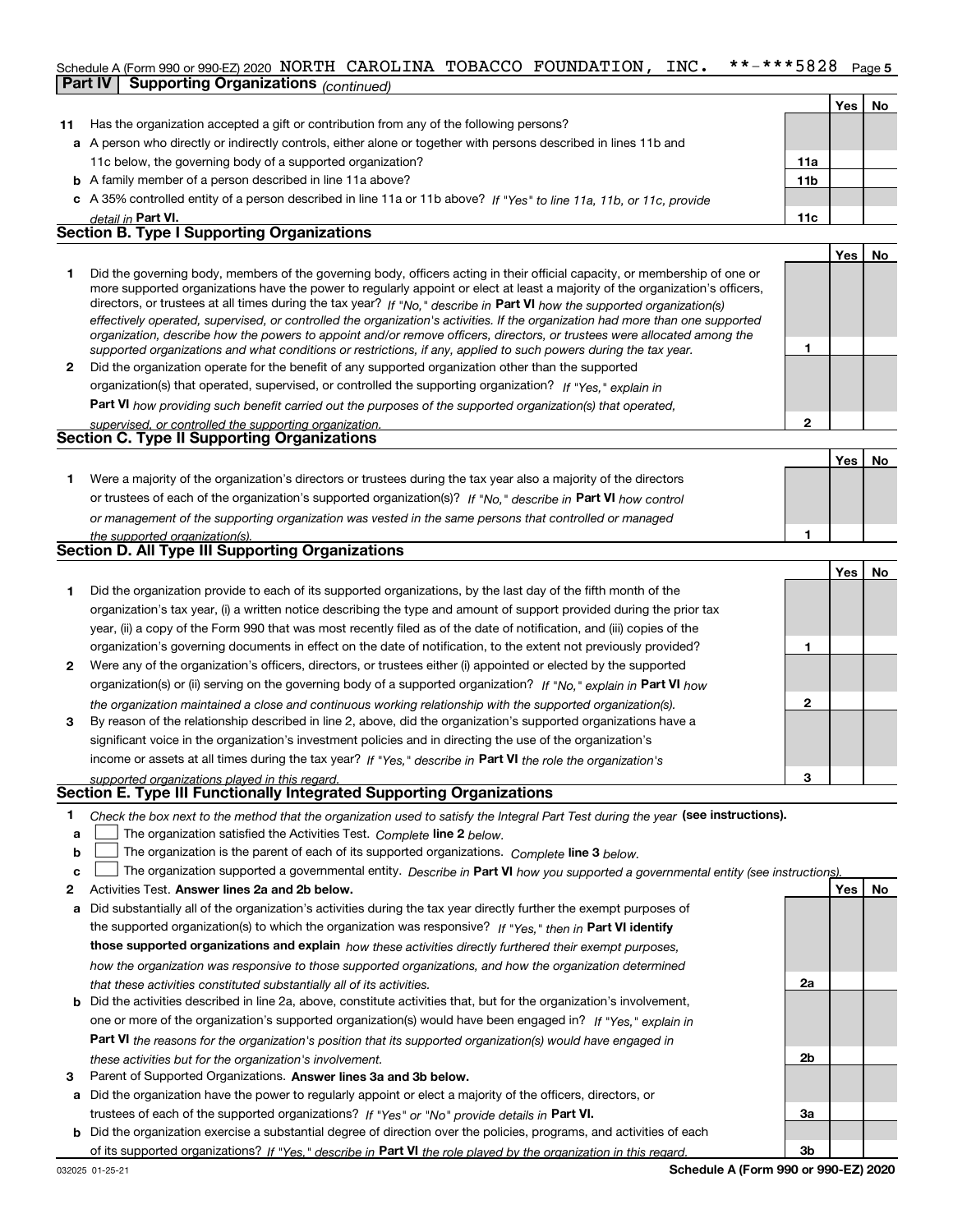|    | Schedule A (Form 990 or 990-EZ) 2020 NORTH CAROLINA TOBACCO FOUNDATION, $INC$ .                                                                |                |                | **-***5828<br>Page 6           |
|----|------------------------------------------------------------------------------------------------------------------------------------------------|----------------|----------------|--------------------------------|
|    | Type III Non-Functionally Integrated 509(a)(3) Supporting Organizations<br><b>Part V</b>                                                       |                |                |                                |
| 1  | Check here if the organization satisfied the Integral Part Test as a qualifying trust on Nov. 20, 1970 (explain in Part VI). See instructions. |                |                |                                |
|    | All other Type III non-functionally integrated supporting organizations must complete Sections A through E.                                    |                |                |                                |
|    | Section A - Adjusted Net Income                                                                                                                |                | (A) Prior Year | (B) Current Year<br>(optional) |
| 1  | Net short-term capital gain                                                                                                                    | 1              |                |                                |
| 2  | Recoveries of prior-year distributions                                                                                                         | $\mathbf 2$    |                |                                |
| 3  | Other gross income (see instructions)                                                                                                          | 3              |                |                                |
| 4  | Add lines 1 through 3.                                                                                                                         | 4              |                |                                |
| 5  | Depreciation and depletion                                                                                                                     | 5              |                |                                |
| 6  | Portion of operating expenses paid or incurred for production or                                                                               |                |                |                                |
|    | collection of gross income or for management, conservation, or                                                                                 |                |                |                                |
|    | maintenance of property held for production of income (see instructions)                                                                       | 6              |                |                                |
| 7  | Other expenses (see instructions)                                                                                                              | $\overline{7}$ |                |                                |
| 8  | Adjusted Net Income (subtract lines 5, 6, and 7 from line 4)                                                                                   | 8              |                |                                |
|    | <b>Section B - Minimum Asset Amount</b>                                                                                                        |                | (A) Prior Year | (B) Current Year<br>(optional) |
| 1  | Aggregate fair market value of all non-exempt-use assets (see                                                                                  |                |                |                                |
|    | instructions for short tax year or assets held for part of year):                                                                              |                |                |                                |
|    | <b>a</b> Average monthly value of securities                                                                                                   | 1a             |                |                                |
|    | <b>b</b> Average monthly cash balances                                                                                                         | 1b             |                |                                |
|    | <b>c</b> Fair market value of other non-exempt-use assets                                                                                      | 1c             |                |                                |
|    | d Total (add lines 1a, 1b, and 1c)                                                                                                             | 1d             |                |                                |
|    | e Discount claimed for blockage or other factors                                                                                               |                |                |                                |
|    | (explain in detail in Part VI):                                                                                                                |                |                |                                |
| 2  | Acquisition indebtedness applicable to non-exempt-use assets                                                                                   | 2              |                |                                |
| 3  | Subtract line 2 from line 1d.                                                                                                                  | 3              |                |                                |
| 4  | Cash deemed held for exempt use. Enter 0.015 of line 3 (for greater amount,                                                                    |                |                |                                |
|    | see instructions).                                                                                                                             | 4              |                |                                |
| 5  | Net value of non-exempt-use assets (subtract line 4 from line 3)                                                                               | 5              |                |                                |
| 6  | Multiply line 5 by 0.035.                                                                                                                      | 6              |                |                                |
| 7  | Recoveries of prior-year distributions                                                                                                         | $\overline{7}$ |                |                                |
| 8  | Minimum Asset Amount (add line 7 to line 6)                                                                                                    | 8              |                |                                |
|    | <b>Section C - Distributable Amount</b>                                                                                                        |                |                | <b>Current Year</b>            |
| 1. | Adjusted net income for prior year (from Section A, line 8, column A)                                                                          | 1              |                |                                |
| 2  | Enter 0.85 of line 1.                                                                                                                          | 2              |                |                                |
| 3  | Minimum asset amount for prior year (from Section B, line 8, column A)                                                                         | 3              |                |                                |
| 4  | Enter greater of line 2 or line 3.                                                                                                             | 4              |                |                                |
| 5  | Income tax imposed in prior year                                                                                                               | 5              |                |                                |
| 6  | Distributable Amount. Subtract line 5 from line 4, unless subject to                                                                           |                |                |                                |
|    | emergency temporary reduction (see instructions).                                                                                              | 6              |                |                                |
| 7  | Check here if the current year is the organization's first as a non-functionally integrated Type III supporting organization (see              |                |                |                                |

instructions).

**Schedule A (Form 990 or 990-EZ) 2020**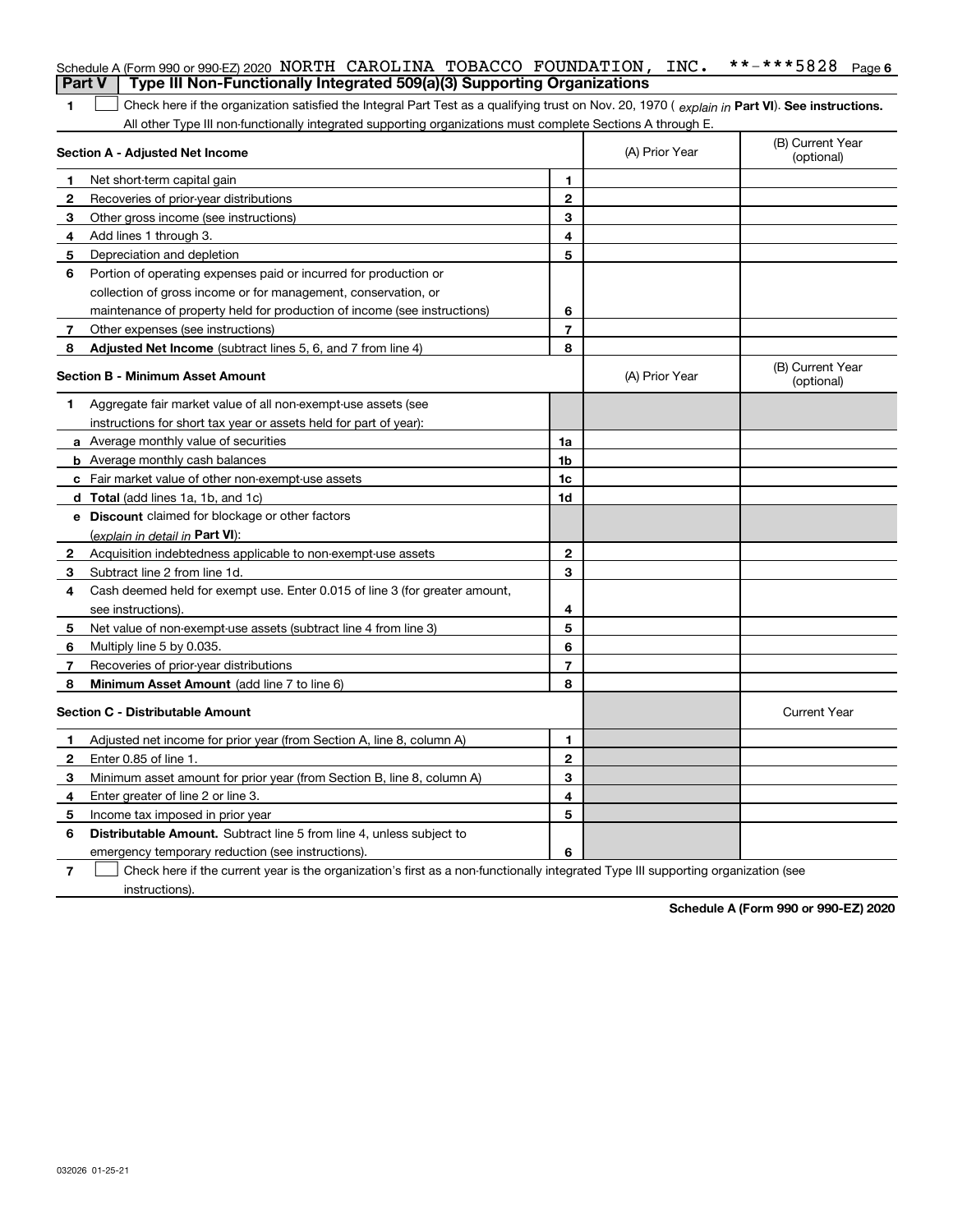| <b>Part V</b> | Schedule A (Form 990 or 990-EZ) 2020 NORTH CAROLINA TOBACCO FOUNDATION,<br>Type III Non-Functionally Integrated 509(a)(3) Supporting Organizations |                                    | INC.                                  |        |                                                  |  |
|---------------|----------------------------------------------------------------------------------------------------------------------------------------------------|------------------------------------|---------------------------------------|--------|--------------------------------------------------|--|
|               |                                                                                                                                                    |                                    | (continued)                           |        |                                                  |  |
|               | <b>Section D - Distributions</b>                                                                                                                   |                                    |                                       |        | <b>Current Year</b>                              |  |
| 1             | Amounts paid to supported organizations to accomplish exempt purposes                                                                              |                                    |                                       | 1      |                                                  |  |
| 2             | Amounts paid to perform activity that directly furthers exempt purposes of supported                                                               |                                    |                                       |        |                                                  |  |
|               | organizations, in excess of income from activity                                                                                                   |                                    |                                       | 2      |                                                  |  |
| 3             | Administrative expenses paid to accomplish exempt purposes of supported organizations                                                              |                                    |                                       | 3      |                                                  |  |
| 4             | Amounts paid to acquire exempt-use assets                                                                                                          |                                    |                                       | 4      |                                                  |  |
| 5             | Qualified set-aside amounts (prior IRS approval required - provide details in Part VI)                                                             |                                    |                                       | 5      |                                                  |  |
| 6             | Other distributions ( <i>describe in</i> Part VI). See instructions.                                                                               |                                    |                                       | 6      |                                                  |  |
| 7             | Total annual distributions. Add lines 1 through 6.                                                                                                 |                                    |                                       | 7      |                                                  |  |
| 8             | Distributions to attentive supported organizations to which the organization is responsive                                                         |                                    |                                       |        |                                                  |  |
|               | (provide details in Part VI). See instructions.                                                                                                    |                                    |                                       | 8<br>9 |                                                  |  |
| 9             | Distributable amount for 2020 from Section C, line 6                                                                                               |                                    |                                       | 10     |                                                  |  |
| 10            | Line 8 amount divided by line 9 amount                                                                                                             |                                    | (ii)                                  |        |                                                  |  |
|               | <b>Section E - Distribution Allocations</b> (see instructions)                                                                                     | (i)<br><b>Excess Distributions</b> | <b>Underdistributions</b><br>Pre-2020 |        | (iii)<br><b>Distributable</b><br>Amount for 2020 |  |
| 1             | Distributable amount for 2020 from Section C, line 6                                                                                               |                                    |                                       |        |                                                  |  |
| 2             | Underdistributions, if any, for years prior to 2020 (reason-                                                                                       |                                    |                                       |        |                                                  |  |
|               | able cause required - explain in Part VI). See instructions.                                                                                       |                                    |                                       |        |                                                  |  |
| 3             | Excess distributions carryover, if any, to 2020                                                                                                    |                                    |                                       |        |                                                  |  |
|               | a From 2015                                                                                                                                        |                                    |                                       |        |                                                  |  |
|               | <b>b</b> From 2016                                                                                                                                 |                                    |                                       |        |                                                  |  |
|               | c From 2017                                                                                                                                        |                                    |                                       |        |                                                  |  |
|               | d From 2018                                                                                                                                        |                                    |                                       |        |                                                  |  |
|               | e From 2019                                                                                                                                        |                                    |                                       |        |                                                  |  |
|               | f Total of lines 3a through 3e                                                                                                                     |                                    |                                       |        |                                                  |  |
|               | g Applied to underdistributions of prior years                                                                                                     |                                    |                                       |        |                                                  |  |
|               | <b>h</b> Applied to 2020 distributable amount                                                                                                      |                                    |                                       |        |                                                  |  |
| Ť.            | Carryover from 2015 not applied (see instructions)                                                                                                 |                                    |                                       |        |                                                  |  |
|               | Remainder. Subtract lines 3g, 3h, and 3i from line 3f.                                                                                             |                                    |                                       |        |                                                  |  |
| 4             | Distributions for 2020 from Section D.                                                                                                             |                                    |                                       |        |                                                  |  |
|               | line $7:$                                                                                                                                          |                                    |                                       |        |                                                  |  |
|               | a Applied to underdistributions of prior years                                                                                                     |                                    |                                       |        |                                                  |  |
|               | <b>b</b> Applied to 2020 distributable amount                                                                                                      |                                    |                                       |        |                                                  |  |
|               | <b>c</b> Remainder. Subtract lines 4a and 4b from line 4.                                                                                          |                                    |                                       |        |                                                  |  |
|               | Remaining underdistributions for years prior to 2020, if                                                                                           |                                    |                                       |        |                                                  |  |
|               | any. Subtract lines 3g and 4a from line 2. For result greater                                                                                      |                                    |                                       |        |                                                  |  |
|               | than zero, explain in Part VI. See instructions.                                                                                                   |                                    |                                       |        |                                                  |  |
| 6             | Remaining underdistributions for 2020. Subtract lines 3h                                                                                           |                                    |                                       |        |                                                  |  |
|               | and 4b from line 1. For result greater than zero, explain in                                                                                       |                                    |                                       |        |                                                  |  |
|               | Part VI. See instructions.                                                                                                                         |                                    |                                       |        |                                                  |  |
| 7             | Excess distributions carryover to 2021. Add lines 3j                                                                                               |                                    |                                       |        |                                                  |  |
|               | and 4c.                                                                                                                                            |                                    |                                       |        |                                                  |  |
| 8             | Breakdown of line 7:                                                                                                                               |                                    |                                       |        |                                                  |  |
|               | a Excess from 2016                                                                                                                                 |                                    |                                       |        |                                                  |  |
|               | <b>b</b> Excess from 2017                                                                                                                          |                                    |                                       |        |                                                  |  |
|               | c Excess from 2018                                                                                                                                 |                                    |                                       |        |                                                  |  |
|               | d Excess from 2019                                                                                                                                 |                                    |                                       |        |                                                  |  |
|               | e Excess from 2020                                                                                                                                 |                                    |                                       |        |                                                  |  |

**Schedule A (Form 990 or 990-EZ) 2020**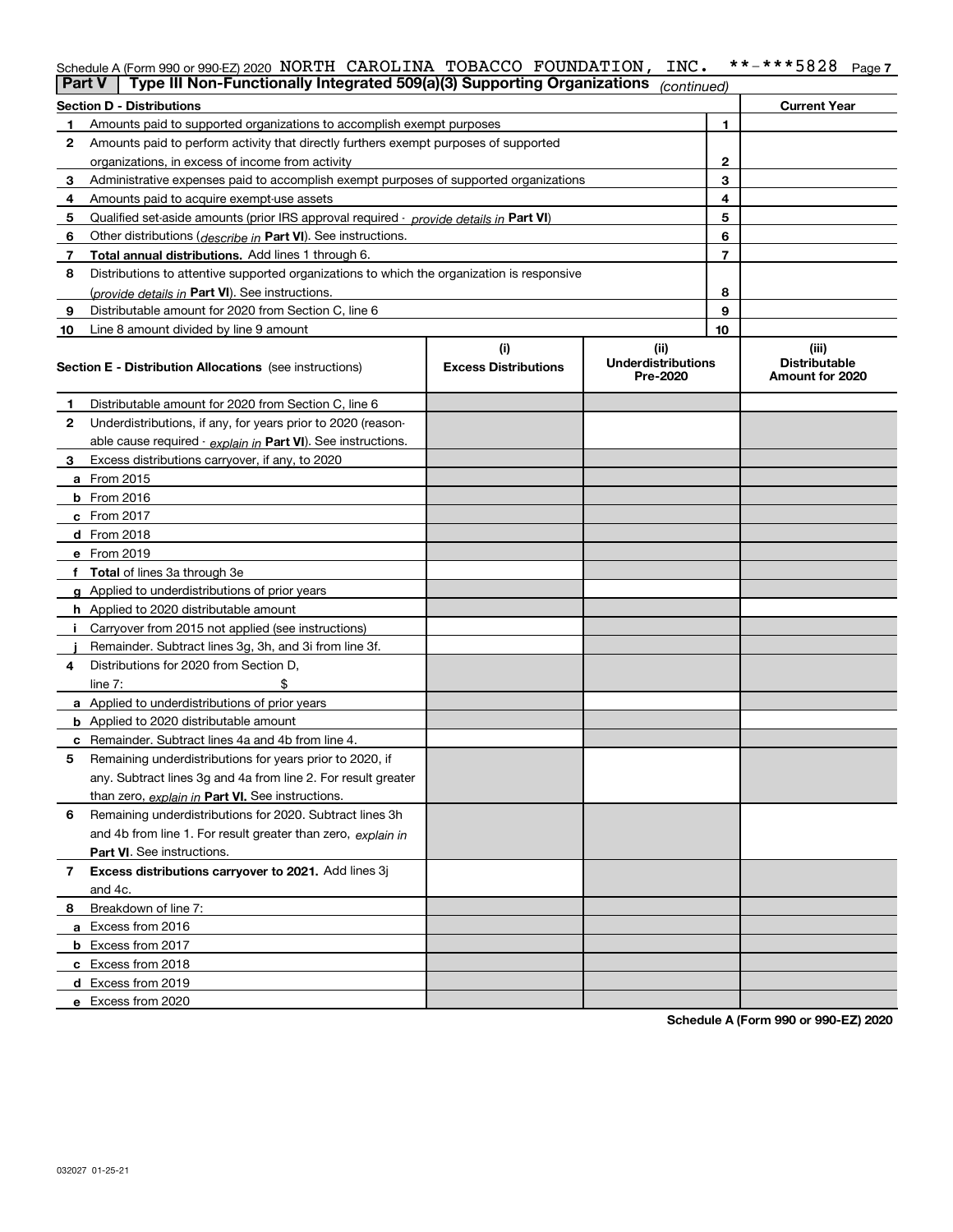|                | **-***5828 Page 8<br>Schedule A (Form 990 or 990-EZ) 2020 NORTH CAROLINA TOBACCO FOUNDATION, INC.                                                                                                                                                                                                |
|----------------|--------------------------------------------------------------------------------------------------------------------------------------------------------------------------------------------------------------------------------------------------------------------------------------------------|
| <b>Part VI</b> | Supplemental Information. Provide the explanations required by Part II, line 10; Part II, line 17a or 17b; Part III, line 12;                                                                                                                                                                    |
|                | Part IV, Section A, lines 1, 2, 3b, 3c, 4b, 4c, 5a, 6, 9a, 9b, 9c, 11a, 11b, and 11c; Part IV, Section B, lines 1 and 2; Part IV, Section C,<br>line 1; Part IV, Section D, lines 2 and 3; Part IV, Section E, lines 1c, 2a, 2b, 3a, and 3b; Part V, line 1; Part V, Section B, line 1e; Part V, |
|                | Section D, lines 5, 6, and 8; and Part V, Section E, lines 2, 5, and 6. Also complete this part for any additional information.                                                                                                                                                                  |
|                | (See instructions.)                                                                                                                                                                                                                                                                              |
|                |                                                                                                                                                                                                                                                                                                  |
|                |                                                                                                                                                                                                                                                                                                  |
|                |                                                                                                                                                                                                                                                                                                  |
|                |                                                                                                                                                                                                                                                                                                  |
|                |                                                                                                                                                                                                                                                                                                  |
|                |                                                                                                                                                                                                                                                                                                  |
|                |                                                                                                                                                                                                                                                                                                  |
|                |                                                                                                                                                                                                                                                                                                  |
|                |                                                                                                                                                                                                                                                                                                  |
|                |                                                                                                                                                                                                                                                                                                  |
|                |                                                                                                                                                                                                                                                                                                  |
|                |                                                                                                                                                                                                                                                                                                  |
|                |                                                                                                                                                                                                                                                                                                  |
|                |                                                                                                                                                                                                                                                                                                  |
|                |                                                                                                                                                                                                                                                                                                  |
|                |                                                                                                                                                                                                                                                                                                  |
|                |                                                                                                                                                                                                                                                                                                  |
|                |                                                                                                                                                                                                                                                                                                  |
|                |                                                                                                                                                                                                                                                                                                  |
|                |                                                                                                                                                                                                                                                                                                  |
|                |                                                                                                                                                                                                                                                                                                  |
|                |                                                                                                                                                                                                                                                                                                  |
|                |                                                                                                                                                                                                                                                                                                  |
|                |                                                                                                                                                                                                                                                                                                  |
|                |                                                                                                                                                                                                                                                                                                  |
|                |                                                                                                                                                                                                                                                                                                  |
|                |                                                                                                                                                                                                                                                                                                  |
|                |                                                                                                                                                                                                                                                                                                  |
|                |                                                                                                                                                                                                                                                                                                  |
|                |                                                                                                                                                                                                                                                                                                  |
|                |                                                                                                                                                                                                                                                                                                  |
|                |                                                                                                                                                                                                                                                                                                  |
|                |                                                                                                                                                                                                                                                                                                  |
|                |                                                                                                                                                                                                                                                                                                  |
|                |                                                                                                                                                                                                                                                                                                  |
|                |                                                                                                                                                                                                                                                                                                  |
|                |                                                                                                                                                                                                                                                                                                  |
|                |                                                                                                                                                                                                                                                                                                  |
|                |                                                                                                                                                                                                                                                                                                  |
|                |                                                                                                                                                                                                                                                                                                  |
|                |                                                                                                                                                                                                                                                                                                  |
|                |                                                                                                                                                                                                                                                                                                  |
|                |                                                                                                                                                                                                                                                                                                  |
|                |                                                                                                                                                                                                                                                                                                  |
|                |                                                                                                                                                                                                                                                                                                  |
|                |                                                                                                                                                                                                                                                                                                  |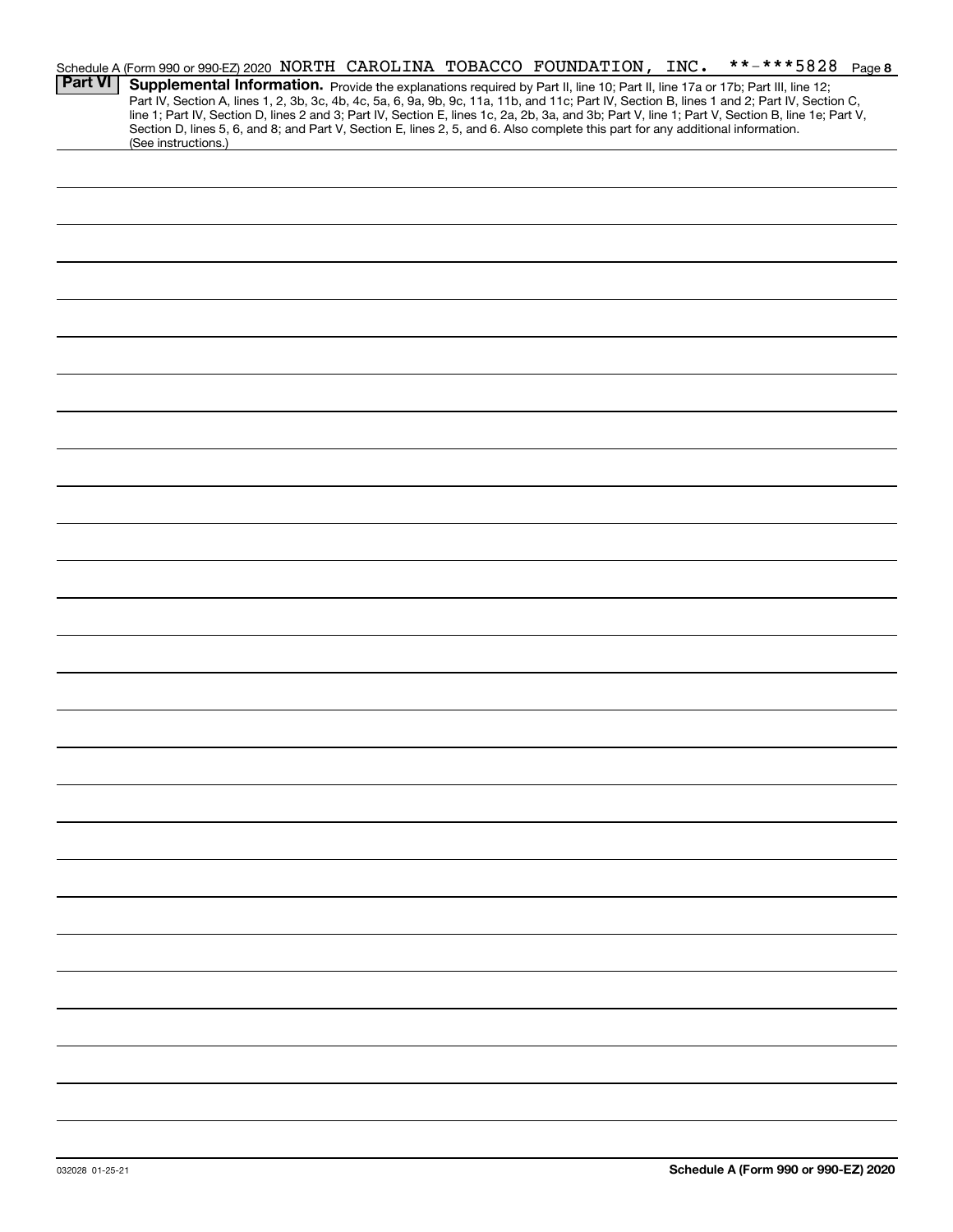Department of the Treasury Internal Revenue Service **(Form 990, 990-EZ, or 990-PF)**

Name of the organization

## **Schedule B Schedule of Contributors**

\*\* PUBLIC DISCLOSURE COPY \*\*

**| Attach to Form 990, Form 990-EZ, or Form 990-PF. | Go to www.irs.gov/Form990 for the latest information.** OMB No. 1545-0047

**2020**

**Employer identification number**

|                                       | **-***5828<br>NORTH CAROLINA TOBACCO FOUNDATION, INC.                       |  |
|---------------------------------------|-----------------------------------------------------------------------------|--|
| <b>Organization type (check one):</b> |                                                                             |  |
| Filers of:                            | Section:                                                                    |  |
| Form 990 or 990-EZ                    | $\underline{X}$ 501(c)( 3) (enter number) organization                      |  |
|                                       | $4947(a)(1)$ nonexempt charitable trust not treated as a private foundation |  |
|                                       | 527 political organization                                                  |  |
| Form 990-PF                           | 501(c)(3) exempt private foundation                                         |  |
|                                       | 4947(a)(1) nonexempt charitable trust treated as a private foundation       |  |

501(c)(3) taxable private foundation  $\mathcal{L}^{\text{max}}$ 

Check if your organization is covered by the **General Rule** or a **Special Rule. Note:**  Only a section 501(c)(7), (8), or (10) organization can check boxes for both the General Rule and a Special Rule. See instructions.

### **General Rule**

 $\mathcal{L}^{\text{max}}$ 

For an organization filing Form 990, 990-EZ, or 990-PF that received, during the year, contributions totaling \$5,000 or more (in money or property) from any one contributor. Complete Parts I and II. See instructions for determining a contributor's total contributions.

### **Special Rules**

any one contributor, during the year, total contributions of the greater of  $\,$  (1) \$5,000; or **(2)** 2% of the amount on (i) Form 990, Part VIII, line 1h;  $\boxed{\textbf{X}}$  For an organization described in section 501(c)(3) filing Form 990 or 990-EZ that met the 33 1/3% support test of the regulations under sections 509(a)(1) and 170(b)(1)(A)(vi), that checked Schedule A (Form 990 or 990-EZ), Part II, line 13, 16a, or 16b, and that received from or (ii) Form 990-EZ, line 1. Complete Parts I and II.

For an organization described in section 501(c)(7), (8), or (10) filing Form 990 or 990-EZ that received from any one contributor, during the year, total contributions of more than \$1,000 exclusively for religious, charitable, scientific, literary, or educational purposes, or for the prevention of cruelty to children or animals. Complete Parts I (entering "N/A" in column (b) instead of the contributor name and address), II, and III.  $\mathcal{L}^{\text{max}}$ 

purpose. Don't complete any of the parts unless the **General Rule** applies to this organization because it received *nonexclusively* year, contributions <sub>exclusively</sub> for religious, charitable, etc., purposes, but no such contributions totaled more than \$1,000. If this box is checked, enter here the total contributions that were received during the year for an  $\;$ exclusively religious, charitable, etc., For an organization described in section 501(c)(7), (8), or (10) filing Form 990 or 990-EZ that received from any one contributor, during the religious, charitable, etc., contributions totaling \$5,000 or more during the year  $\Box$ — $\Box$   $\Box$  $\mathcal{L}^{\text{max}}$ 

**Caution:**  An organization that isn't covered by the General Rule and/or the Special Rules doesn't file Schedule B (Form 990, 990-EZ, or 990-PF),  **must** but it answer "No" on Part IV, line 2, of its Form 990; or check the box on line H of its Form 990-EZ or on its Form 990-PF, Part I, line 2, to certify that it doesn't meet the filing requirements of Schedule B (Form 990, 990-EZ, or 990-PF).

**For Paperwork Reduction Act Notice, see the instructions for Form 990, 990-EZ, or 990-PF. Schedule B (Form 990, 990-EZ, or 990-PF) (2020)** LHA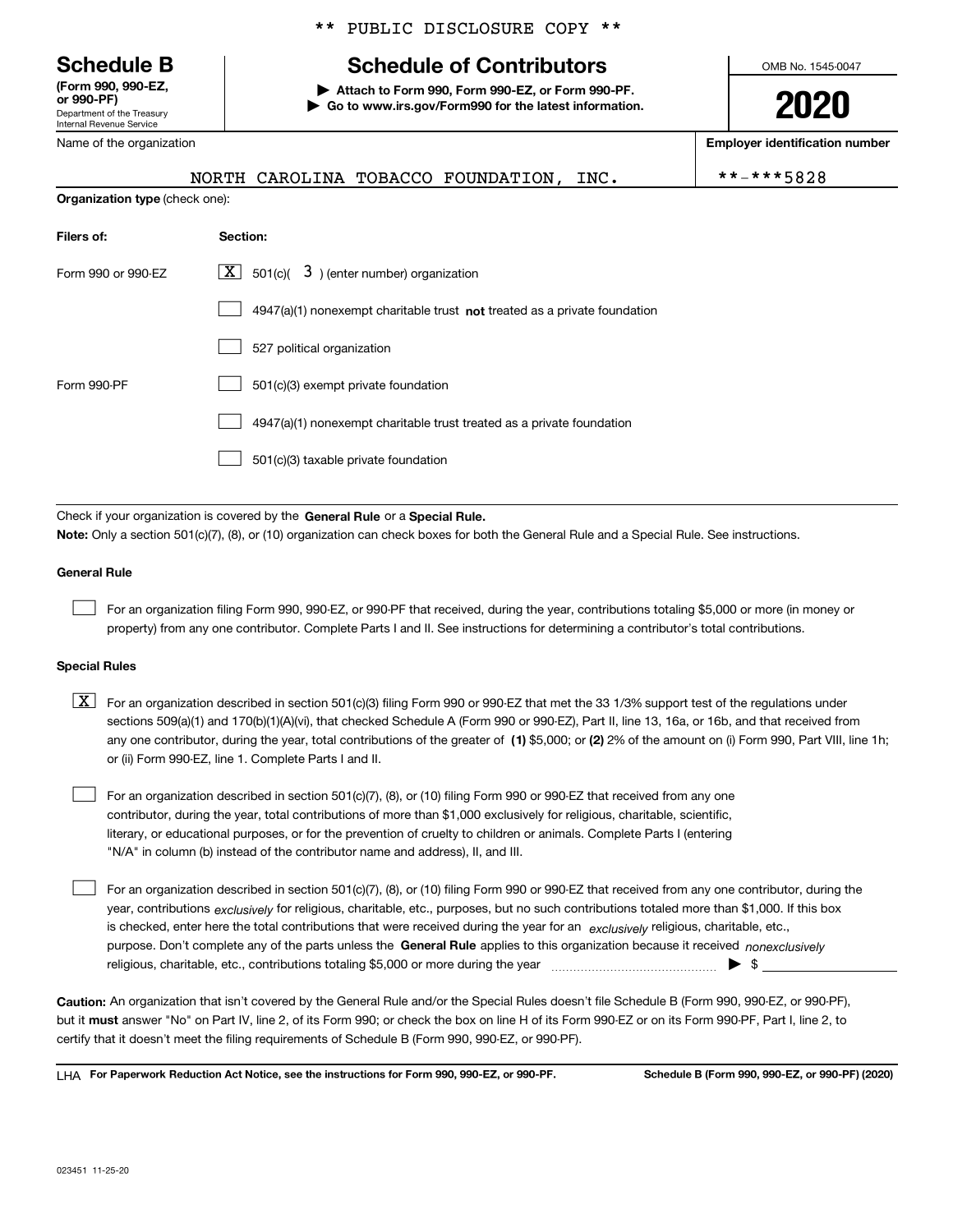## NORTH CAROLINA TOBACCO FOUNDATION, INC. \*\*-\*\*\*5828

|                      | Schedule B (Form 990, 990-EZ, or 990-PF) (2020)                                                |                                             | Page 2                                                                                                                            |
|----------------------|------------------------------------------------------------------------------------------------|---------------------------------------------|-----------------------------------------------------------------------------------------------------------------------------------|
| Name of organization |                                                                                                |                                             | <b>Employer identification number</b>                                                                                             |
| NORTH                | CAROLINA TOBACCO FOUNDATION, INC.                                                              |                                             | **-***5828                                                                                                                        |
| Part I               | Contributors (see instructions). Use duplicate copies of Part I if additional space is needed. |                                             |                                                                                                                                   |
| (a)<br>No.           | (b)<br>Name, address, and ZIP + 4                                                              | (c)<br><b>Total contributions</b>           | (d)<br>Type of contribution                                                                                                       |
| 1                    |                                                                                                | 25,000.<br>\$                               | $\overline{\text{X}}$<br>Person<br>Payroll<br>Noncash<br>(Complete Part II for<br>noncash contributions.)                         |
| (a)                  | (b)                                                                                            | (c)                                         | (d)                                                                                                                               |
| No.<br>2             | Name, address, and ZIP + 4                                                                     | <b>Total contributions</b><br>13,000.<br>\$ | Type of contribution<br>$\overline{\text{X}}$<br>Person<br>Payroll<br>Noncash<br>(Complete Part II for<br>noncash contributions.) |
| (a)<br>No.           | (b)<br>Name, address, and ZIP + 4                                                              | (c)<br><b>Total contributions</b>           | (d)<br>Type of contribution                                                                                                       |
|                      |                                                                                                | \$                                          | Person<br>Payroll<br>Noncash<br>(Complete Part II for<br>noncash contributions.)                                                  |
| (a)<br>No.           | (b)<br>Name, address, and ZIP + 4                                                              | (c)<br><b>Total contributions</b>           | (d)<br>Type of contribution                                                                                                       |
|                      |                                                                                                | \$                                          | Person<br>Payroll<br>Noncash<br>(Complete Part II for<br>noncash contributions.)                                                  |
| (a)<br>No.           | (b)<br>Name, address, and ZIP + 4                                                              | (c)<br><b>Total contributions</b>           | (d)<br>Type of contribution                                                                                                       |
|                      |                                                                                                | \$                                          | Person<br>Payroll<br>Noncash<br>(Complete Part II for<br>noncash contributions.)                                                  |
| (a)<br>No.           | (b)<br>Name, address, and ZIP + 4                                                              | (c)<br><b>Total contributions</b>           | (d)<br>Type of contribution                                                                                                       |
|                      |                                                                                                | \$                                          | Person<br>Payroll<br>Noncash<br>(Complete Part II for<br>noncash contributions.)                                                  |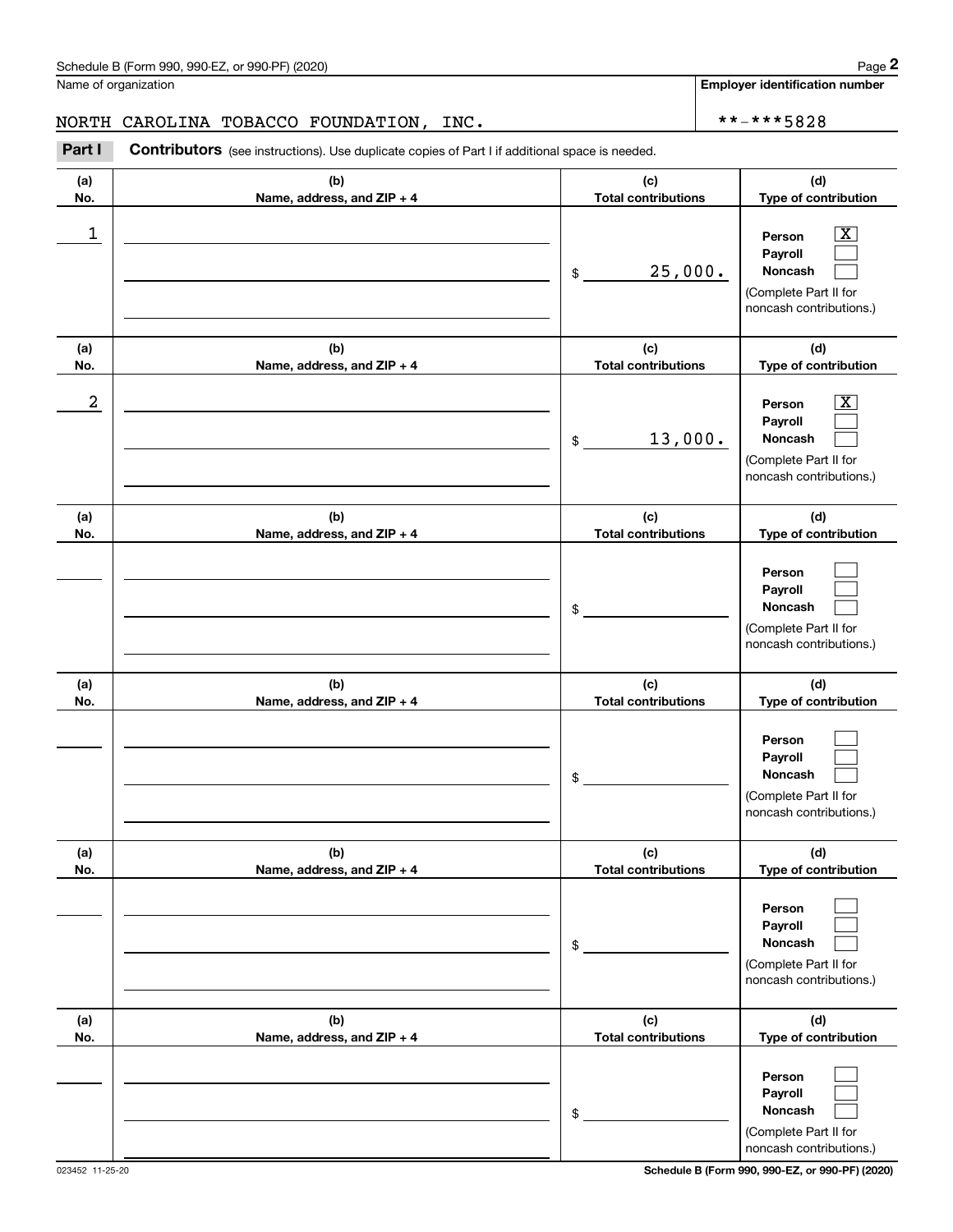**Employer identification number**

Chedule B (Form 990, 990-EZ, or 990-PF) (2020)<br>
lame of organization<br> **3Part II** CAROLINA TOBACCO FOUNDATION, INC.<br> **Part II** Noncash Property (see instructions). Use duplicate copies of Part II if additional space is need NORTH CAROLINA TOBACCO FOUNDATION, INC.  $\left\vert \frac{***-**5828}{*+***5828} \right\vert$ 

| (a)<br>No.<br>from<br>Part I | (b)<br>Description of noncash property given | (c)<br>FMV (or estimate)<br>(See instructions.) | (d)<br>Date received |
|------------------------------|----------------------------------------------|-------------------------------------------------|----------------------|
|                              |                                              |                                                 |                      |
|                              |                                              | $$\circ$$                                       |                      |
|                              |                                              |                                                 |                      |
| (a)<br>No.<br>from<br>Part I | (b)<br>Description of noncash property given | (c)<br>FMV (or estimate)<br>(See instructions.) | (d)<br>Date received |
|                              |                                              |                                                 |                      |
|                              |                                              |                                                 |                      |
|                              |                                              | \$                                              |                      |
| (a)                          |                                              | (c)                                             |                      |
| No.<br>from<br>Part I        | (b)<br>Description of noncash property given | FMV (or estimate)<br>(See instructions.)        | (d)<br>Date received |
|                              |                                              |                                                 |                      |
|                              |                                              | \$                                              |                      |
|                              |                                              |                                                 |                      |
| (a)<br>No.<br>from<br>Part I | (b)<br>Description of noncash property given | (c)<br>FMV (or estimate)<br>(See instructions.) | (d)<br>Date received |
|                              |                                              |                                                 |                      |
|                              |                                              |                                                 |                      |
|                              |                                              | \$                                              |                      |
| (a)<br>No.<br>from<br>Part I | (b)<br>Description of noncash property given | (c)<br>FMV (or estimate)<br>(See instructions.) | (d)<br>Date received |
|                              |                                              |                                                 |                      |
|                              |                                              |                                                 |                      |
|                              |                                              | \$                                              |                      |
| (a)<br>No.<br>from<br>Part I | (b)<br>Description of noncash property given | (c)<br>FMV (or estimate)<br>(See instructions.) | (d)<br>Date received |
|                              |                                              |                                                 |                      |
|                              |                                              |                                                 |                      |
|                              |                                              | \$                                              |                      |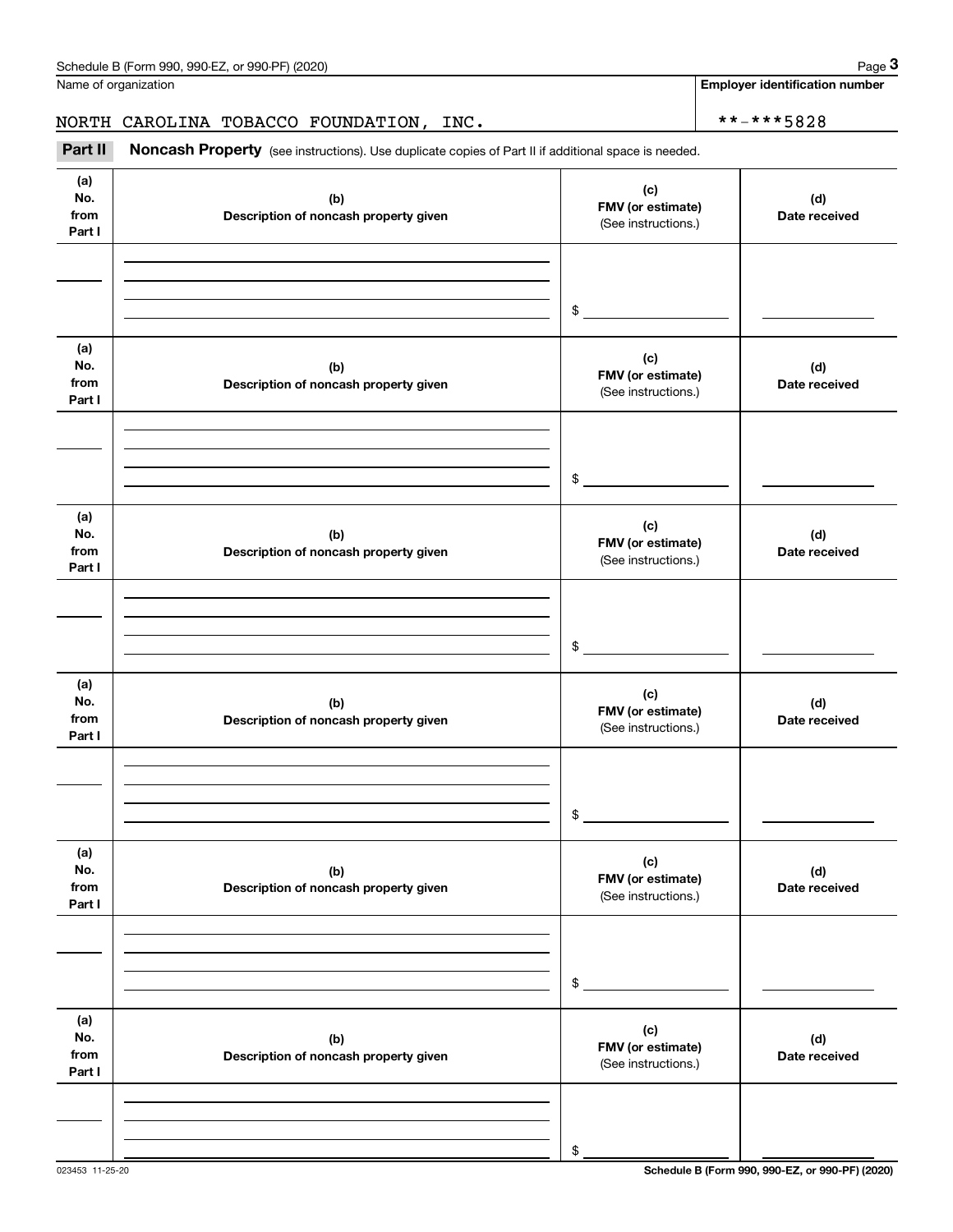|                           | Schedule B (Form 990, 990-EZ, or 990-PF) (2020)                                                                                                                                    |                      | Page 4                                                                                                                                                         |  |  |  |  |  |
|---------------------------|------------------------------------------------------------------------------------------------------------------------------------------------------------------------------------|----------------------|----------------------------------------------------------------------------------------------------------------------------------------------------------------|--|--|--|--|--|
|                           | Name of organization                                                                                                                                                               |                      | Employer identification number                                                                                                                                 |  |  |  |  |  |
| NORTH                     | CAROLINA TOBACCO FOUNDATION, INC.                                                                                                                                                  |                      | **-***5828                                                                                                                                                     |  |  |  |  |  |
| Part III                  | from any one contributor. Complete columns (a) through (e) and the following line entry. For organizations                                                                         |                      | Exclusively religious, charitable, etc., contributions to organizations described in section 501(c)(7), (8), or (10) that total more than \$1,000 for the year |  |  |  |  |  |
|                           | completing Part III, enter the total of exclusively religious, charitable, etc., contributions of $$1,000$ or less for the year. (Enter this info. once.) $\blacktriangleright$ \$ |                      |                                                                                                                                                                |  |  |  |  |  |
| (a) No.                   | Use duplicate copies of Part III if additional space is needed.                                                                                                                    |                      |                                                                                                                                                                |  |  |  |  |  |
| from<br>Part I            | (b) Purpose of gift                                                                                                                                                                | (c) Use of gift      | (d) Description of how gift is held                                                                                                                            |  |  |  |  |  |
|                           |                                                                                                                                                                                    |                      |                                                                                                                                                                |  |  |  |  |  |
|                           |                                                                                                                                                                                    |                      |                                                                                                                                                                |  |  |  |  |  |
|                           |                                                                                                                                                                                    |                      |                                                                                                                                                                |  |  |  |  |  |
|                           |                                                                                                                                                                                    | (e) Transfer of gift |                                                                                                                                                                |  |  |  |  |  |
|                           | Transferee's name, address, and $ZIP + 4$                                                                                                                                          |                      | Relationship of transferor to transferee                                                                                                                       |  |  |  |  |  |
|                           |                                                                                                                                                                                    |                      |                                                                                                                                                                |  |  |  |  |  |
|                           |                                                                                                                                                                                    |                      |                                                                                                                                                                |  |  |  |  |  |
|                           |                                                                                                                                                                                    |                      |                                                                                                                                                                |  |  |  |  |  |
| (a) No.<br>from           |                                                                                                                                                                                    |                      |                                                                                                                                                                |  |  |  |  |  |
| Part I                    | (b) Purpose of gift                                                                                                                                                                | (c) Use of gift      | (d) Description of how gift is held                                                                                                                            |  |  |  |  |  |
|                           |                                                                                                                                                                                    |                      |                                                                                                                                                                |  |  |  |  |  |
|                           |                                                                                                                                                                                    |                      |                                                                                                                                                                |  |  |  |  |  |
|                           |                                                                                                                                                                                    |                      |                                                                                                                                                                |  |  |  |  |  |
|                           | (e) Transfer of gift                                                                                                                                                               |                      |                                                                                                                                                                |  |  |  |  |  |
|                           | Transferee's name, address, and ZIP + 4                                                                                                                                            |                      | Relationship of transferor to transferee                                                                                                                       |  |  |  |  |  |
|                           |                                                                                                                                                                                    |                      |                                                                                                                                                                |  |  |  |  |  |
|                           |                                                                                                                                                                                    |                      |                                                                                                                                                                |  |  |  |  |  |
|                           |                                                                                                                                                                                    |                      |                                                                                                                                                                |  |  |  |  |  |
| (a) No.<br>from<br>Part I | (b) Purpose of gift                                                                                                                                                                | (c) Use of gift      | (d) Description of how gift is held                                                                                                                            |  |  |  |  |  |
|                           |                                                                                                                                                                                    |                      |                                                                                                                                                                |  |  |  |  |  |
|                           |                                                                                                                                                                                    |                      |                                                                                                                                                                |  |  |  |  |  |
|                           |                                                                                                                                                                                    |                      |                                                                                                                                                                |  |  |  |  |  |
|                           |                                                                                                                                                                                    | (e) Transfer of gift |                                                                                                                                                                |  |  |  |  |  |
|                           |                                                                                                                                                                                    |                      |                                                                                                                                                                |  |  |  |  |  |
|                           | Transferee's name, address, and ZIP + 4                                                                                                                                            |                      | Relationship of transferor to transferee                                                                                                                       |  |  |  |  |  |
|                           |                                                                                                                                                                                    |                      |                                                                                                                                                                |  |  |  |  |  |
|                           |                                                                                                                                                                                    |                      |                                                                                                                                                                |  |  |  |  |  |
| (a) No.<br>from           |                                                                                                                                                                                    |                      |                                                                                                                                                                |  |  |  |  |  |
| Part I                    | (b) Purpose of gift                                                                                                                                                                | (c) Use of gift      | (d) Description of how gift is held                                                                                                                            |  |  |  |  |  |
|                           |                                                                                                                                                                                    |                      |                                                                                                                                                                |  |  |  |  |  |
|                           |                                                                                                                                                                                    |                      |                                                                                                                                                                |  |  |  |  |  |
|                           |                                                                                                                                                                                    |                      |                                                                                                                                                                |  |  |  |  |  |
|                           |                                                                                                                                                                                    | (e) Transfer of gift |                                                                                                                                                                |  |  |  |  |  |
|                           | Transferee's name, address, and $ZIP + 4$                                                                                                                                          |                      | Relationship of transferor to transferee                                                                                                                       |  |  |  |  |  |
|                           |                                                                                                                                                                                    |                      |                                                                                                                                                                |  |  |  |  |  |
|                           |                                                                                                                                                                                    |                      |                                                                                                                                                                |  |  |  |  |  |
|                           |                                                                                                                                                                                    |                      |                                                                                                                                                                |  |  |  |  |  |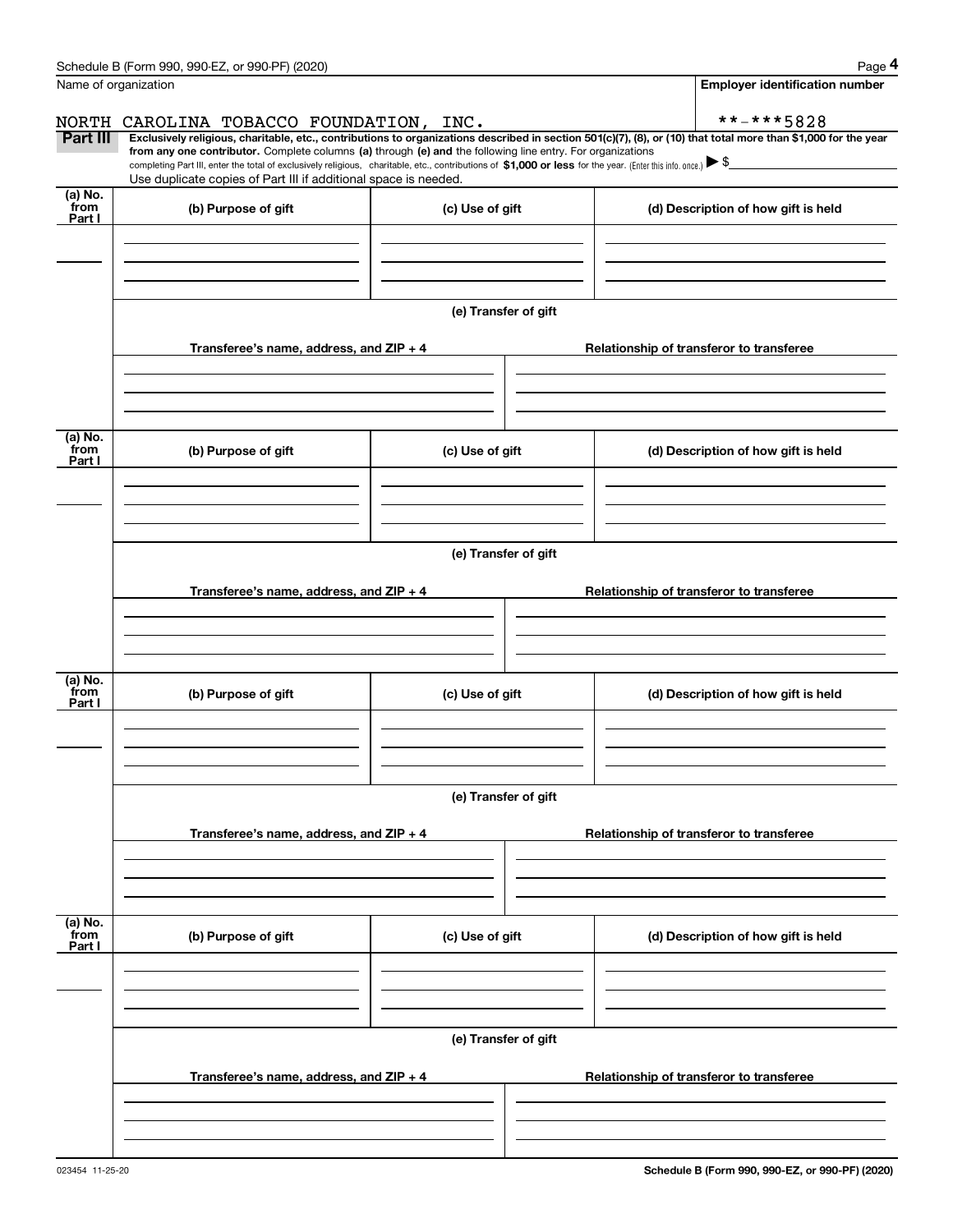|  | <b>SCHEDULE D</b> |  |  |  |
|--|-------------------|--|--|--|
|--|-------------------|--|--|--|

032051 12-01-20

## **SCHEDULE D Supplemental Financial Statements**

(Form 990)<br>
Pepartment of the Treasury<br>
Department of the Treasury<br>
Department of the Treasury<br>
Department of the Treasury<br> **Co to www.irs.gov/Form990 for instructions and the latest information.**<br> **Co to www.irs.gov/Form9** 



Department of the Treasury Internal Revenue Service

| Name of the organization |  |
|--------------------------|--|
|--------------------------|--|

NORTH CAROLINA TOBACCO FOUNDATION, INC. \*\*-\*\*\*5828

**Employer identification number**<br>\*\*-\*\*\*5828

| Part I  |                            | <b>Organizations Maintaining Donor Advised Funds or Other Similar Funds or Accounts.</b> Complete if the                                       |                         |                                                                                                                                                                                                                                                 |
|---------|----------------------------|------------------------------------------------------------------------------------------------------------------------------------------------|-------------------------|-------------------------------------------------------------------------------------------------------------------------------------------------------------------------------------------------------------------------------------------------|
|         |                            | organization answered "Yes" on Form 990, Part IV, line 6.                                                                                      | (a) Donor advised funds | (b) Funds and other accounts                                                                                                                                                                                                                    |
| 1.      |                            |                                                                                                                                                |                         |                                                                                                                                                                                                                                                 |
| 2       |                            | Aggregate value of contributions to (during year)                                                                                              |                         |                                                                                                                                                                                                                                                 |
| з       |                            | Aggregate value of grants from (during year)                                                                                                   |                         |                                                                                                                                                                                                                                                 |
| 4       |                            |                                                                                                                                                |                         |                                                                                                                                                                                                                                                 |
| 5       |                            | Did the organization inform all donors and donor advisors in writing that the assets held in donor advised funds                               |                         |                                                                                                                                                                                                                                                 |
|         |                            |                                                                                                                                                |                         | Yes<br>No                                                                                                                                                                                                                                       |
| 6       |                            | Did the organization inform all grantees, donors, and donor advisors in writing that grant funds can be used only                              |                         |                                                                                                                                                                                                                                                 |
|         |                            | for charitable purposes and not for the benefit of the donor or donor advisor, or for any other purpose conferring                             |                         |                                                                                                                                                                                                                                                 |
|         |                            |                                                                                                                                                |                         | Yes<br>No                                                                                                                                                                                                                                       |
| Part II |                            | Conservation Easements. Complete if the organization answered "Yes" on Form 990, Part IV, line 7.                                              |                         |                                                                                                                                                                                                                                                 |
| 1       |                            | Purpose(s) of conservation easements held by the organization (check all that apply).                                                          |                         |                                                                                                                                                                                                                                                 |
|         |                            | Preservation of land for public use (for example, recreation or education)                                                                     |                         | Preservation of a historically important land area                                                                                                                                                                                              |
|         |                            | Protection of natural habitat                                                                                                                  |                         | Preservation of a certified historic structure                                                                                                                                                                                                  |
|         |                            | Preservation of open space                                                                                                                     |                         |                                                                                                                                                                                                                                                 |
| 2       |                            | Complete lines 2a through 2d if the organization held a qualified conservation contribution in the form of a conservation easement on the last |                         |                                                                                                                                                                                                                                                 |
|         |                            | day of the tax year.                                                                                                                           |                         | Held at the End of the Tax Year                                                                                                                                                                                                                 |
| a       |                            | Total number of conservation easements                                                                                                         |                         | 2a                                                                                                                                                                                                                                              |
| b       |                            | Total acreage restricted by conservation easements                                                                                             |                         | 2 <sub>b</sub>                                                                                                                                                                                                                                  |
| с       |                            | Number of conservation easements on a certified historic structure included in (a) manufacture of conservation                                 |                         | 2c                                                                                                                                                                                                                                              |
| d       |                            | Number of conservation easements included in (c) acquired after 7/25/06, and not on a historic structure                                       |                         |                                                                                                                                                                                                                                                 |
|         |                            |                                                                                                                                                |                         | 2d                                                                                                                                                                                                                                              |
| 3       |                            | Number of conservation easements modified, transferred, released, extinguished, or terminated by the organization during the tax               |                         |                                                                                                                                                                                                                                                 |
|         | $year \blacktriangleright$ |                                                                                                                                                |                         |                                                                                                                                                                                                                                                 |
| 4       |                            | Number of states where property subject to conservation easement is located $\blacktriangleright$                                              |                         |                                                                                                                                                                                                                                                 |
| 5       |                            | Does the organization have a written policy regarding the periodic monitoring, inspection, handling of                                         |                         |                                                                                                                                                                                                                                                 |
|         |                            | violations, and enforcement of the conservation easements it holds?                                                                            |                         | Yes<br><b>No</b>                                                                                                                                                                                                                                |
| 6       |                            | Staff and volunteer hours devoted to monitoring, inspecting, handling of violations, and enforcing conservation easements during the year      |                         |                                                                                                                                                                                                                                                 |
|         |                            |                                                                                                                                                |                         |                                                                                                                                                                                                                                                 |
| 7       |                            | Amount of expenses incurred in monitoring, inspecting, handling of violations, and enforcing conservation easements during the year            |                         |                                                                                                                                                                                                                                                 |
|         | $\blacktriangleright$ \$   |                                                                                                                                                |                         |                                                                                                                                                                                                                                                 |
| 8       |                            | Does each conservation easement reported on line 2(d) above satisfy the requirements of section 170(h)(4)(B)(i)                                |                         |                                                                                                                                                                                                                                                 |
|         |                            |                                                                                                                                                |                         | Yes<br>No                                                                                                                                                                                                                                       |
| 9       |                            | In Part XIII, describe how the organization reports conservation easements in its revenue and expense statement and                            |                         |                                                                                                                                                                                                                                                 |
|         |                            | balance sheet, and include, if applicable, the text of the footnote to the organization's financial statements that describes the              |                         |                                                                                                                                                                                                                                                 |
|         |                            | organization's accounting for conservation easements.                                                                                          |                         |                                                                                                                                                                                                                                                 |
|         | Part III                   | Organizations Maintaining Collections of Art, Historical Treasures, or Other Similar Assets.                                                   |                         |                                                                                                                                                                                                                                                 |
|         |                            | Complete if the organization answered "Yes" on Form 990, Part IV, line 8.                                                                      |                         |                                                                                                                                                                                                                                                 |
|         |                            | 1a If the organization elected, as permitted under FASB ASC 958, not to report in its revenue statement and balance sheet works                |                         |                                                                                                                                                                                                                                                 |
|         |                            | of art, historical treasures, or other similar assets held for public exhibition, education, or research in furtherance of public              |                         |                                                                                                                                                                                                                                                 |
|         |                            | service, provide in Part XIII the text of the footnote to its financial statements that describes these items.                                 |                         |                                                                                                                                                                                                                                                 |
|         |                            | b If the organization elected, as permitted under FASB ASC 958, to report in its revenue statement and balance sheet works of                  |                         |                                                                                                                                                                                                                                                 |
|         |                            | art, historical treasures, or other similar assets held for public exhibition, education, or research in furtherance of public service,        |                         |                                                                                                                                                                                                                                                 |
|         |                            | provide the following amounts relating to these items:                                                                                         |                         |                                                                                                                                                                                                                                                 |
|         |                            |                                                                                                                                                |                         | $\frac{1}{2}$<br>▶                                                                                                                                                                                                                              |
|         |                            | (ii) Assets included in Form 990, Part X                                                                                                       |                         |                                                                                                                                                                                                                                                 |
| 2       |                            | If the organization received or held works of art, historical treasures, or other similar assets for financial gain, provide                   |                         |                                                                                                                                                                                                                                                 |
|         |                            | the following amounts required to be reported under FASB ASC 958 relating to these items:                                                      |                         |                                                                                                                                                                                                                                                 |
|         |                            | a Revenue included on Form 990, Part VIII, line 1 [2000] [2000] [2000] [2000] [2000] [2000] [2000] [2000] [2000                                |                         | \$<br>▶<br><u>and the state of the state of the state of the state of the state of the state of the state of the state of the state of the state of the state of the state of the state of the state of the state of the state of the state</u> |
|         |                            |                                                                                                                                                |                         | $\blacktriangleright$ \$                                                                                                                                                                                                                        |
|         |                            | LHA For Paperwork Reduction Act Notice, see the Instructions for Form 990.                                                                     |                         | Schedule D (Form 990) 2020                                                                                                                                                                                                                      |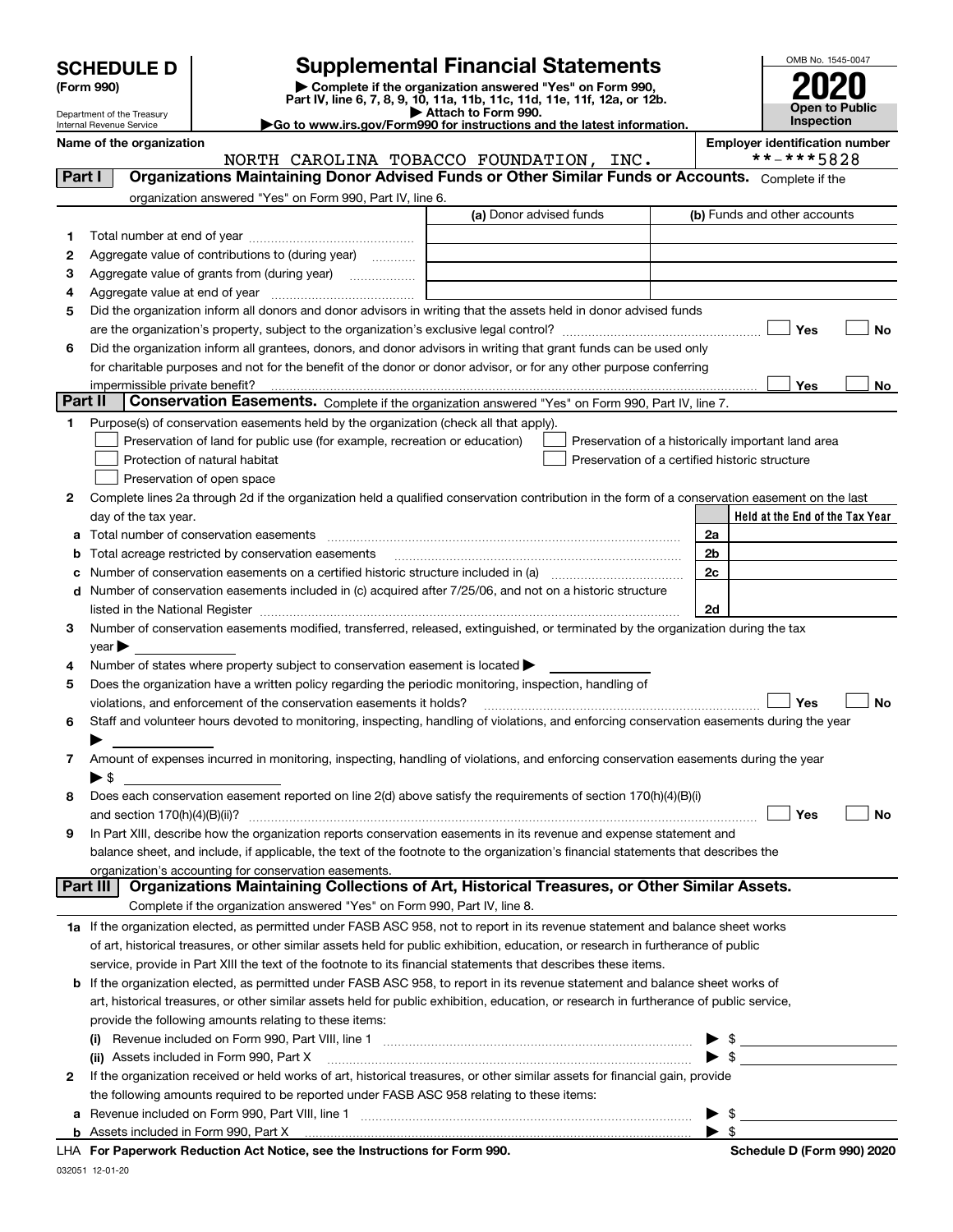|               | Schedule D (Form 990) 2020                                                                                                                                                                                                                                                                                                                           | NORTH CAROLINA TOBACCO FOUNDATION, INC. |                |                                                                                                                                                                                                                               |            |                 | **-***5828                 |                     |              | Page 2    |
|---------------|------------------------------------------------------------------------------------------------------------------------------------------------------------------------------------------------------------------------------------------------------------------------------------------------------------------------------------------------------|-----------------------------------------|----------------|-------------------------------------------------------------------------------------------------------------------------------------------------------------------------------------------------------------------------------|------------|-----------------|----------------------------|---------------------|--------------|-----------|
| Part III      | Organizations Maintaining Collections of Art, Historical Treasures, or Other Similar Assets (continued)                                                                                                                                                                                                                                              |                                         |                |                                                                                                                                                                                                                               |            |                 |                            |                     |              |           |
| З             | Using the organization's acquisition, accession, and other records, check any of the following that make significant use of its                                                                                                                                                                                                                      |                                         |                |                                                                                                                                                                                                                               |            |                 |                            |                     |              |           |
|               | collection items (check all that apply):                                                                                                                                                                                                                                                                                                             |                                         |                |                                                                                                                                                                                                                               |            |                 |                            |                     |              |           |
| a             | Public exhibition                                                                                                                                                                                                                                                                                                                                    | d                                       |                | Loan or exchange program                                                                                                                                                                                                      |            |                 |                            |                     |              |           |
| b             | Scholarly research                                                                                                                                                                                                                                                                                                                                   | е                                       |                | Other and the contract of the contract of the contract of the contract of the contract of the contract of the contract of the contract of the contract of the contract of the contract of the contract of the contract of the |            |                 |                            |                     |              |           |
| c             | Preservation for future generations                                                                                                                                                                                                                                                                                                                  |                                         |                |                                                                                                                                                                                                                               |            |                 |                            |                     |              |           |
| 4             | Provide a description of the organization's collections and explain how they further the organization's exempt purpose in Part XIII.                                                                                                                                                                                                                 |                                         |                |                                                                                                                                                                                                                               |            |                 |                            |                     |              |           |
| 5             | During the year, did the organization solicit or receive donations of art, historical treasures, or other similar assets                                                                                                                                                                                                                             |                                         |                |                                                                                                                                                                                                                               |            |                 |                            |                     |              |           |
|               | to be sold to raise funds rather than to be maintained as part of the organization's collection?                                                                                                                                                                                                                                                     |                                         |                |                                                                                                                                                                                                                               |            |                 |                            | Yes                 |              | No        |
|               | Part IV<br>Escrow and Custodial Arrangements. Complete if the organization answered "Yes" on Form 990, Part IV, line 9, or                                                                                                                                                                                                                           |                                         |                |                                                                                                                                                                                                                               |            |                 |                            |                     |              |           |
|               | reported an amount on Form 990, Part X, line 21.                                                                                                                                                                                                                                                                                                     |                                         |                |                                                                                                                                                                                                                               |            |                 |                            |                     |              |           |
|               | 1a Is the organization an agent, trustee, custodian or other intermediary for contributions or other assets not included                                                                                                                                                                                                                             |                                         |                |                                                                                                                                                                                                                               |            |                 |                            |                     |              |           |
|               | on Form 990, Part X? [11] matter contracts and contracts and contracts are contracted and contracts are contracted and contract and contract of the set of the set of the set of the set of the set of the set of the set of t                                                                                                                       |                                         |                |                                                                                                                                                                                                                               |            |                 |                            | Yes                 |              | <b>No</b> |
|               | b If "Yes," explain the arrangement in Part XIII and complete the following table:                                                                                                                                                                                                                                                                   |                                         |                |                                                                                                                                                                                                                               |            |                 |                            |                     |              |           |
|               |                                                                                                                                                                                                                                                                                                                                                      |                                         |                |                                                                                                                                                                                                                               |            |                 |                            | Amount              |              |           |
|               |                                                                                                                                                                                                                                                                                                                                                      |                                         |                |                                                                                                                                                                                                                               |            |                 |                            |                     |              |           |
|               | c Beginning balance measurements and the contract of the contract of the contract of the contract of the contract of the contract of the contract of the contract of the contract of the contract of the contract of the contr                                                                                                                       |                                         |                |                                                                                                                                                                                                                               |            | 1c<br>1d        |                            |                     |              |           |
|               |                                                                                                                                                                                                                                                                                                                                                      |                                         |                |                                                                                                                                                                                                                               |            | 1e              |                            |                     |              |           |
|               | Distributions during the year manufactured and an account of the year manufactured and the year manufactured and the year manufactured and the year manufactured and the year manufactured and the year manufactured and the y                                                                                                                       |                                         |                |                                                                                                                                                                                                                               |            | 1f              |                            |                     |              |           |
|               | Ending balance manufactured and contract and contract of the contract of the contract of the contract of the contract of the contract of the contract of the contract of the contract of the contract of the contract of the c<br>2a Did the organization include an amount on Form 990, Part X, line 21, for escrow or custodial account liability? |                                         |                |                                                                                                                                                                                                                               |            |                 |                            | Yes                 |              | No        |
|               | <b>b</b> If "Yes," explain the arrangement in Part XIII. Check here if the explanation has been provided on Part XIII                                                                                                                                                                                                                                |                                         |                |                                                                                                                                                                                                                               |            |                 |                            |                     |              |           |
| <b>Part V</b> | Endowment Funds. Complete if the organization answered "Yes" on Form 990, Part IV, line 10.                                                                                                                                                                                                                                                          |                                         |                |                                                                                                                                                                                                                               |            |                 |                            |                     |              |           |
|               |                                                                                                                                                                                                                                                                                                                                                      | (a) Current year                        | (b) Prior year | (c) Two years back                                                                                                                                                                                                            |            |                 | (d) Three years back       | (e) Four years back |              |           |
|               | Beginning of year balance                                                                                                                                                                                                                                                                                                                            | 8,010,264.                              | 7,890,544.     |                                                                                                                                                                                                                               | 7,072,706. |                 | 6, 520, 315.               |                     | 6, 240, 702. |           |
| 1a            |                                                                                                                                                                                                                                                                                                                                                      | 16,979.                                 | 297,369.       |                                                                                                                                                                                                                               | 606,850.   |                 | 121,021.                   |                     | $-252,573.$  |           |
| b             |                                                                                                                                                                                                                                                                                                                                                      | 3, 101, 654.                            | 156,761.       |                                                                                                                                                                                                                               | 506,438.   |                 | 696,925.                   |                     | 624,846.     |           |
|               | Net investment earnings, gains, and losses                                                                                                                                                                                                                                                                                                           |                                         |                |                                                                                                                                                                                                                               |            |                 |                            |                     |              |           |
|               |                                                                                                                                                                                                                                                                                                                                                      |                                         |                |                                                                                                                                                                                                                               |            |                 |                            |                     |              |           |
|               | e Other expenditures for facilities                                                                                                                                                                                                                                                                                                                  | 342,123.                                | 334,410.       |                                                                                                                                                                                                                               | 295,450.   |                 | 265,555.                   |                     |              | 92,660.   |
|               | and programs                                                                                                                                                                                                                                                                                                                                         |                                         |                |                                                                                                                                                                                                                               |            |                 |                            |                     |              |           |
|               |                                                                                                                                                                                                                                                                                                                                                      | 10,786,774.                             | 8,010,264.     |                                                                                                                                                                                                                               |            |                 |                            |                     |              |           |
|               | End of year balance                                                                                                                                                                                                                                                                                                                                  |                                         |                |                                                                                                                                                                                                                               | 7,890,544. |                 | 7,072,706.                 |                     | 6, 520, 315. |           |
| 2             | Provide the estimated percentage of the current year end balance (line 1g, column (a)) held as:                                                                                                                                                                                                                                                      |                                         |                |                                                                                                                                                                                                                               |            |                 |                            |                     |              |           |
| а             | Board designated or quasi-endowment                                                                                                                                                                                                                                                                                                                  |                                         | %              |                                                                                                                                                                                                                               |            |                 |                            |                     |              |           |
|               | <b>b</b> Permanent endowment $\triangleright$ 55.1299                                                                                                                                                                                                                                                                                                | $\%$                                    |                |                                                                                                                                                                                                                               |            |                 |                            |                     |              |           |
|               | c Term endowment $\blacktriangleright$ ____44.8700 %                                                                                                                                                                                                                                                                                                 |                                         |                |                                                                                                                                                                                                                               |            |                 |                            |                     |              |           |
|               | The percentages on lines 2a, 2b, and 2c should equal 100%.                                                                                                                                                                                                                                                                                           |                                         |                |                                                                                                                                                                                                                               |            |                 |                            |                     |              |           |
|               | 3a Are there endowment funds not in the possession of the organization that are held and administered for the organization                                                                                                                                                                                                                           |                                         |                |                                                                                                                                                                                                                               |            |                 |                            |                     |              |           |
|               | by:                                                                                                                                                                                                                                                                                                                                                  |                                         |                |                                                                                                                                                                                                                               |            |                 |                            |                     | Yes          | No        |
|               | (i)                                                                                                                                                                                                                                                                                                                                                  |                                         |                |                                                                                                                                                                                                                               |            |                 |                            | 3a(i)               |              | х         |
|               |                                                                                                                                                                                                                                                                                                                                                      |                                         |                |                                                                                                                                                                                                                               |            |                 |                            | 3a(ii)              |              | х         |
|               |                                                                                                                                                                                                                                                                                                                                                      |                                         |                |                                                                                                                                                                                                                               |            |                 |                            | 3b                  |              |           |
| 4             | Describe in Part XIII the intended uses of the organization's endowment funds.                                                                                                                                                                                                                                                                       |                                         |                |                                                                                                                                                                                                                               |            |                 |                            |                     |              |           |
|               | Land, Buildings, and Equipment.<br><b>Part VI</b>                                                                                                                                                                                                                                                                                                    |                                         |                |                                                                                                                                                                                                                               |            |                 |                            |                     |              |           |
|               | Complete if the organization answered "Yes" on Form 990, Part IV, line 11a. See Form 990, Part X, line 10.                                                                                                                                                                                                                                           |                                         |                |                                                                                                                                                                                                                               |            |                 |                            |                     |              |           |
|               | Description of property                                                                                                                                                                                                                                                                                                                              | (a) Cost or other                       |                | (b) Cost or other                                                                                                                                                                                                             |            | (c) Accumulated |                            | (d) Book value      |              |           |
|               |                                                                                                                                                                                                                                                                                                                                                      | basis (investment)                      |                | basis (other)                                                                                                                                                                                                                 |            | depreciation    |                            |                     |              |           |
|               |                                                                                                                                                                                                                                                                                                                                                      |                                         |                |                                                                                                                                                                                                                               |            |                 |                            |                     |              |           |
|               |                                                                                                                                                                                                                                                                                                                                                      |                                         |                |                                                                                                                                                                                                                               |            |                 |                            |                     |              |           |
|               |                                                                                                                                                                                                                                                                                                                                                      |                                         |                |                                                                                                                                                                                                                               |            |                 |                            |                     |              |           |
|               |                                                                                                                                                                                                                                                                                                                                                      |                                         |                |                                                                                                                                                                                                                               |            |                 |                            |                     |              |           |
|               | e Other                                                                                                                                                                                                                                                                                                                                              |                                         |                |                                                                                                                                                                                                                               |            |                 |                            |                     |              |           |
|               | Total. Add lines 1a through 1e. (Column (d) must equal Form 990. Part X, column (B), line 10c.)                                                                                                                                                                                                                                                      |                                         |                |                                                                                                                                                                                                                               |            |                 |                            |                     |              | 0.        |
|               |                                                                                                                                                                                                                                                                                                                                                      |                                         |                |                                                                                                                                                                                                                               |            |                 | Schedule D (Form 990) 2020 |                     |              |           |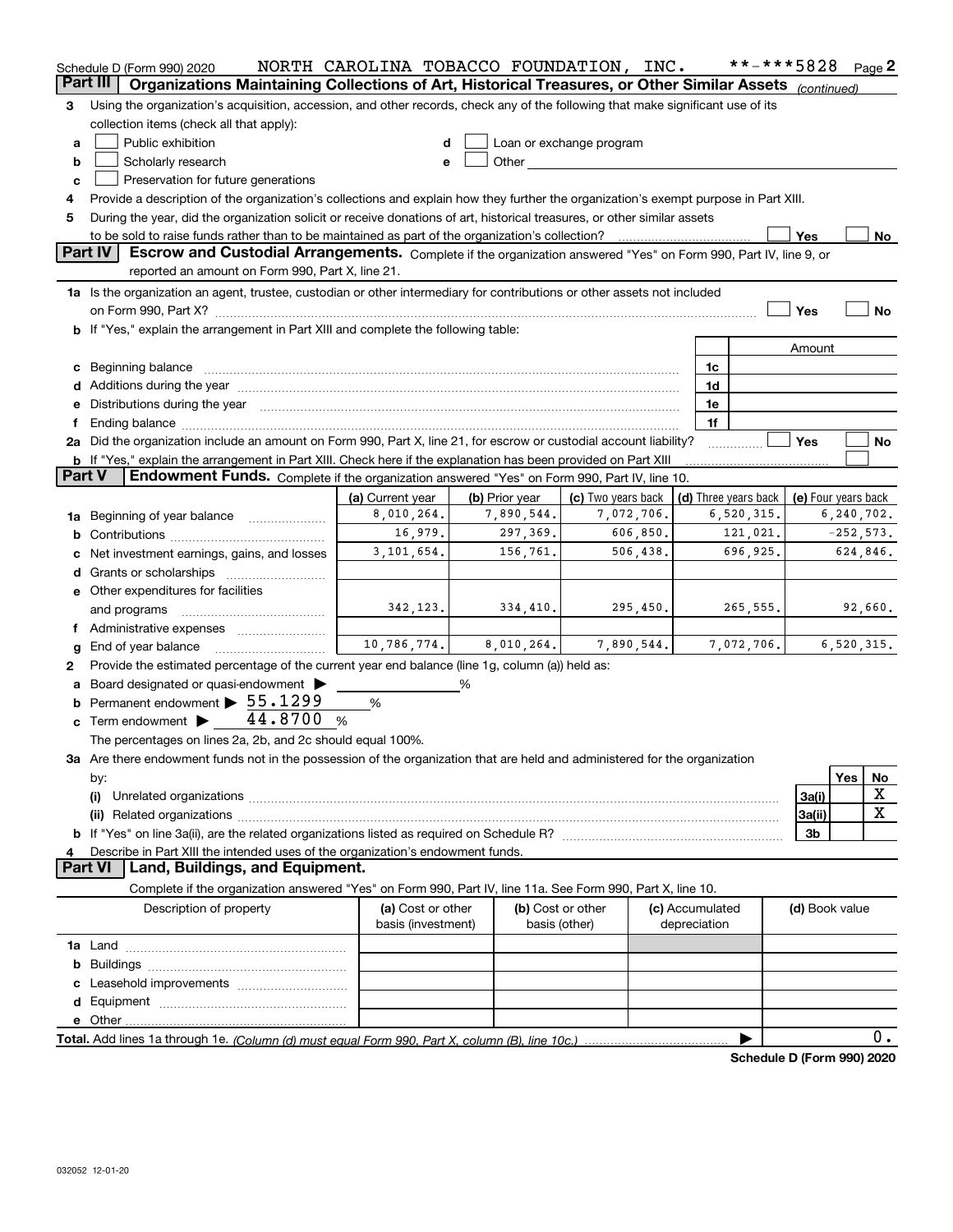| Schedule D (Form 990) 2020                                                                                                                           | NORTH CAROLINA TOBACCO FOUNDATION, | INC.                     | **-***5828<br>$Page$ <sup>3</sup>                         |
|------------------------------------------------------------------------------------------------------------------------------------------------------|------------------------------------|--------------------------|-----------------------------------------------------------|
| Part VII Investments - Other Securities.                                                                                                             |                                    |                          |                                                           |
| Complete if the organization answered "Yes" on Form 990, Part IV, line 11b. See Form 990, Part X, line 12.                                           |                                    |                          |                                                           |
| (a) Description of security or category (including name of security)                                                                                 | (b) Book value                     |                          | (c) Method of valuation: Cost or end-of-year market value |
| (1) Financial derivatives                                                                                                                            |                                    |                          |                                                           |
| (2) Closely held equity interests                                                                                                                    |                                    |                          |                                                           |
| (3) Other                                                                                                                                            |                                    |                          |                                                           |
| $(A)$ STIF                                                                                                                                           | 10,000.                            | END-OF-YEAR MARKET VALUE |                                                           |
| NC STATE INVESTMENT FUND<br>(B)                                                                                                                      | 10, 748, 313.                      | END-OF-YEAR MARKET VALUE |                                                           |
| (C)                                                                                                                                                  |                                    |                          |                                                           |
| (D)                                                                                                                                                  |                                    |                          |                                                           |
| (E)                                                                                                                                                  |                                    |                          |                                                           |
| (F)                                                                                                                                                  |                                    |                          |                                                           |
| (G)                                                                                                                                                  |                                    |                          |                                                           |
| (H)                                                                                                                                                  |                                    |                          |                                                           |
| Total. (Col. (b) must equal Form 990, Part X, col. (B) line 12.)                                                                                     | 10,758,313.                        |                          |                                                           |
| Part VIII Investments - Program Related.                                                                                                             |                                    |                          |                                                           |
| Complete if the organization answered "Yes" on Form 990, Part IV, line 11c. See Form 990, Part X, line 13.                                           |                                    |                          |                                                           |
| (a) Description of investment                                                                                                                        | (b) Book value                     |                          | (c) Method of valuation: Cost or end-of-year market value |
| (1)                                                                                                                                                  |                                    |                          |                                                           |
| (2)                                                                                                                                                  |                                    |                          |                                                           |
| (3)                                                                                                                                                  |                                    |                          |                                                           |
| (4)                                                                                                                                                  |                                    |                          |                                                           |
| (5)                                                                                                                                                  |                                    |                          |                                                           |
| (6)                                                                                                                                                  |                                    |                          |                                                           |
| (7)                                                                                                                                                  |                                    |                          |                                                           |
| (8)                                                                                                                                                  |                                    |                          |                                                           |
| (9)                                                                                                                                                  |                                    |                          |                                                           |
| Total. (Col. (b) must equal Form 990, Part X, col. (B) line 13.)                                                                                     |                                    |                          |                                                           |
| Part IX<br><b>Other Assets.</b>                                                                                                                      |                                    |                          |                                                           |
| Complete if the organization answered "Yes" on Form 990, Part IV, line 11d. See Form 990, Part X, line 15.                                           |                                    |                          |                                                           |
|                                                                                                                                                      | (a) Description                    |                          | (b) Book value                                            |
| (1)                                                                                                                                                  |                                    |                          |                                                           |
| (2)                                                                                                                                                  |                                    |                          |                                                           |
| (3)                                                                                                                                                  |                                    |                          |                                                           |
| (4)                                                                                                                                                  |                                    |                          |                                                           |
| (5)                                                                                                                                                  |                                    |                          |                                                           |
| (6)                                                                                                                                                  |                                    |                          |                                                           |
| (7)                                                                                                                                                  |                                    |                          |                                                           |
| (8)                                                                                                                                                  |                                    |                          |                                                           |
| (9)                                                                                                                                                  |                                    |                          |                                                           |
| Total. (Column (b) must equal Form 990. Part X, col. (B) line 15.)<br><b>Other Liabilities.</b><br>Part X                                            |                                    |                          |                                                           |
|                                                                                                                                                      |                                    |                          |                                                           |
| Complete if the organization answered "Yes" on Form 990, Part IV, line 11e or 11f. See Form 990, Part X, line 25.<br>(a) Description of liability    |                                    |                          | (b) Book value                                            |
| 1.                                                                                                                                                   |                                    |                          |                                                           |
| (1)<br>Federal income taxes<br>AGENCY FUNDS HELD IN CUSTODY                                                                                          |                                    |                          | $\overline{226}$ , 554.                                   |
| (2)<br>DUE TO OTHERS                                                                                                                                 |                                    |                          | 1,145.                                                    |
| (3)                                                                                                                                                  |                                    |                          |                                                           |
| (4)                                                                                                                                                  |                                    |                          |                                                           |
| (5)                                                                                                                                                  |                                    |                          |                                                           |
| (6)                                                                                                                                                  |                                    |                          |                                                           |
| (7)                                                                                                                                                  |                                    |                          |                                                           |
| (8)                                                                                                                                                  |                                    |                          |                                                           |
| (9)                                                                                                                                                  |                                    |                          |                                                           |
| Total. (Column (b) must equal Form 990, Part X, col. (B) line 25.)                                                                                   |                                    |                          | $\overline{227}$ , 699.                                   |
| 2. Liability for uncertain tax positions. In Part XIII, provide the text of the footnote to the organization's financial statements that reports the |                                    |                          |                                                           |

organization's liability for uncertain tax positions under FASB ASC 740. Check here if the text of the footnote has been provided in Part XIII

 $\vert$  X  $\vert$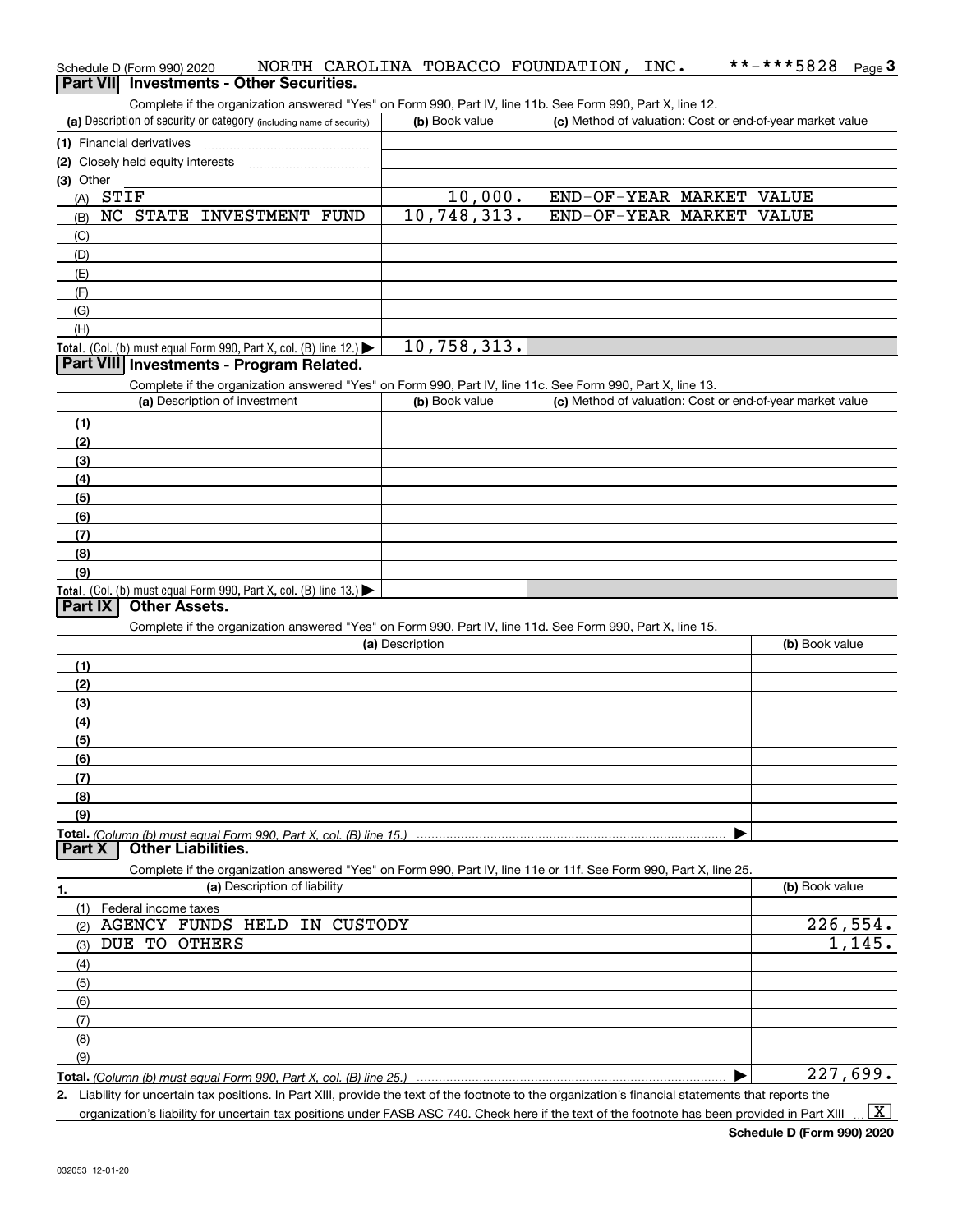|    | NORTH CAROLINA TOBACCO FOUNDATION, INC.<br>Schedule D (Form 990) 2020                                               |                |            |                | **-***5828<br>Page 4     |
|----|---------------------------------------------------------------------------------------------------------------------|----------------|------------|----------------|--------------------------|
|    | <b>Part XI</b><br>Reconciliation of Revenue per Audited Financial Statements With Revenue per Return.               |                |            |                |                          |
|    | Complete if the organization answered "Yes" on Form 990, Part IV, line 12a.                                         |                |            |                |                          |
| 1  | Total revenue, gains, and other support per audited financial statements                                            |                |            | $\blacksquare$ | $\overline{3,557,887}$ . |
| 2  | Amounts included on line 1 but not on Form 990, Part VIII, line 12:                                                 |                |            |                |                          |
| a  | Net unrealized gains (losses) on investments [11] matter contracts and the unrealized gains (losses) on investments | 2a             | 3,064,522. |                |                          |
|    |                                                                                                                     | 2 <sub>b</sub> | 51,000.    |                |                          |
| с  |                                                                                                                     | 2c             |            |                |                          |
| d  |                                                                                                                     | 2d             |            |                |                          |
| е  | Add lines 2a through 2d                                                                                             |                |            | 2e             | 3, 115, 522.             |
| З. |                                                                                                                     |                |            | 3              | 442,365.                 |
| 4  | Amounts included on Form 990, Part VIII, line 12, but not on line 1:                                                |                |            |                |                          |
|    | Investment expenses not included on Form 990, Part VIII, line 7b [1000000000000000000000000000000000                | 4a             | 43,984.    |                |                          |
| b  |                                                                                                                     | 4 <sub>h</sub> |            |                |                          |
|    | Add lines 4a and 4b                                                                                                 |                |            | 4c             | 43,984.                  |
| 5. |                                                                                                                     |                |            | 5              | 486, 349.                |
|    |                                                                                                                     |                |            |                |                          |
|    | Part XII   Reconciliation of Expenses per Audited Financial Statements With Expenses per Return.                    |                |            |                |                          |
|    | Complete if the organization answered "Yes" on Form 990, Part IV, line 12a.                                         |                |            |                |                          |
| 1  |                                                                                                                     |                |            | $\mathbf{1}$   | 1, 203, 073.             |
| 2  | Amounts included on line 1 but not on Form 990, Part IX, line 25:                                                   |                |            |                |                          |
| a  |                                                                                                                     | 2a             | 51,000.    |                |                          |
|    |                                                                                                                     | 2 <sub>b</sub> |            |                |                          |
| c  |                                                                                                                     | 2c             |            |                |                          |
|    |                                                                                                                     | 2d             |            |                |                          |
|    |                                                                                                                     |                |            | 2e             | 51,000.                  |
| З. |                                                                                                                     |                |            | $\mathbf{3}$   | 1,152,073.               |
| 4  | Amounts included on Form 990, Part IX, line 25, but not on line 1:                                                  |                |            |                |                          |
| a  | Investment expenses not included on Form 990, Part VIII, line 7b [1000000000000000000000000000000000                | 4a             | 43,984.    |                |                          |
|    |                                                                                                                     | 4b             |            |                |                          |
|    | Add lines 4a and 4b                                                                                                 |                |            | 4c             | 43,984.                  |
| 5. | Part XIII Supplemental Information.                                                                                 |                |            | 5              | 1, 196, 057.             |

Provide the descriptions required for Part II, lines 3, 5, and 9; Part III, lines 1a and 4; Part IV, lines 1b and 2b; Part V, line 4; Part X, line 2; Part XI, lines 2d and 4b; and Part XII, lines 2d and 4b. Also complete this part to provide any additional information.

PART V, LINE 4:

THE FOUNDATION'S ENDOWMENT CONSISTS OF NINE INDIVIDUAL FUNDS ESTABLISHED

FOR A VARIETY OF PURPOSES RELATED TO THE MISSION OF THE UNIVERSITY.

PART X, LINE 2:

MANAGEMENT EVALUATES TAX POSITIONS TAKEN BY THE ORGANIZATION AND

RECOGNIZES A TAX LIABILITY (OR ASSET) IF THE ORGANIZATION HAS TAKEN AN

UNCERTAIN POSITION THAT MORE LIKELY THAN NOT WOULD NOT BE SUSTAINED UPON

EXAMINATION BY THE IRS. MANAGEMENT HAS ANALYZED THE TAX POSITIONS TAKEN BY

THE FOUNDATION, AND HAS CONCLUDED THAT AS OF JUNE 30, 2021 AND 2020, THERE

ARE NO UNCERTAIN POSITIONS TAKEN OR EXPECTED TO BE TAKEN THAT WOULD

### REQUIRE RECOGNITION OF A LIABILITY (OR ASSET) OR DISCLOSURE IN THE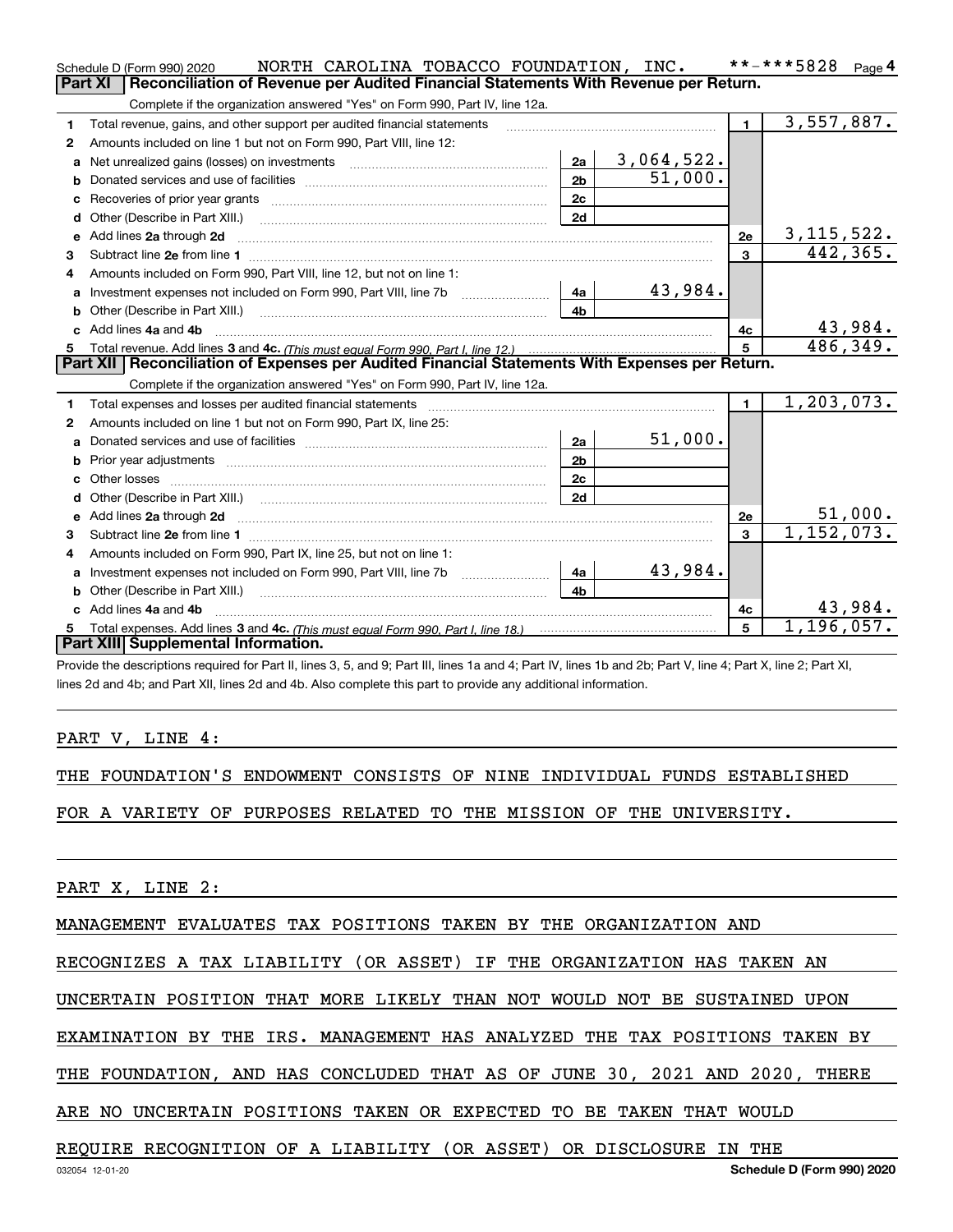Schedule D (Form 990) 2020 NORTH CAROLINA TOBACCO FOUNDATION , INC**.** \*\*-\*\*\*5828 <sub>Page 5</sub> *(continued)* **Part XIII Supplemental Information**  FINANCIAL STATEMENTS. THE FOUNDATION IS SUBJECT TO ROUTINE AUDITS BY TAXING JURISDICTIONS; HOWEVER, THERE ARE CURRENTLY NO AUDITS FOR ANY TAX PERIODS IN PROGRESS. MANAGEMENT BELIEVES IT IS NO LONGER SUBJECT TO INCOME TAX EXAMINATIONS FOR YEARS PRIOR TO TAX YEAR 2017.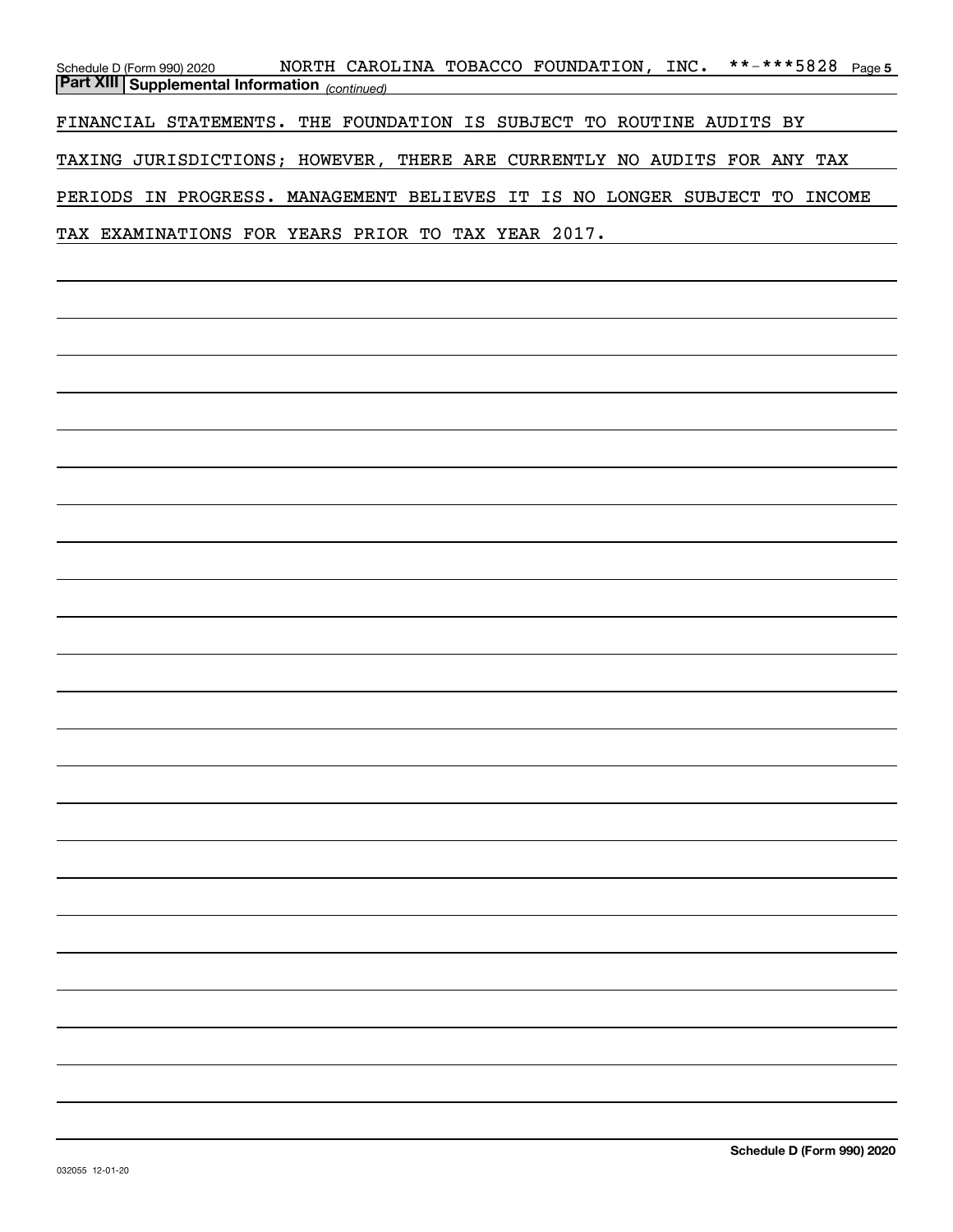| <b>SCHEDULE I</b>                                                                                                                                                                       |            | <b>Grants and Other Assistance to Organizations,</b>                                                                                  |                                                                              |                                         |                                                                |                                          | OMB No. 1545-0047                                                       |
|-----------------------------------------------------------------------------------------------------------------------------------------------------------------------------------------|------------|---------------------------------------------------------------------------------------------------------------------------------------|------------------------------------------------------------------------------|-----------------------------------------|----------------------------------------------------------------|------------------------------------------|-------------------------------------------------------------------------|
| (Form 990)                                                                                                                                                                              |            | Governments, and Individuals in the United States<br>Complete if the organization answered "Yes" on Form 990, Part IV, line 21 or 22. |                                                                              |                                         |                                                                |                                          | 2020                                                                    |
| Department of the Treasury<br>Internal Revenue Service                                                                                                                                  |            |                                                                                                                                       | Attach to Form 990.<br>Go to www.irs.gov/Form990 for the latest information. |                                         |                                                                |                                          | <b>Open to Public</b><br>Inspection                                     |
| Name of the organization                                                                                                                                                                |            |                                                                                                                                       |                                                                              |                                         |                                                                |                                          | <b>Employer identification number</b>                                   |
| Part I<br><b>General Information on Grants and Assistance</b>                                                                                                                           |            | NORTH CAROLINA TOBACCO FOUNDATION, INC.                                                                                               |                                                                              |                                         |                                                                |                                          | **-***5828                                                              |
| Does the organization maintain records to substantiate the amount of the grants or assistance, the grantees' eligibility for the grants or assistance, and the selection<br>$\mathbf 1$ |            |                                                                                                                                       |                                                                              |                                         |                                                                |                                          |                                                                         |
| Describe in Part IV the organization's procedures for monitoring the use of grant funds in the United States.<br>$\mathbf{2}$                                                           |            |                                                                                                                                       |                                                                              |                                         |                                                                |                                          | $\boxed{\text{X}}$ Yes<br>  No                                          |
| Part II<br>Grants and Other Assistance to Domestic Organizations and Domestic Governments. Complete if the organization answered "Yes" on Form 990, Part IV, line 21, for any           |            |                                                                                                                                       |                                                                              |                                         |                                                                |                                          |                                                                         |
| recipient that received more than \$5,000. Part II can be duplicated if additional space is needed.                                                                                     |            |                                                                                                                                       |                                                                              |                                         |                                                                |                                          |                                                                         |
| <b>1 (a)</b> Name and address of organization<br>or government                                                                                                                          | $(b)$ EIN  | (c) IRC section<br>(if applicable)                                                                                                    | (d) Amount of<br>cash grant                                                  | (e) Amount of<br>non-cash<br>assistance | (f) Method of<br>valuation (book,<br>FMV, appraisal,<br>other) | (g) Description of<br>noncash assistance | (h) Purpose of grant<br>or assistance                                   |
| NORTH CAROLINA STATE UNIVERSITY<br>NCSU BOX 7205                                                                                                                                        | ** ******* |                                                                                                                                       |                                                                              |                                         |                                                                |                                          | SCHOLARSHIPS, FACULTY<br>SUPPORT, DEPARTMENTAL<br>SUPPORT, AND FACILITY |
| RALEIGH, NC 27695                                                                                                                                                                       |            | 170(C)(1)                                                                                                                             | 850,424.                                                                     |                                         | $0.$ BOOK                                                      | N/A                                      | SUPPORT                                                                 |
|                                                                                                                                                                                         |            |                                                                                                                                       |                                                                              |                                         |                                                                |                                          |                                                                         |
|                                                                                                                                                                                         |            |                                                                                                                                       |                                                                              |                                         |                                                                |                                          |                                                                         |
|                                                                                                                                                                                         |            |                                                                                                                                       |                                                                              |                                         |                                                                |                                          |                                                                         |
|                                                                                                                                                                                         |            |                                                                                                                                       |                                                                              |                                         |                                                                |                                          |                                                                         |
|                                                                                                                                                                                         |            |                                                                                                                                       |                                                                              |                                         |                                                                |                                          |                                                                         |
| Enter total number of section $501(c)(3)$ and government organizations listed in the line 1 table<br>$\mathbf{2}$                                                                       |            |                                                                                                                                       |                                                                              |                                         |                                                                |                                          | 1.                                                                      |
| Enter total number of other organizations listed in the line 1 table<br>3                                                                                                               |            |                                                                                                                                       |                                                                              |                                         |                                                                |                                          |                                                                         |
| LHA For Paperwork Reduction Act Notice, see the Instructions for Form 990.                                                                                                              |            |                                                                                                                                       |                                                                              |                                         |                                                                |                                          | Schedule I (Form 990) 2020                                              |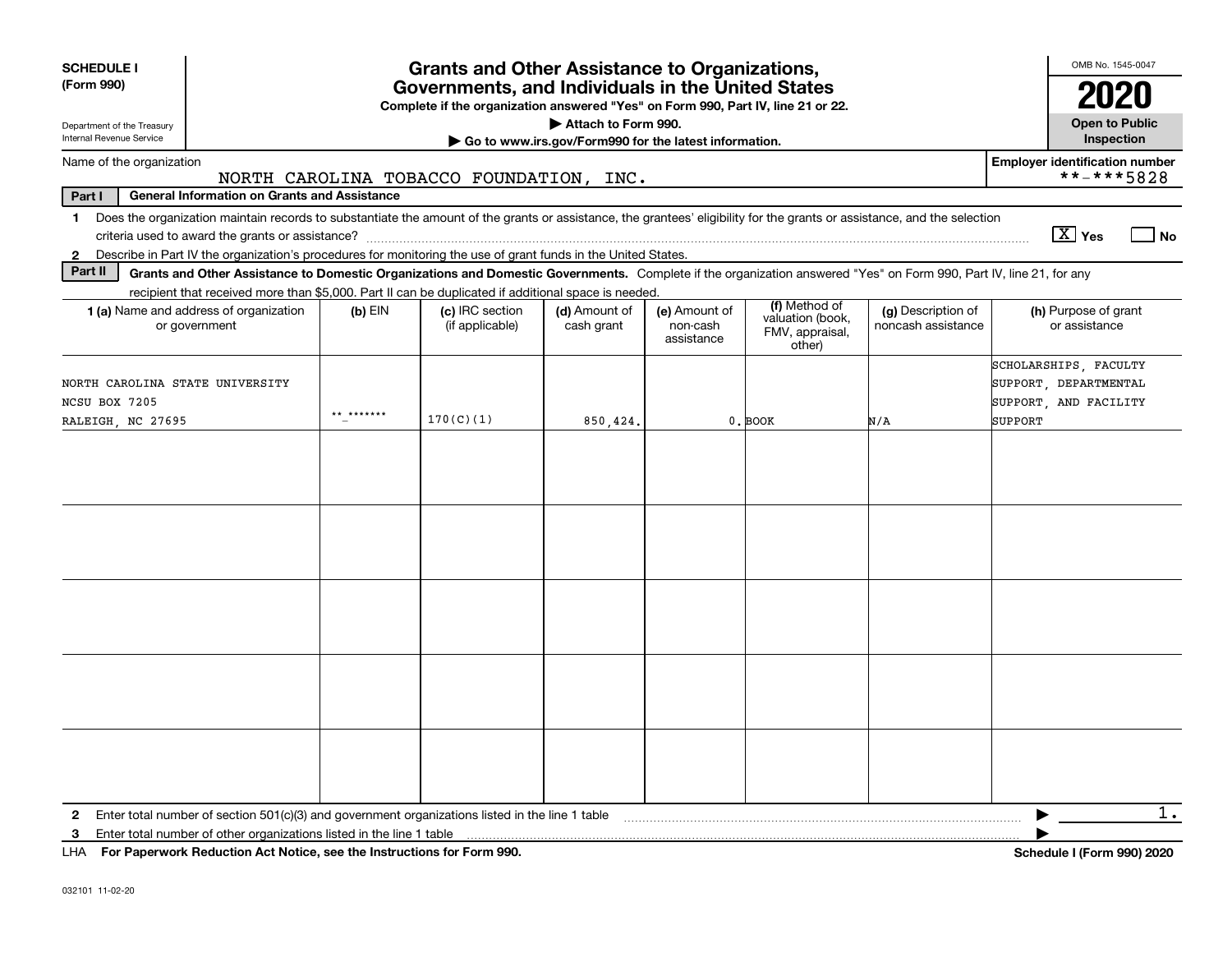### Schedule I (Form 990) 2020 NORTH CAROLINA TOBACCO FOUNDATION, INC。 \* \*-\* \* \* 5 8 2 8 Page

**Part III | Grants and Other Assistance to Domestic Individuals. Complete if the organization answered "Yes" on Form 990, Part IV, line 22.** Part III can be duplicated if additional space is needed.

| (a) Type of grant or assistance | (b) Number of<br>recipients | (c) Amount of<br>cash grant | (d) Amount of non-<br>cash assistance | (e) Method of valuation<br>(book, FMV, appraisal, other) | (f) Description of noncash assistance |
|---------------------------------|-----------------------------|-----------------------------|---------------------------------------|----------------------------------------------------------|---------------------------------------|
|                                 |                             |                             |                                       |                                                          |                                       |
|                                 |                             |                             |                                       |                                                          |                                       |
|                                 |                             |                             |                                       |                                                          |                                       |
|                                 |                             |                             |                                       |                                                          |                                       |
|                                 |                             |                             |                                       |                                                          |                                       |
|                                 |                             |                             |                                       |                                                          |                                       |
|                                 |                             |                             |                                       |                                                          |                                       |
|                                 |                             |                             |                                       |                                                          |                                       |
|                                 |                             |                             |                                       |                                                          |                                       |
|                                 |                             |                             |                                       |                                                          |                                       |

Part IV | Supplemental Information. Provide the information required in Part I, line 2; Part III, column (b); and any other additional information.

PART I, LINE 2:

GRANTS REPRESENT REIMBURSEMENT OF EXPENSES PROCESSED THROUGH THE

UNIVERSITY'S ACCOUNTING SYSTEMS, AND ARE SUBJECT TO UNIVERSITY AND STATE OF

NORTH CAROLINA GUIDELINES, IN ADDITION TO ANY RESTRICTIONS PLACED DIRECTLY

BY DONORS.

**2**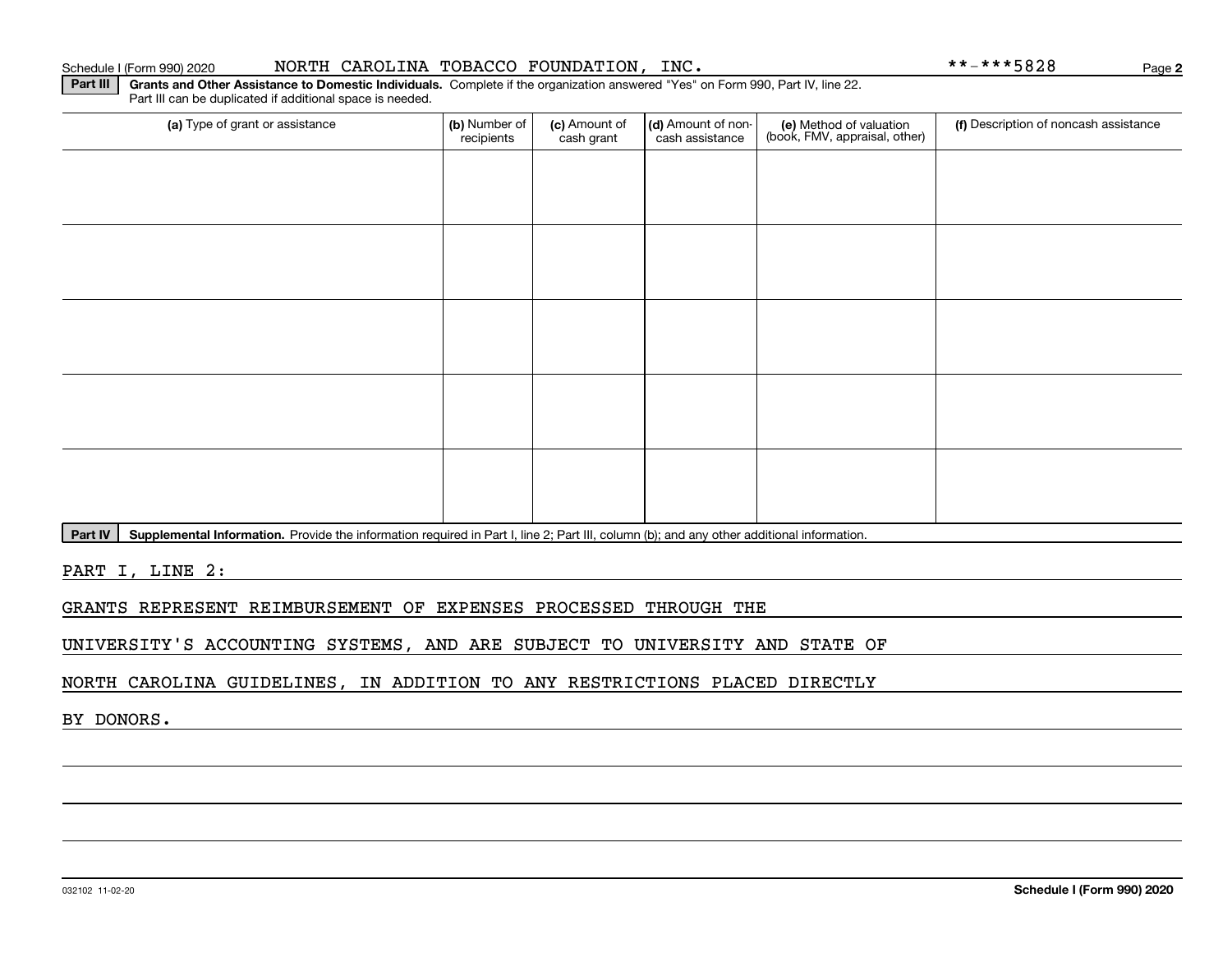|        | <b>Compensation Information</b><br><b>SCHEDULE J</b>                                                                                                                          | OMB No. 1545-0047     |     |             |  |
|--------|-------------------------------------------------------------------------------------------------------------------------------------------------------------------------------|-----------------------|-----|-------------|--|
|        | (Form 990)<br>For certain Officers, Directors, Trustees, Key Employees, and Highest                                                                                           |                       |     |             |  |
|        | <b>Compensated Employees</b>                                                                                                                                                  | 2020                  |     |             |  |
|        | Complete if the organization answered "Yes" on Form 990, Part IV, line 23.                                                                                                    | <b>Open to Public</b> |     |             |  |
|        | Attach to Form 990.<br>Department of the Treasury<br>Internal Revenue Service<br>$\blacktriangleright$ Go to www.irs.gov/Form990 for instructions and the latest information. | Inspection            |     |             |  |
|        | <b>Employer identification number</b><br>Name of the organization                                                                                                             |                       |     |             |  |
|        | NORTH CAROLINA TOBACCO FOUNDATION,<br>INC.                                                                                                                                    | **-***5828            |     |             |  |
| Part I | <b>Questions Regarding Compensation</b>                                                                                                                                       |                       |     |             |  |
|        |                                                                                                                                                                               |                       | Yes | No          |  |
|        | Check the appropriate box(es) if the organization provided any of the following to or for a person listed on Form 990,                                                        |                       |     |             |  |
|        | Part VII, Section A, line 1a. Complete Part III to provide any relevant information regarding these items.                                                                    |                       |     |             |  |
|        | First-class or charter travel<br>Housing allowance or residence for personal use                                                                                              |                       |     |             |  |
|        | Travel for companions<br>Payments for business use of personal residence                                                                                                      |                       |     |             |  |
|        | Health or social club dues or initiation fees<br>Tax indemnification and gross-up payments                                                                                    |                       |     |             |  |
|        | Discretionary spending account<br>Personal services (such as maid, chauffeur, chef)                                                                                           |                       |     |             |  |
|        |                                                                                                                                                                               |                       |     |             |  |
|        | <b>b</b> If any of the boxes on line 1a are checked, did the organization follow a written policy regarding payment or                                                        |                       |     |             |  |
|        |                                                                                                                                                                               | 1b                    |     |             |  |
| 2      | Did the organization require substantiation prior to reimbursing or allowing expenses incurred by all directors,                                                              |                       |     |             |  |
|        |                                                                                                                                                                               | $\mathbf{2}$          |     |             |  |
|        |                                                                                                                                                                               |                       |     |             |  |
| з      | Indicate which, if any, of the following the organization used to establish the compensation of the organization's                                                            |                       |     |             |  |
|        | CEO/Executive Director. Check all that apply. Do not check any boxes for methods used by a related organization to                                                            |                       |     |             |  |
|        | establish compensation of the CEO/Executive Director, but explain in Part III.                                                                                                |                       |     |             |  |
|        | Compensation committee<br>Written employment contract                                                                                                                         |                       |     |             |  |
|        | Compensation survey or study<br>Independent compensation consultant                                                                                                           |                       |     |             |  |
|        | Approval by the board or compensation committee<br>Form 990 of other organizations                                                                                            |                       |     |             |  |
|        |                                                                                                                                                                               |                       |     |             |  |
| 4      | During the year, did any person listed on Form 990, Part VII, Section A, line 1a, with respect to the filing                                                                  |                       |     |             |  |
|        | organization or a related organization:                                                                                                                                       |                       |     |             |  |
| а      | Receive a severance payment or change-of-control payment?                                                                                                                     | 4a                    |     | x           |  |
| b      | Participate in or receive payment from a supplemental nonqualified retirement plan?                                                                                           | 4b                    |     | X           |  |
|        | Participate in or receive payment from an equity-based compensation arrangement?                                                                                              | 4c                    |     | X           |  |
|        | If "Yes" to any of lines 4a-c, list the persons and provide the applicable amounts for each item in Part III.                                                                 |                       |     |             |  |
|        |                                                                                                                                                                               |                       |     |             |  |
|        | Only section 501(c)(3), 501(c)(4), and 501(c)(29) organizations must complete lines 5-9.                                                                                      |                       |     |             |  |
| 5      | For persons listed on Form 990, Part VII, Section A, line 1a, did the organization pay or accrue any compensation                                                             |                       |     |             |  |
|        | contingent on the revenues of:                                                                                                                                                |                       |     |             |  |
| a      |                                                                                                                                                                               | 5a                    |     | х           |  |
|        |                                                                                                                                                                               | 5b                    |     | $\mathbf x$ |  |
|        | If "Yes" on line 5a or 5b, describe in Part III.                                                                                                                              |                       |     |             |  |
| 6      | For persons listed on Form 990, Part VII, Section A, line 1a, did the organization pay or accrue any compensation                                                             |                       |     |             |  |
|        | contingent on the net earnings of:                                                                                                                                            |                       |     |             |  |
| a      |                                                                                                                                                                               | 6a                    |     | х           |  |
|        |                                                                                                                                                                               | 6b                    |     | $\mathbf X$ |  |
|        | If "Yes" on line 6a or 6b, describe in Part III.                                                                                                                              |                       |     |             |  |
| 7      | For persons listed on Form 990, Part VII, Section A, line 1a, did the organization provide any nonfixed payments                                                              |                       |     |             |  |
|        |                                                                                                                                                                               | 7                     |     | х           |  |
| 8      | Were any amounts reported on Form 990, Part VII, paid or accrued pursuant to a contract that was subject to the                                                               |                       |     |             |  |
|        | initial contract exception described in Regulations section 53.4958-4(a)(3)? If "Yes," describe in Part III                                                                   | 8                     |     | х           |  |
| 9      | If "Yes" on line 8, did the organization also follow the rebuttable presumption procedure described in                                                                        |                       |     |             |  |
|        |                                                                                                                                                                               | 9                     |     |             |  |

LHA For Paperwork Reduction Act Notice, see the Instructions for Form 990. Schedule J (Form 990) 2020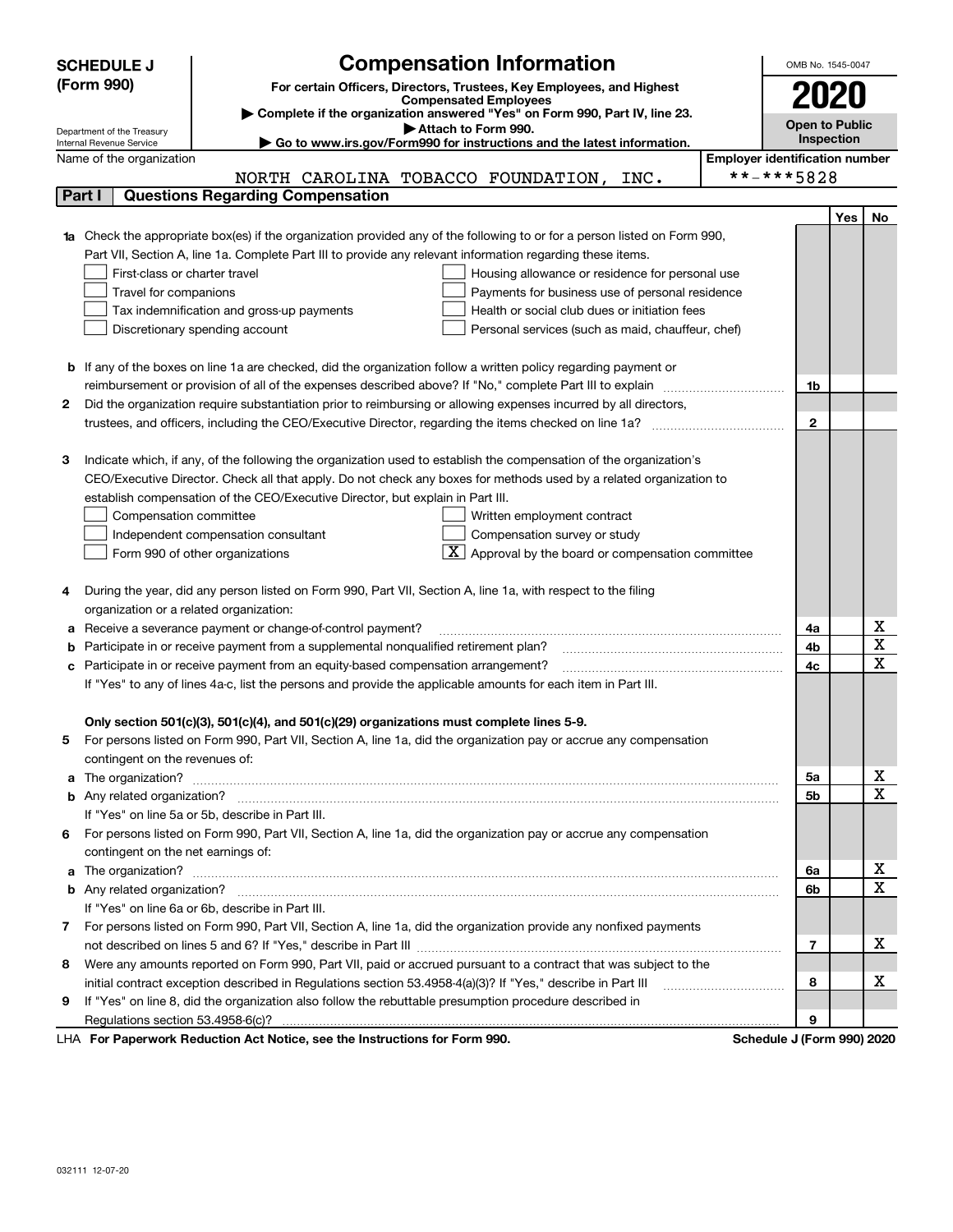#### NORTH CAROLINA TOBACCO FOUNDATION, INC. \*\*-\*\*\*5828

# **Part II Officers, Directors, Trustees, Key Employees, and Highest Compensated Employees.**  Schedule J (Form 990) 2020 Page Use duplicate copies if additional space is needed.

For each individual whose compensation must be reported on Schedule J, report compensation from the organization on row (i) and from related organizations, described in the instructions, on row (ii). Do not list any individuals that aren't listed on Form 990, Part VII.

**Note:**  The sum of columns (B)(i)-(iii) for each listed individual must equal the total amount of Form 990, Part VII, Section A, line 1a, applicable column (D) and (E) amounts for that individual.

| (A) Name and Title     |      |                          | (B) Breakdown of W-2 and/or 1099-MISC compensation |                                           | (C) Retirement and<br>other deferred | (D) Nontaxable<br>benefits | (E) Total of columns<br>$(B)(i)-(D)$ | (F) Compensation<br>in column (B)         |
|------------------------|------|--------------------------|----------------------------------------------------|-------------------------------------------|--------------------------------------|----------------------------|--------------------------------------|-------------------------------------------|
|                        |      | (i) Base<br>compensation | (ii) Bonus &<br>incentive<br>compensation          | (iii) Other<br>reportable<br>compensation | compensation                         |                            |                                      | reported as deferred<br>on prior Form 990 |
| (1) MARY PELOQUIN-DODD | (i)  | 0.                       | 0.                                                 | $\mathbf 0$ .                             | 0.                                   | 0.                         | 0.                                   | 0.                                        |
| <b>TREASURER</b>       | (ii) | 310,000.                 | 0.                                                 | $\overline{0}$ .                          | 38,479.                              | 6,378.                     | 354,857.                             | 0.                                        |
| SONIA MURPHY<br>(2)    | (i)  | 0.                       | 0.                                                 | 0.                                        | 0.                                   | 0.                         | $\mathbf 0$ .                        | 0.                                        |
| PRESIDENT              | (ii) | 196,730.                 | $\overline{0}$ .                                   | $\overline{0}$ .                          | 26,578.                              | 6,378.                     | 229,686.                             | 0.                                        |
| (3) ERIN DELEHANTY     | (i)  | 0.                       | $\overline{0}$ .                                   | 0.                                        | 0.                                   | 0.                         | 0.                                   | $\overline{0}$ .                          |
| ASSISTANT TREASURER    | (ii) | 142,142.                 | $\overline{0}$ .                                   | $\overline{0}$ .                          | 29,409.                              | 6,378.                     | 177,929.                             | 0.                                        |
|                        | (i)  |                          |                                                    |                                           |                                      |                            |                                      |                                           |
|                        | (ii) |                          |                                                    |                                           |                                      |                            |                                      |                                           |
|                        | (i)  |                          |                                                    |                                           |                                      |                            |                                      |                                           |
|                        | (ii) |                          |                                                    |                                           |                                      |                            |                                      |                                           |
|                        | (i)  |                          |                                                    |                                           |                                      |                            |                                      |                                           |
|                        | (ii) |                          |                                                    |                                           |                                      |                            |                                      |                                           |
|                        | (i)  |                          |                                                    |                                           |                                      |                            |                                      |                                           |
|                        | (ii) |                          |                                                    |                                           |                                      |                            |                                      |                                           |
|                        | (i)  |                          |                                                    |                                           |                                      |                            |                                      |                                           |
|                        | (ii) |                          |                                                    |                                           |                                      |                            |                                      |                                           |
|                        | (i)  |                          |                                                    |                                           |                                      |                            |                                      |                                           |
|                        | (ii) |                          |                                                    |                                           |                                      |                            |                                      |                                           |
|                        | (i)  |                          |                                                    |                                           |                                      |                            |                                      |                                           |
|                        | (ii) |                          |                                                    |                                           |                                      |                            |                                      |                                           |
|                        | (i)  |                          |                                                    |                                           |                                      |                            |                                      |                                           |
|                        | (ii) |                          |                                                    |                                           |                                      |                            |                                      |                                           |
|                        | (i)  |                          |                                                    |                                           |                                      |                            |                                      |                                           |
|                        | (ii) |                          |                                                    |                                           |                                      |                            |                                      |                                           |
|                        | (i)  |                          |                                                    |                                           |                                      |                            |                                      |                                           |
|                        | (ii) |                          |                                                    |                                           |                                      |                            |                                      |                                           |
|                        | (i)  |                          |                                                    |                                           |                                      |                            |                                      |                                           |
|                        | (ii) |                          |                                                    |                                           |                                      |                            |                                      |                                           |
|                        | (i)  |                          |                                                    |                                           |                                      |                            |                                      |                                           |
|                        | (ii) |                          |                                                    |                                           |                                      |                            |                                      |                                           |
|                        | (i)  |                          |                                                    |                                           |                                      |                            |                                      |                                           |
|                        | (ii) |                          |                                                    |                                           |                                      |                            |                                      |                                           |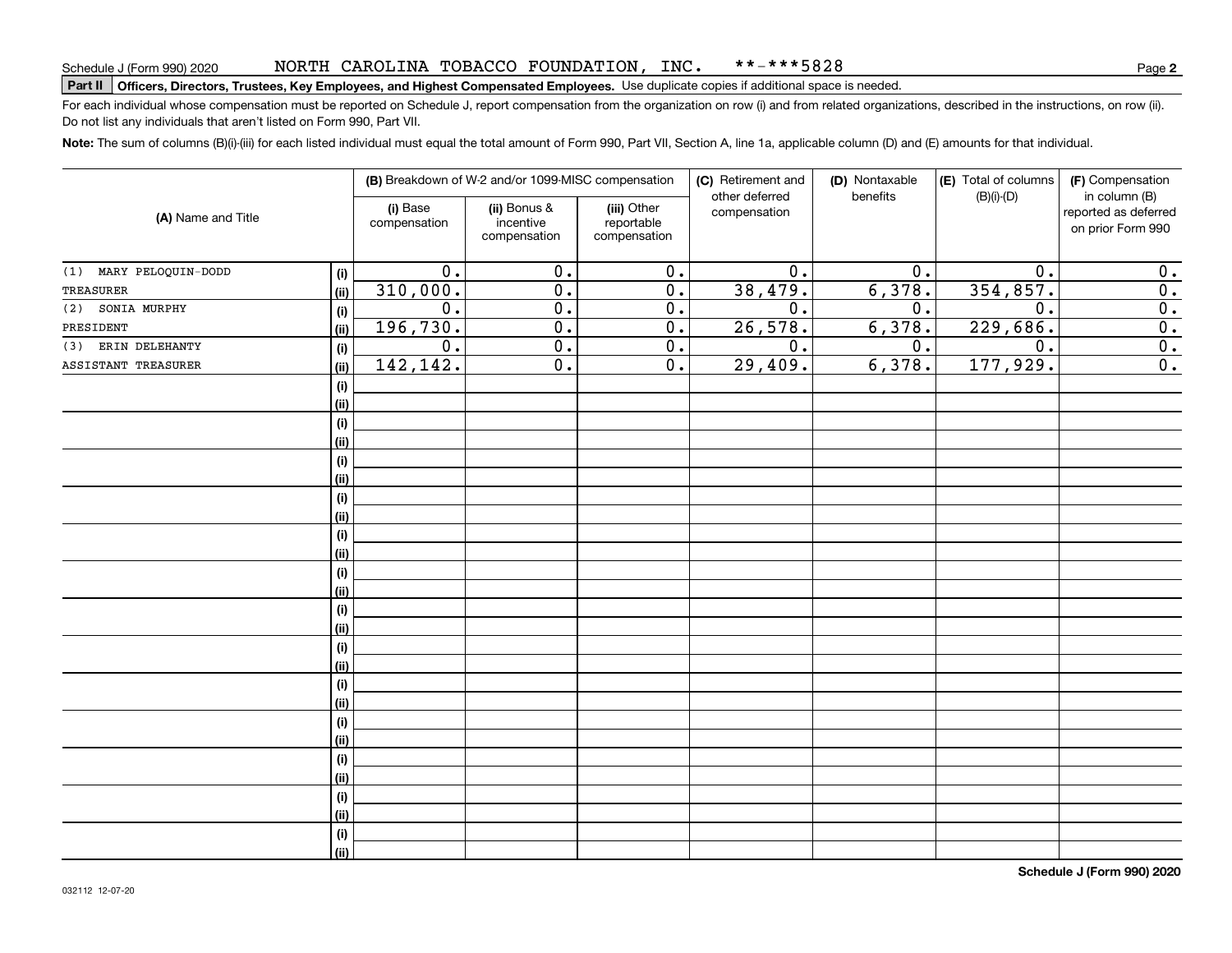**Part III Supplemental Information**

## SCHEDULE J, PART II - COMPENSATION FROM RELATED ORGANIZATIONS

### THE BOARD MEMBERS THAT ARE COMPENSATED RECEIVE COMPENSATION FROM NC

STATE UNIVERSITY, A  $170(C)(1)$  ORGANIZATION RELATED TO THE NORTH

### CAROLINA TOBACCO FOUNDATION, INC.

**Schedule J (Form 990) 2020**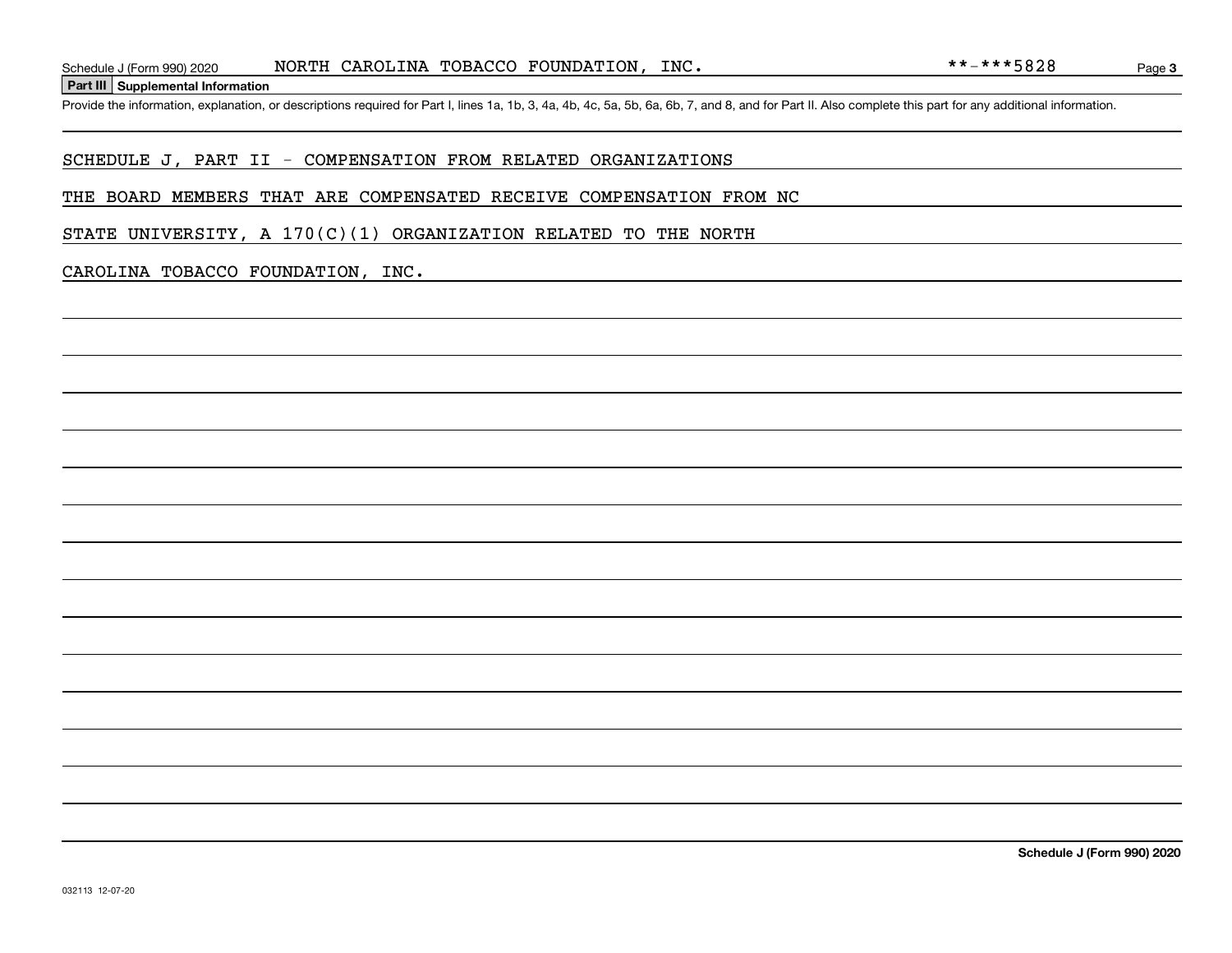**(Form 990 or 990-EZ)**

Department of the Treasury Internal Revenue Service Name of the organization

**Complete to provide information for responses to specific questions on Form 990 or 990-EZ or to provide any additional information. | Attach to Form 990 or 990-EZ. | Go to www.irs.gov/Form990 for the latest information. SCHEDULE O Supplemental Information to Form 990 or 990-EZ**



**Employer identification number**<br>\*\*-\*\*\*5828

FORM 990, PART I, LINE 1, DESCRIPTION OF ORGANIZATION MISSION:

TO AID AND PROMOTE, BY FINANCIAL ASSISTANCE AND OTHERWISE, ALL TYPES OF

NORTH CAROLINA TOBACCO FOUNDATION, INC.

EDUCATION, RESEARCH, AND EXTENSION IN THE TOBACCO CURRICULUM AT NC

STATE UNIVERSITY.

FORM 990, PART VI, SECTION A, LINE 1:

032211 11-20-20 LHA For Paperwork Reduction Act Notice, see the Instructions for Form 990 or 990-EZ. Schedule O (Form 990 or 990-EZ) 2020 THE BOARD OF DIRECTORS OF THE CORPORATION SHALL ELECT AN EXECUTIVE COMMITTEE CONSISTING OF THE OFFICERS, THE IMMEDIATE PAST CHAIRMAN, AND EIGHT OTHER MEMBERS OF THE BOARD OF DIRECTORS WHOSE TERMS ON THE EXECUTIVE COMMITTEE SHALL COINCIDE WITH THE TERMS OF THEIR RESPECTIVE OFFICES OR DESIGNATIONS; PROVIDED FURTHER, HOWEVER, THE OFFICERS AND THE IMMEDIATE PAST PRESIDENT SHALL BE NON-VOTING MEMBERS OF THE EXECUTIVE COMMITTEE UNLESS THEY ARE ALSO MEMBERS OF THE BOARD. AT THE FIRST MEETING OF THE DIRECTORS OF THE CORPORATION, FOUR (4) NON-OFFICER MEMBERS SHALL BE ELECTED TO SERVE FOR A ONE (1) YEAR TERM, AND FOUR (4) NON-OFFICER MEMBERS SHALL BE ELECTED TO SERVE FOR A TWO (2) YEAR TERM, AND AT EACH SUCCEEDING ANNUAL MEETING, FOUR (4) NON-OFFICER MEMBERS SHALL BE ELECTED FOR A TWO (2) YEAR TERM. AT EACH SUCCEEDING ANNUAL MEETING TWO (2) MEMBERS FROM THE CLASS OF DIRECTORS ELECTED AT SUCH MEETING SHALL BE ELECTED TO SERVE ON THE EXECUTIVE COMMITTEE FOR A FOUR (4) YEAR TERM. EACH OF SUCH NON-OFFICER MEMBERS OF THE EXECUTIVE COMMITTEE SHALL SERVE ON THE EXECUTIVE COMMITTEE UNTIL HIS TERM OF MEMBERSHIP ON THE BOARD OF DIRECTORS EXPIRES. THE EXECUTIVE COMMITTEE SO APPOINTED, IN THE INTERIMS BETWEEN THE MEETINGS OF THE BOARD OF DIRECTORS, SHALL EXERCISE ALL THE POWERS OF THE CORPORATION, INCLUDING ALL THE POWERS THAT HAVE BEEN CONFERRED UPON IT OR UPON THE BOARD OF DIRECTORS, EXCEPT THAT THE EXECUTIVE COMMITTEE SHALL HAVE NO POWER OR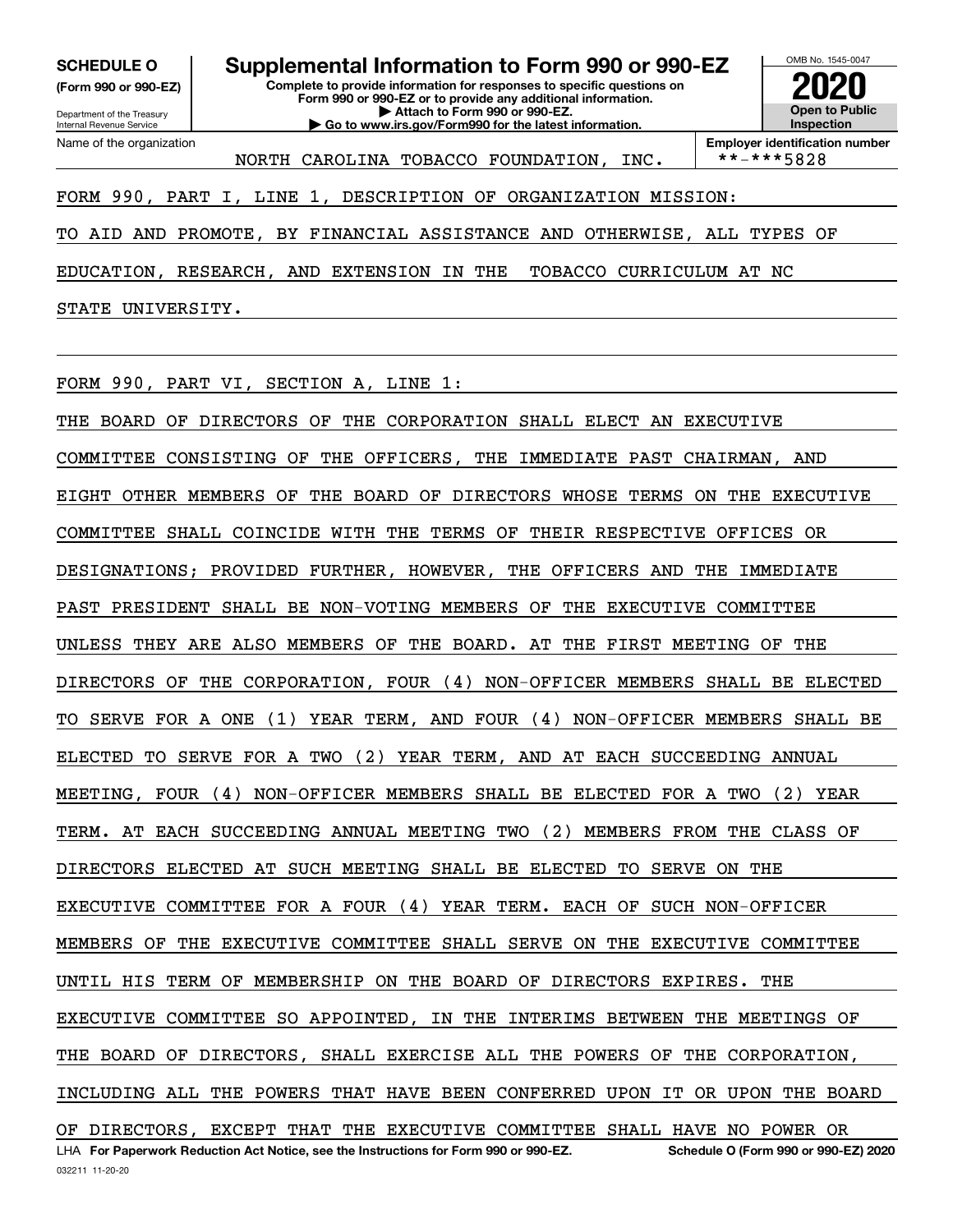| Schedule O (Form 990 or 990-EZ) 2020                                        | Page 2                                              |
|-----------------------------------------------------------------------------|-----------------------------------------------------|
| Name of the organization<br>NORTH CAROLINA TOBACCO FOUNDATION, INC.         | <b>Employer identification number</b><br>**-***5828 |
| AUTHORITY TO (A) AUTHORIZE DISTRIBUTIONS; (B) APPROVE DISSOLUTION, MERGER   |                                                     |
| OR THE SALE, PLEDGE, OR TRANSFER OF ALL OR SUBSTANTIALLY ALL OF THE         |                                                     |
| CORPORATION'S ASSETS; (C) ELECT, APPOINT OR REMOVE DIRECTORS, OR FILL       |                                                     |
| VACANCIES ON THE BOARD OR ON ANY OF ITS COMMITTEES; OR (D) ADOPT, AMEND, OR |                                                     |
| REPEAL THE ARTICLES OF INCORPORATION OR BYLAWS. THE PRESENCE OF EIGHT (8)   |                                                     |
| MEMBERS OF THE EXECUTIVE COMMITTEE AT ANY REGULAR OR SPECIAL MEETING OF     |                                                     |
| SAID COMMITTEE SHALL CONSTITUTE A QUORUM FOR THE TRANSACTION OF BUSINESS.   |                                                     |
| FORM 990, PART VI, SECTION B, LINE 11B:                                     |                                                     |
| DRAFT 990 IS DISTRIBUTED TO BOARD MEMBERS FOR THEIR REVIEW PRIOR TO FILING. |                                                     |
| FORM 990, PART VI, SECTION B, LINE 12C:                                     |                                                     |
| ANY CORPORATE TRANSACTION IN WHICH A DIRECTOR HAS A DIRECT OR INDIRECT      |                                                     |
| INTEREST MUST BE AUTHORIZED, APPROVED OR RATIFIED IN GOOD FAITH BY A        |                                                     |
| MAJORITY, NOT LESS THAN TWO OF THE DIRECTORS WHO HAVE NO DIRECT OR INDIRECT |                                                     |
| INTEREST IN THE TRANSACTION EVEN THOUGH LESS THAN A QUORUM; PROVIDED,       |                                                     |
| HOWEVER, NO SUCH TRANSACTION SHALL BE AUTHORIZED, APPROVED OR RATIFIED BY A |                                                     |
| SINGLE DIRECTOR. A DIRECTOR HAS AN INDIRECT INTEREST IN A TRANSACTION IF:   |                                                     |
| (A) ANOTHER ENTITY IN WHICH HE HAS A MATERIAL FINANCIAL INTEREST OR IN      |                                                     |
| WHICH HE IS A GENERAL PARTNER IS A PARTY TO THE TRANSACTION; OR (B) ANOTHER |                                                     |
| ENTITY OF WHICH HE IS A DIRECTOR, OFFICER, OR TRUSTEE IS A PARTY TO THE     |                                                     |
| TRANSACTION AND THE TRANSACTION IS OR SHOULD BE CONSIDERED BY THE BOARD.    |                                                     |
| FORM 990, PART VI, SECTION B, LINE 15:                                      |                                                     |
| THE BOARD OF DIRECTORS AND OFFICERS OF NORTH CAROLINA TOBACCO FOUNDATION    |                                                     |
| THAT DO RECEIVE COMPENSATION ARE COMPENSATED BY NORTH CAROLINA STATE        |                                                     |
| UNIVERSITY, A $170(C)(1)$ ORGANIZATION RELATED TO NORTH CAROLINA TOBACCO    |                                                     |

032212 11-20-20 **Schedule O (Form 990 or 990-EZ) 2020** FOUNDATION. NC STATE UNIVERSITY SETS THE COMPENSATION OF THESE EMPLOYEES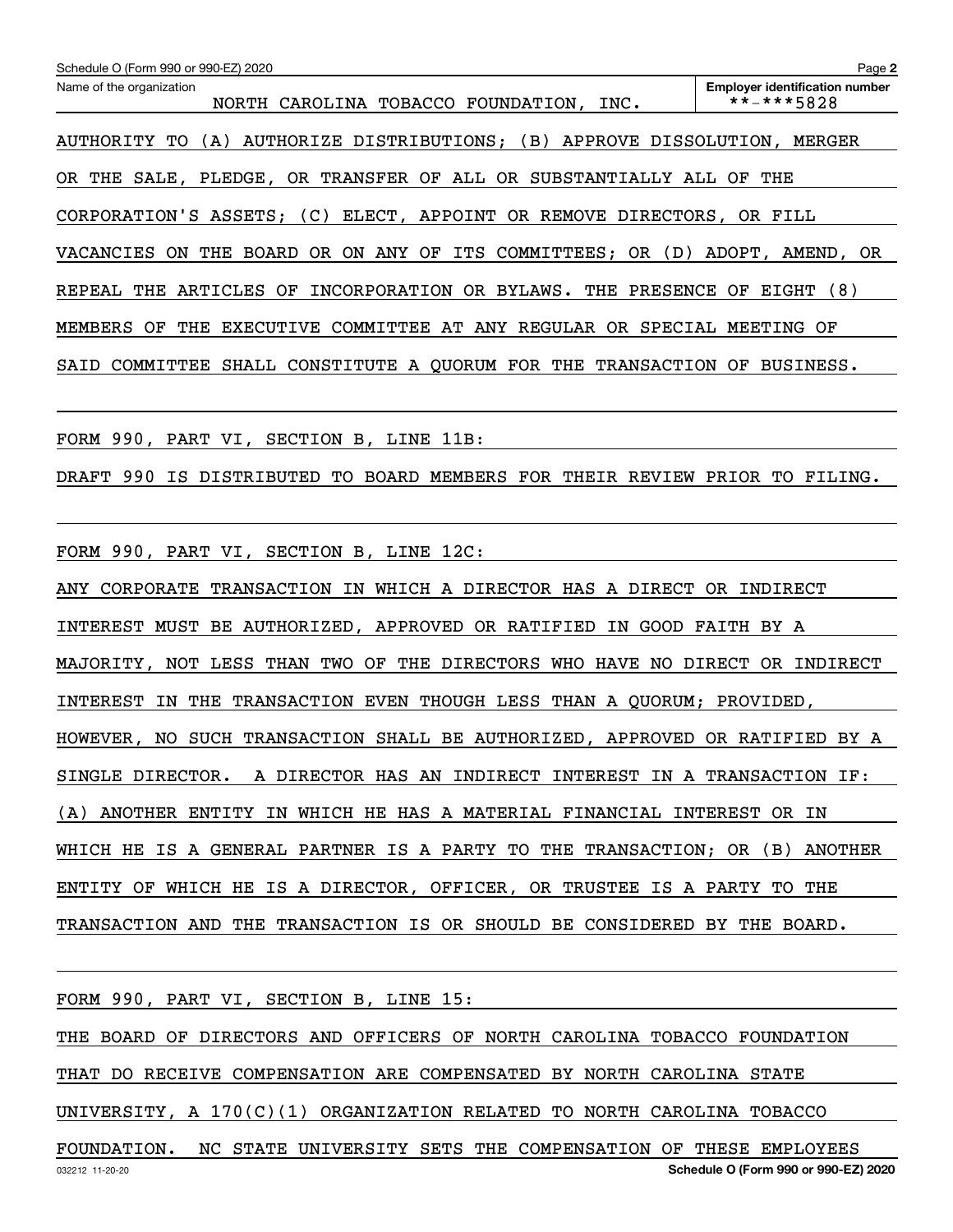| Name of the organization<br>NORTH CAROLINA TOBACCO FOUNDATION,<br>INC.       | <b>Employer identification number</b><br>**-***5828 |
|------------------------------------------------------------------------------|-----------------------------------------------------|
| BY ACQUIRING COMPARABILITY DATA WHICH IS<br>REVIEWED AND APPROVED BY         |                                                     |
| INDEPENDENT PERSONS WITH CONTEMPORANEOUS SUBSTANTIATION OF THE DECISION.     |                                                     |
|                                                                              |                                                     |
| FORM 990, PART VI, SECTION C, LINE 18:                                       |                                                     |
| THE 990 IS LISTED ON THE WEBSITE. FORM 1023                                  | (WHICH WAS FILED PRIOR TO JULY                      |
| 15,1987)<br>IS NOT PUBLICLY AVAILABLE.                                       |                                                     |
|                                                                              |                                                     |
| FORM 990, PART VI, SECTION C, LINE 19:                                       |                                                     |
| AUDITED FINANCIAL STATEMENTS ARE ON WEBSITE<br>THE                           |                                                     |
| HTTP://FOUNDATIONSACCOUNTING.OFA.NCSU.EDU/FOUNDATIONS/NORTH-CAROLINA-        |                                                     |
| TOBACCO-FOUNDATION-INC.<br>OTHER GOVERNING DOCUMENTS ARE MADE AVAILABLE UPON |                                                     |
| REQUEST.                                                                     |                                                     |
|                                                                              |                                                     |
| FORM 990, PART IX, LINE 24E, ALL OTHER FUNCTIONAL EXPENSES:                  |                                                     |
| EQUIPMENT RENTAL & MAINTENANCE:                                              |                                                     |
| PROGRAM SERVICE EXPENSES                                                     | 12,624.                                             |
| MANAGEMENT AND GENERAL EXPENSES                                              | $0$ .                                               |
| FUNDRAISING EXPENSES                                                         | $0$ .                                               |
| 12,624.<br>TOTAL EXPENSES                                                    |                                                     |
|                                                                              |                                                     |
| DUES & SUBSCRIPTIONS:                                                        |                                                     |
| PROGRAM SERVICE EXPENSES                                                     | 2,689.                                              |
| MANAGEMENT AND GENERAL EXPENSES                                              | $0 \cdot$                                           |
| FUNDRAISING EXPENSES                                                         | 0.                                                  |
| TOTAL EXPENSES                                                               | 2,689.                                              |
| TOTAL OTHER EXPENSES ON FORM 990, PART IX, LINE 24E, COL A 15,313.           |                                                     |

Schedule O (Form 990 or 990-EZ) 2020

**2**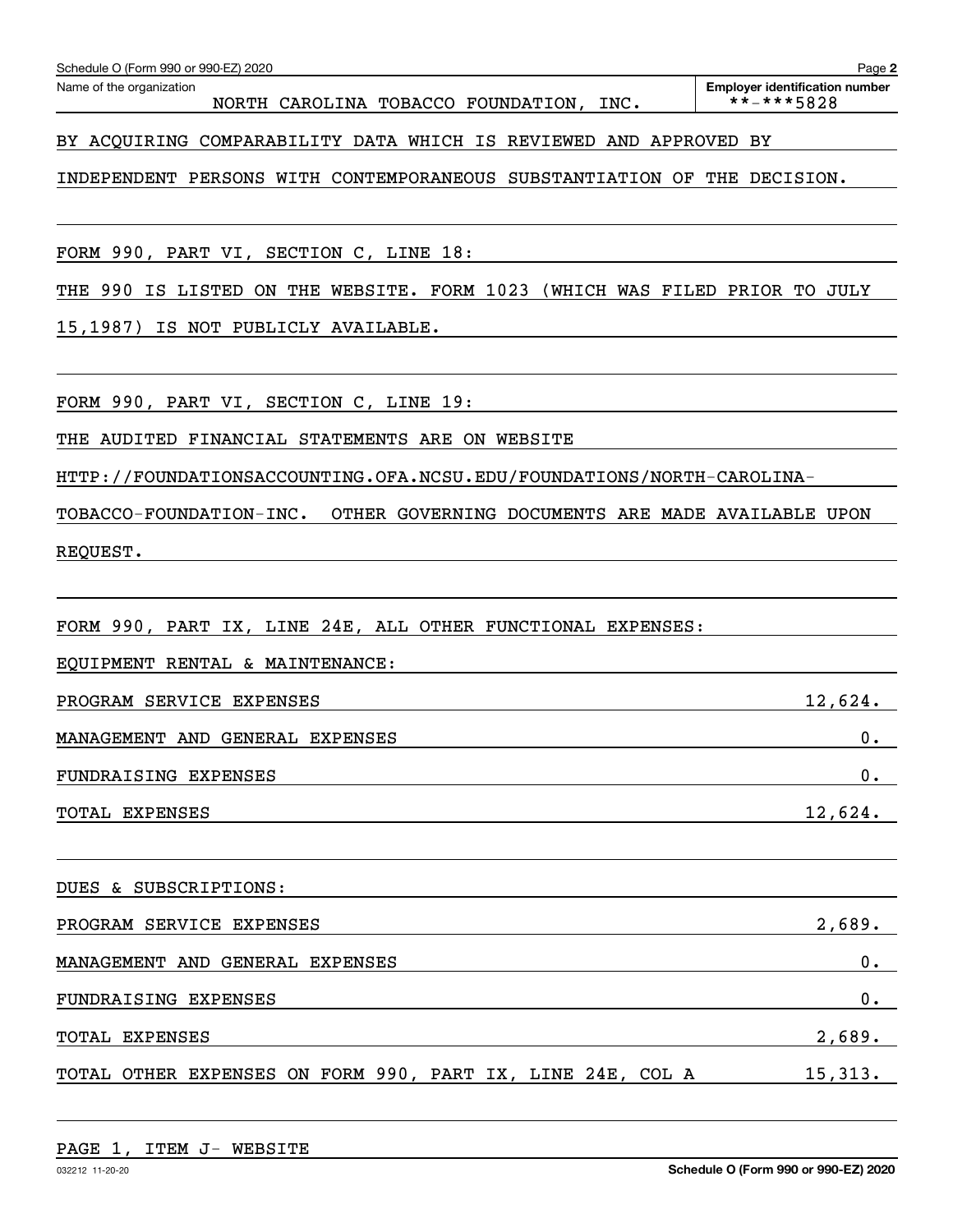| Schedule O (Form 990 or 990-EZ) 2020 |                                                        |                                         | Page 2                                              |
|--------------------------------------|--------------------------------------------------------|-----------------------------------------|-----------------------------------------------------|
| Name of the organization             |                                                        | NORTH CAROLINA TOBACCO FOUNDATION, INC. | <b>Employer identification number</b><br>**-***5828 |
|                                      | HTTP://FOUNDATIONSACCOUNTING.OFA.NCSU.EDU/FOUNDATIONS/ |                                         |                                                     |
|                                      | NORTH-CAROLINA-TOBACCO-FOUNDATION-INC                  |                                         |                                                     |
|                                      |                                                        |                                         |                                                     |
|                                      |                                                        |                                         |                                                     |
|                                      |                                                        |                                         |                                                     |
|                                      |                                                        |                                         |                                                     |
|                                      |                                                        |                                         |                                                     |
|                                      |                                                        |                                         |                                                     |
|                                      |                                                        |                                         |                                                     |
|                                      |                                                        |                                         |                                                     |
|                                      |                                                        |                                         |                                                     |
|                                      |                                                        |                                         |                                                     |
|                                      |                                                        |                                         |                                                     |
|                                      |                                                        |                                         |                                                     |
|                                      |                                                        |                                         |                                                     |
|                                      |                                                        |                                         |                                                     |
|                                      |                                                        |                                         |                                                     |
|                                      |                                                        |                                         |                                                     |
|                                      |                                                        |                                         |                                                     |
|                                      |                                                        |                                         |                                                     |
|                                      |                                                        |                                         |                                                     |
|                                      |                                                        |                                         |                                                     |
|                                      |                                                        |                                         |                                                     |
|                                      |                                                        |                                         |                                                     |
|                                      |                                                        |                                         |                                                     |
|                                      |                                                        |                                         |                                                     |
|                                      |                                                        |                                         |                                                     |
|                                      |                                                        |                                         |                                                     |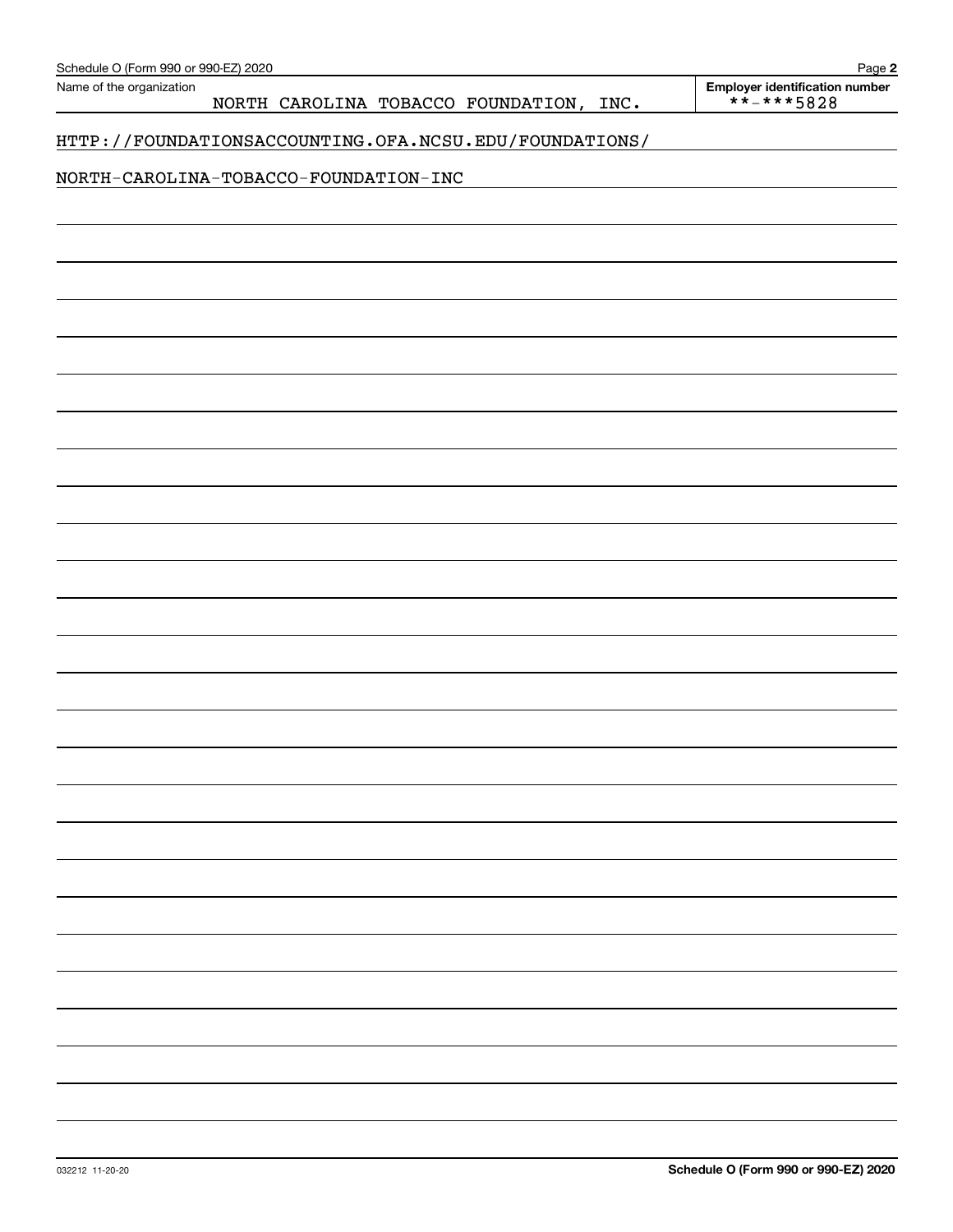| <b>SCHEDULE R</b>           |  |
|-----------------------------|--|
| $\mathbf{r}$ . $\mathbf{r}$ |  |

**(Form 990)**

## **Related Organizations and Unrelated Partnerships**

**Complete if the organization answered "Yes" on Form 990, Part IV, line 33, 34, 35b, 36, or 37.** |

**Attach to Form 990.**  |

OMB No. 1545-0047

**Open to Public 2020**

**Employer identification number**

 $***$  \*\*-\*\*5828

Department of the Treasury Internal Revenue Service

## **| Go to www.irs.gov/Form990 for instructions and the latest information. Inspection**

Name of the organization

### NORTH CAROLINA TOBACCO FOUNDATION, INC.

**Part I Identification of Disregarded Entities.**  Complete if the organization answered "Yes" on Form 990, Part IV, line 33.

| (a)<br>Name, address, and EIN (if applicable)<br>of disregarded entity | (b)<br>Primary activity | (c)<br>Legal domicile (state or<br>foreign country) | (d)<br>Total income | (e)<br>End-of-year assets | (f)<br>Direct controlling<br>entity |
|------------------------------------------------------------------------|-------------------------|-----------------------------------------------------|---------------------|---------------------------|-------------------------------------|
|                                                                        |                         |                                                     |                     |                           |                                     |
|                                                                        |                         |                                                     |                     |                           |                                     |
|                                                                        |                         |                                                     |                     |                           |                                     |
|                                                                        |                         |                                                     |                     |                           |                                     |

#### **Identification of Related Tax-Exempt Organizations.** Complete if the organization answered "Yes" on Form 990, Part IV, line 34, because it had one or more related tax-exempt **Part II** organizations during the tax year.

| (a)<br>Name, address, and EIN<br>of related organization | (b)<br>Primary activity   | (c)<br>Legal domicile (state or<br>foreign country) | (d)<br>Exempt Code<br>section | (e)<br>Public charity<br>status (if section | (f)<br>Direct controlling<br>entity | $(g)$<br>Section 512(b)(13) | controlled<br>entity? |
|----------------------------------------------------------|---------------------------|-----------------------------------------------------|-------------------------------|---------------------------------------------|-------------------------------------|-----------------------------|-----------------------|
|                                                          |                           |                                                     |                               | 501(c)(3)                                   |                                     | Yes                         | No.                   |
| NORTH CAROLINA STATE UNIVERSITY FOUNDATION.              | SUPPORTS THE VARIOUS      |                                                     |                               |                                             |                                     |                             |                       |
| INC. - 56-6049503, NCSU BOX 7207, RALEIGH,               | COLLEGES WITHIN THE       |                                                     |                               | 170                                         |                                     |                             |                       |
| NC 27695                                                 | UNIVERSITY                | NORTH CAROLINA                                      | $501(C)$ (3)                  | (B)(1)(A)(IV) N/A                           |                                     |                             | х                     |
| NC STATE INVESTMENT FUND, INC. - 31-1607634              | INVEST FUNDS OF NC STATE  |                                                     |                               |                                             |                                     |                             |                       |
| NCSU BOX 7207                                            | UNIVERSITY ENDOWNMENT AND |                                                     |                               |                                             |                                     |                             |                       |
| RALEIGH, NC 27695                                        | RELATED FOUNDATIONS       | NORTH CAROLINA                                      | $501(C)$ (3)                  | 509(A)(3)                                   | N/A                                 |                             | x                     |
| NORTH CAROLINA STATE UNIVERSITY - 56-6000756             |                           |                                                     |                               |                                             |                                     |                             |                       |
| NCSU BOX 7207                                            |                           |                                                     |                               |                                             |                                     |                             |                       |
| RALEIGH, NC 27695                                        | <b>EDUCATION</b>          | NORTH CAROLINA                                      | $170(C)$ (1)                  |                                             | N/A                                 |                             | х                     |
| THE NORTH CAROLINA AGRICULTURAL FOUNDATION               | SUPPORTS THE COLLEGE OF   |                                                     |                               |                                             |                                     |                             |                       |
| 56-6049304, NCSU BOX 7207, RALEIGH, NC                   | AGRICULTURE AND LIFE      |                                                     |                               | 170                                         |                                     |                             |                       |
| 27695                                                    | SCIENCES AT NCSU          | NORTH CAROLINA                                      | $501(C)$ (3)                  | (B)(1)(A)(IV) N/A                           |                                     |                             | A                     |

**For Paperwork Reduction Act Notice, see the Instructions for Form 990. Schedule R (Form 990) 2020**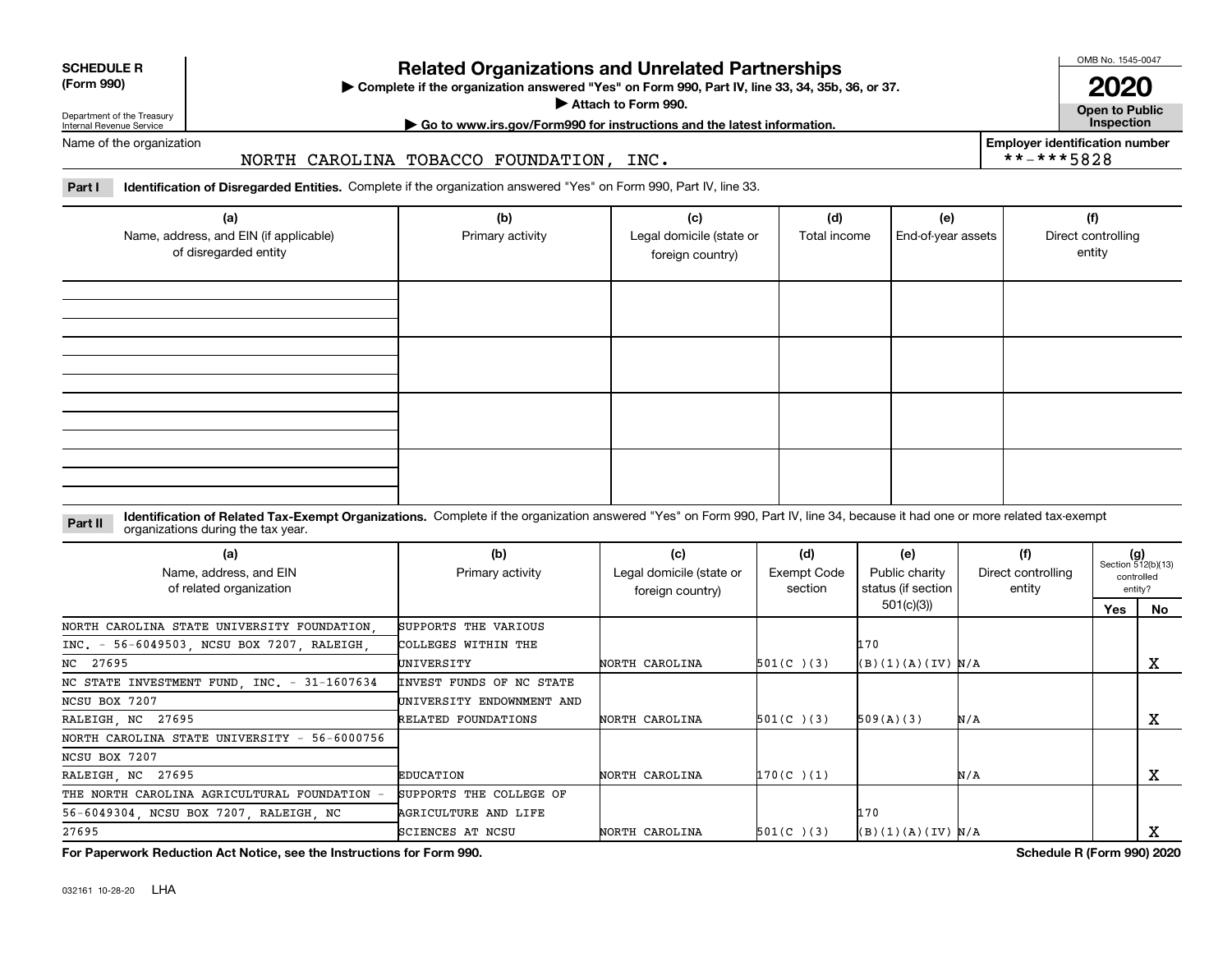**Part II** Continuation of Identification of Related Tax-Exempt Organizations

| (a)                                          | (b)                        | (c)                      | (d)                | (e)                | (f)                | $(g)$<br>Section 512(b)(13) |             |
|----------------------------------------------|----------------------------|--------------------------|--------------------|--------------------|--------------------|-----------------------------|-------------|
| Name, address, and EIN                       | Primary activity           | Legal domicile (state or | <b>Exempt Code</b> | Public charity     | Direct controlling | controlled                  |             |
| of related organization                      |                            | foreign country)         | section            | status (if section | entity             | organization?               |             |
|                                              |                            |                          |                    | 501(c)(3)          |                    | <b>Yes</b>                  | No          |
| NC STATE UNVERSITY ALUMNI ASSOCIATION -      | PROMOTES ALUMNI AFFAIRS &  |                          |                    |                    |                    |                             |             |
| 56-6035544, NCSU BOX 7207, RALEIGH, NC       | AWARENESS OF NCSU IN THE   |                          |                    | 170                |                    |                             |             |
| 27695                                        | COMMUNITY                  | NORTH CAROLINA           | $501(C)$ (3)       | (B)(1)(A)(IV) N/A  |                    |                             | $\mathbf X$ |
| NC STATE ENGINEERING FOUNDATION - 56-6046987 |                            |                          |                    |                    |                    |                             |             |
| NCSU BOX 7207                                | SUPPORT THE COLLEGE OF     |                          |                    | 170                |                    |                             |             |
| RALEIGH NC 27695                             | ENGINEERING AT NCSU        | NORTH CAROLINA           | $501(C)$ (3)       | B)(1)(A)(IV) N/A   |                    |                             | X           |
| NC STATE UNVERSITY COLLEGE OF SCIENCES       |                            |                          |                    |                    |                    |                             |             |
| FOUNDATION, INC. - 58-1524289, NCSU BOX      | SUPPORT THE COLLEGE OF     |                          |                    | 170                |                    |                             |             |
| 7207, RALEIGH, NC 27695                      | SCIENCES AT NCSU           | NORTH CAROLINA           | $501(C)$ (3)       | (B)(1)(A)(IV) N/A  |                    |                             | X           |
| NORTH CAROLINA VETERINARY MEDICAL FOUNDATION | PROVIDES FINANCIAL SUPPORT |                          |                    |                    |                    |                             |             |
| - 58-1344473, NCSU BOX 7207, RALEIGH, NC     | IN THE FIELD OF VETERINARY |                          |                    | 170                |                    |                             |             |
| 27695                                        | MEDICINE AT NCSU           | NORTH CAROLINA           | $501(C)$ (3)       | B)(1)(A)(IV) N/A   |                    |                             | $\mathbf X$ |
| NORTH CAROLINA NATURAL RESOURCES FOUNDATION. |                            |                          |                    |                    |                    |                             |             |
| INC. - 56-0653350, NCSU BOX 7207, RALEIGH,   | SUPPORT ORGANIZATION OF    |                          |                    | 170                |                    |                             |             |
| NC 27695                                     | NCSU                       | NORTH CAROLINA           | $501(C)$ (3)       | (B)(1)(A)(IV) N/A  |                    |                             | $\mathbf X$ |
| NC STATE UNVERSITY PARTNERSHIP CORPORATION - |                            |                          |                    |                    |                    |                             |             |
| 56-1444287, NCSU BOX 7207, RALEIGH, NC       | SUPPORT ORGANIZATION OF    |                          |                    |                    |                    |                             |             |
| 27695                                        | NCSU                       | NORTH CAROLINA           | $501(C)$ (3)       | 509(A)(3)          | N/A                |                             | x           |
| NC STATE UNVERSITY STUDENT AID ASSOCIATION - |                            |                          |                    |                    |                    |                             |             |
| 56-0650623, NCSU BOX 37100, RALEIGH, NC      | SUPPORTS ATHLETIC PROGRAMS |                          |                    | 170                |                    |                             |             |
| 27627                                        | AT NCSU                    | NORTH CAROLINA           | $501(C)$ (3)       | B)(1)(A)(IV) N/A   |                    |                             | X           |
| NORTH CAROLINA TEXTILE FOUNDATION -          | AIDS EDUCATION & RESEARCH  |                          |                    |                    |                    |                             |             |
| 56-6045324, NCSU BOX 8301, RALEIGH, NC       | IN THE COLLEGE OF TEXTILES |                          |                    | 170                |                    |                             |             |
| 27695                                        | OF NCSU                    | NORTH CAROLINA           | $501(C)$ (3)       | (B)(1)(A)(IV) N/A  |                    |                             | X           |
|                                              |                            |                          |                    |                    |                    |                             |             |
|                                              |                            |                          |                    |                    |                    |                             |             |
|                                              |                            |                          |                    |                    |                    |                             |             |
|                                              |                            |                          |                    |                    |                    |                             |             |
|                                              |                            |                          |                    |                    |                    |                             |             |
|                                              |                            |                          |                    |                    |                    |                             |             |
|                                              |                            |                          |                    |                    |                    |                             |             |
|                                              |                            |                          |                    |                    |                    |                             |             |
|                                              |                            |                          |                    |                    |                    |                             |             |
|                                              |                            |                          |                    |                    |                    |                             |             |
|                                              |                            |                          |                    |                    |                    |                             |             |
|                                              |                            |                          |                    |                    |                    |                             |             |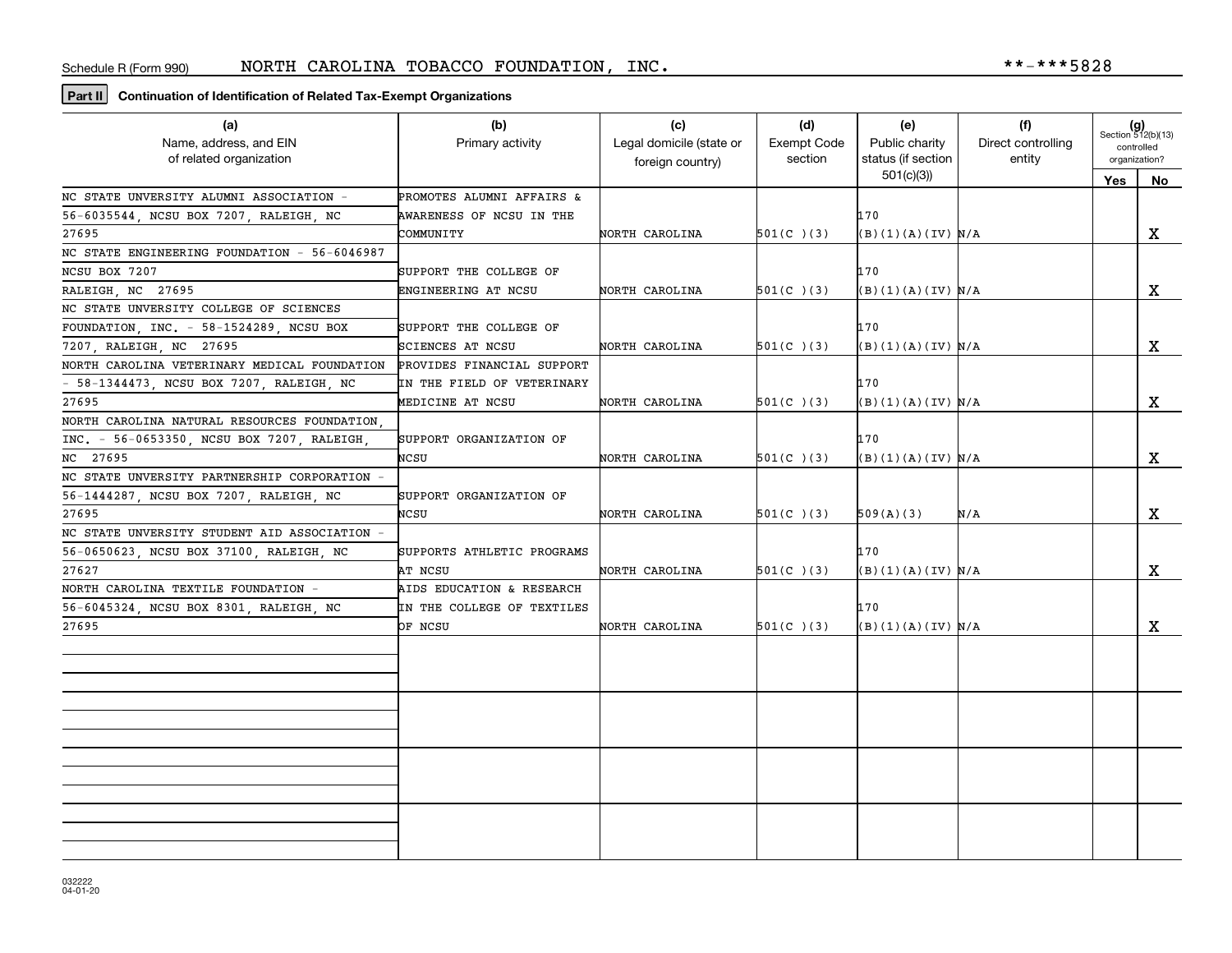### Schedule R (Form 990) 2020 NORTH CAROLINA TOBACCO FOUNDATION,INC。 \* \*-\* \* \* 5828 <sub>Page</sub>

**2**

**Identification of Related Organizations Taxable as a Partnership.** Complete if the organization answered "Yes" on Form 990, Part IV, line 34, because it had one or more related **Part III** organizations treated as a partnership during the tax year.

| (a)<br>Name, address, and EIN<br>of related organization | (b)<br>Primary activity          | (c)<br>Legal<br>domicile | (d)<br>Direct controlling | (e)                                                                                        | (f)<br>Share of total | (g)<br>Share of       |                               | (h)<br>Disproportionate | (i)<br>Code V-UBI                                                | (i) | (k)<br>General or Percentage<br>managing<br>partner?<br>partner? |
|----------------------------------------------------------|----------------------------------|--------------------------|---------------------------|--------------------------------------------------------------------------------------------|-----------------------|-----------------------|-------------------------------|-------------------------|------------------------------------------------------------------|-----|------------------------------------------------------------------|
|                                                          | (state or<br>foreign<br>country) |                          | entity                    | Predominant income<br>(related, unrelated,<br>excluded from tax under<br>sections 512-514) | income                | end-of-year<br>assets | allocations?<br>Yes $ $<br>No |                         | amount in box<br>20 of Schedule<br>K-1 (Form 1065) <b>Yes No</b> |     |                                                                  |
|                                                          |                                  |                          |                           |                                                                                            |                       |                       |                               |                         |                                                                  |     |                                                                  |
|                                                          |                                  |                          |                           |                                                                                            |                       |                       |                               |                         |                                                                  |     |                                                                  |
|                                                          |                                  |                          |                           |                                                                                            |                       |                       |                               |                         |                                                                  |     |                                                                  |
|                                                          |                                  |                          |                           |                                                                                            |                       |                       |                               |                         |                                                                  |     |                                                                  |
|                                                          |                                  |                          |                           |                                                                                            |                       |                       |                               |                         |                                                                  |     |                                                                  |
|                                                          |                                  |                          |                           |                                                                                            |                       |                       |                               |                         |                                                                  |     |                                                                  |
|                                                          |                                  |                          |                           |                                                                                            |                       |                       |                               |                         |                                                                  |     |                                                                  |
|                                                          |                                  |                          |                           |                                                                                            |                       |                       |                               |                         |                                                                  |     |                                                                  |
|                                                          |                                  |                          |                           |                                                                                            |                       |                       |                               |                         |                                                                  |     |                                                                  |

**Identification of Related Organizations Taxable as a Corporation or Trust.** Complete if the organization answered "Yes" on Form 990, Part IV, line 34, because it had one or more related **Part IV** organizations treated as a corporation or trust during the tax year.

| (a)<br>Name, address, and EIN<br>of related organization | (b)<br>Primary activity | (c)<br>Legal domicile<br>(state or<br>foreign | (d)<br>Direct controlling<br>entity | (e)<br>Type of entity<br>(C corp, S corp,<br>or trust) | (f)<br>Share of total<br>income | (g)<br>Share of<br>end-of-year<br>assets | (h)<br>Percentage<br>ownership |  | $(i)$ Section<br>512(b)(13)<br>controlled<br>entity? |  |  |  |  |  |  |  |
|----------------------------------------------------------|-------------------------|-----------------------------------------------|-------------------------------------|--------------------------------------------------------|---------------------------------|------------------------------------------|--------------------------------|--|------------------------------------------------------|--|--|--|--|--|--|--|
|                                                          |                         | country)                                      |                                     |                                                        |                                 |                                          |                                |  | Yes No                                               |  |  |  |  |  |  |  |
|                                                          |                         |                                               |                                     |                                                        |                                 |                                          |                                |  |                                                      |  |  |  |  |  |  |  |
|                                                          |                         |                                               |                                     |                                                        |                                 |                                          |                                |  |                                                      |  |  |  |  |  |  |  |
|                                                          |                         |                                               |                                     |                                                        |                                 |                                          |                                |  |                                                      |  |  |  |  |  |  |  |
|                                                          |                         |                                               |                                     |                                                        |                                 |                                          |                                |  |                                                      |  |  |  |  |  |  |  |
|                                                          |                         |                                               |                                     |                                                        |                                 |                                          |                                |  |                                                      |  |  |  |  |  |  |  |
|                                                          |                         |                                               |                                     |                                                        |                                 |                                          |                                |  |                                                      |  |  |  |  |  |  |  |
|                                                          |                         |                                               |                                     |                                                        |                                 |                                          |                                |  |                                                      |  |  |  |  |  |  |  |
|                                                          |                         |                                               |                                     |                                                        |                                 |                                          |                                |  |                                                      |  |  |  |  |  |  |  |
|                                                          |                         |                                               |                                     |                                                        |                                 |                                          |                                |  |                                                      |  |  |  |  |  |  |  |
|                                                          |                         |                                               |                                     |                                                        |                                 |                                          |                                |  |                                                      |  |  |  |  |  |  |  |
|                                                          |                         |                                               |                                     |                                                        |                                 |                                          |                                |  |                                                      |  |  |  |  |  |  |  |
|                                                          |                         |                                               |                                     |                                                        |                                 |                                          |                                |  |                                                      |  |  |  |  |  |  |  |
|                                                          |                         |                                               |                                     |                                                        |                                 |                                          |                                |  |                                                      |  |  |  |  |  |  |  |
|                                                          |                         |                                               |                                     |                                                        |                                 |                                          |                                |  |                                                      |  |  |  |  |  |  |  |
|                                                          |                         |                                               |                                     |                                                        |                                 |                                          |                                |  |                                                      |  |  |  |  |  |  |  |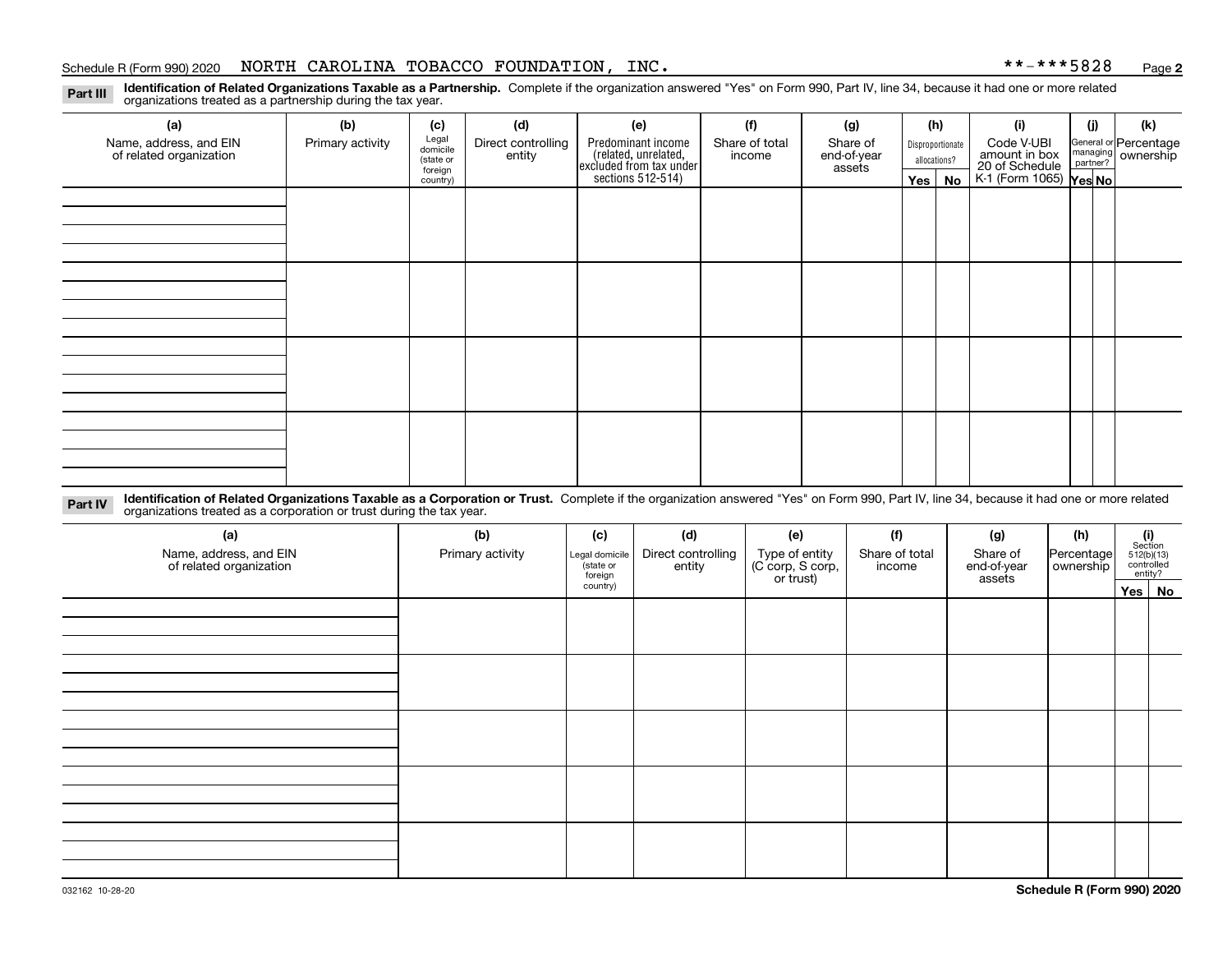### Schedule R (Form 990) 2020 NORTH CAROLINA TOBACCO FOUNDATION,INC。 \* \*-\* \* \* 5828 <sub>Page</sub>

### **Part V** T**ransactions With Related Organizations.** Complete if the organization answered "Yes" on Form 990, Part IV, line 34, 35b, or 36.

| Note: Complete line 1 if any entity is listed in Parts II, III, or IV of this schedule. |                                                                                                                                                                                                                                |                |   |             |  |  |
|-----------------------------------------------------------------------------------------|--------------------------------------------------------------------------------------------------------------------------------------------------------------------------------------------------------------------------------|----------------|---|-------------|--|--|
|                                                                                         | During the tax year, did the organization engage in any of the following transactions with one or more related organizations listed in Parts II-IV?                                                                            |                |   |             |  |  |
|                                                                                         |                                                                                                                                                                                                                                | 1a             |   | X           |  |  |
|                                                                                         | b Gift, grant, or capital contribution to related organization(s) manufactured contains and contribution to related organization(s)                                                                                            | 1b             | X |             |  |  |
|                                                                                         | c Gift, grant, or capital contribution from related organization(s) material content and contribution from related organization(s) material content and content and contribution from related organization(s) material content | 1c             |   | х           |  |  |
|                                                                                         |                                                                                                                                                                                                                                | 1d             |   | X           |  |  |
|                                                                                         |                                                                                                                                                                                                                                | 1e             |   | х           |  |  |
|                                                                                         |                                                                                                                                                                                                                                |                |   |             |  |  |
|                                                                                         | Dividends from related organization(s) manufactured and contract and contract or produced and contract and contract or produced and contract or produced and contract or produced and contract or produced and contract or pro | 1f             |   | х           |  |  |
|                                                                                         |                                                                                                                                                                                                                                | 1g             |   | х           |  |  |
|                                                                                         | h Purchase of assets from related organization(s) manufactured and content to content and content and content and content and content and content and content and content and content and content and content and content and  | 1h             |   | х           |  |  |
|                                                                                         |                                                                                                                                                                                                                                | 1i.            |   | $\mathbf X$ |  |  |
|                                                                                         | Lease of facilities, equipment, or other assets to related organization(s) использованно положенно положенно под                                                                                                               | 1i.            |   | X           |  |  |
|                                                                                         |                                                                                                                                                                                                                                |                |   |             |  |  |
|                                                                                         |                                                                                                                                                                                                                                | 1k.            |   | х           |  |  |
|                                                                                         | Performance of services or membership or fundraising solicitations for related organization(s)                                                                                                                                 | 11             |   | X           |  |  |
|                                                                                         | m Performance of services or membership or fundraising solicitations by related organization(s)                                                                                                                                | 1 <sub>m</sub> | X |             |  |  |
|                                                                                         |                                                                                                                                                                                                                                | 1n             | X |             |  |  |
|                                                                                         | <b>o</b> Sharing of paid employees with related organization(s)                                                                                                                                                                | 10             | x |             |  |  |
|                                                                                         |                                                                                                                                                                                                                                |                |   |             |  |  |
|                                                                                         | p Reimbursement paid to related organization(s) for expenses [1111] and manufacture manufacture manufacture manufacture manufacture manufacture manufacture manufacture manufacture manufacture manufacture manufacture manufa | 1p             | х |             |  |  |
|                                                                                         |                                                                                                                                                                                                                                | 1q             |   |             |  |  |
|                                                                                         |                                                                                                                                                                                                                                |                |   |             |  |  |
|                                                                                         |                                                                                                                                                                                                                                | 1r             |   | х           |  |  |
|                                                                                         |                                                                                                                                                                                                                                | 1s             |   | X           |  |  |

2 If the answer to any of the above is "Yes," see the instructions for information on who must complete this line, including covered relationships and transaction thresholds.

| (a)<br>Name of related organization | (b)<br>Transaction<br>type (a-s) | (c)<br>Amount involved | (d)<br>Method of determining amount involved |
|-------------------------------------|----------------------------------|------------------------|----------------------------------------------|
| (1)                                 |                                  |                        |                                              |
| (2)                                 |                                  |                        |                                              |
| (3)                                 |                                  |                        |                                              |
| (4)                                 |                                  |                        |                                              |
| (5)                                 |                                  |                        |                                              |
| $\underline{(6)}$                   |                                  |                        |                                              |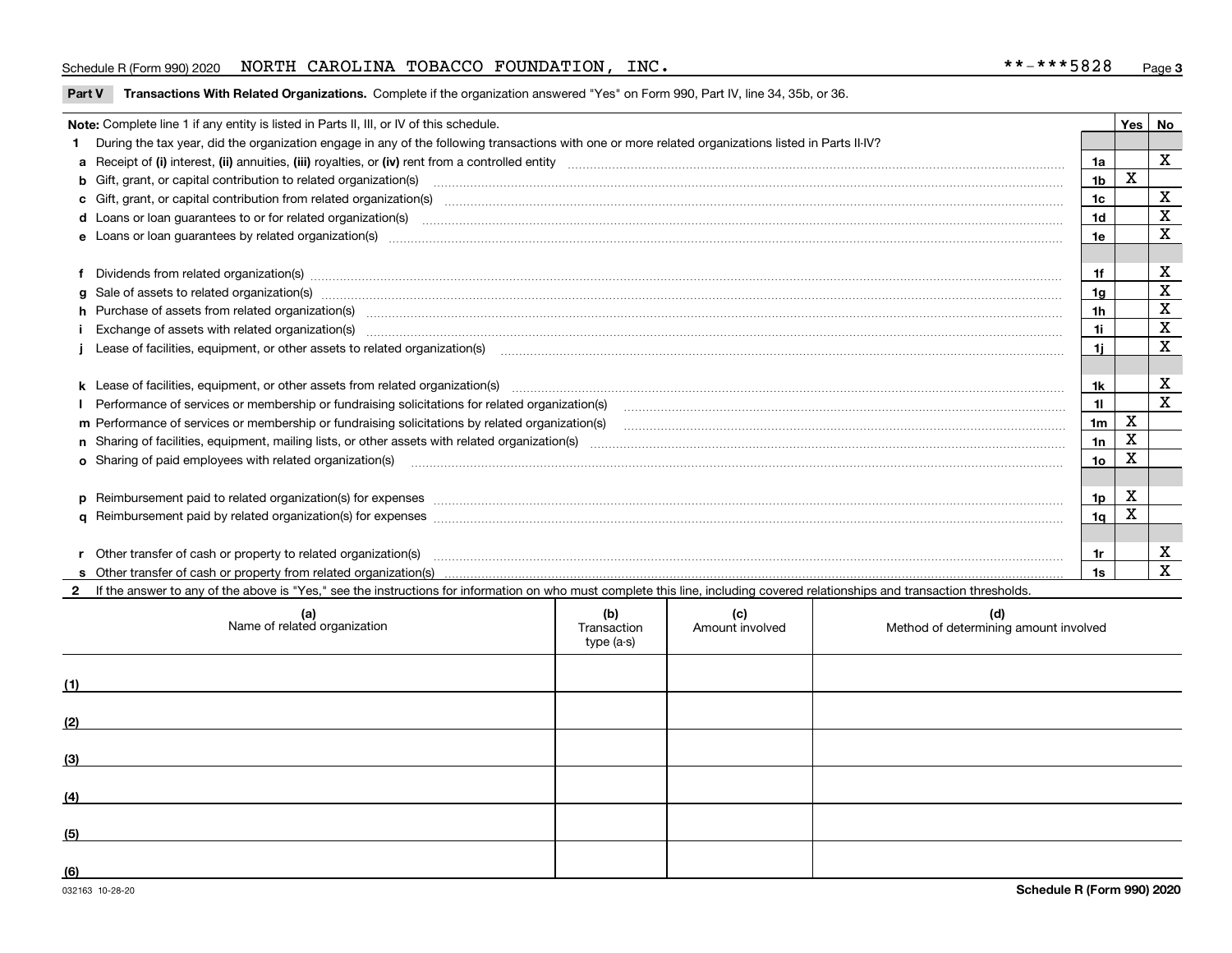### Schedule R (Form 990) 2020 NORTH CAROLINA TOBACCO FOUNDATION,INC。 \* \*-\* \* \* 5828 <sub>Page</sub>

### **4**

### **Part VI Unrelated Organizations Taxable as a Partnership. Complete if the organization answered "Yes" on Form 990, Part IV, line 37.**

Provide the following information for each entity taxed as a partnership through which the organization conducted more than five percent of its activities (measured by total assets or gross revenue) that was not a related organization. See instructions regarding exclusion for certain investment partnerships.

| (a)<br>Name, address, and EIN<br>of entity | ັ<br>(b)<br>Primary activity | (c)<br>Legal domicile<br>(state or foreign<br>country) | (d)<br>Predominant income<br>(related, unrelated,<br>excluded from tax under<br>sections 512-514) | $(e)$<br>Are all<br>$\begin{array}{c}\n\text{partners} \sec.\n\\ \n501(c)(3)\n\\ \n0rgs.?\n\end{array}$<br>Yes No | (f)<br>Share of<br>total<br>income | (g)<br>Share of<br>end-of-year<br>assets | (h)<br>Dispropor-<br>tionate<br>allocations?<br>Yes No | (i)<br>Code V-UBI<br>amount in box 20 managing<br>of Schedule K-1<br>(Form 1065)<br>$\overline{Yes}$ No | (i)<br>Yes No | $(\mathsf{k})$ |
|--------------------------------------------|------------------------------|--------------------------------------------------------|---------------------------------------------------------------------------------------------------|-------------------------------------------------------------------------------------------------------------------|------------------------------------|------------------------------------------|--------------------------------------------------------|---------------------------------------------------------------------------------------------------------|---------------|----------------|
|                                            |                              |                                                        |                                                                                                   |                                                                                                                   |                                    |                                          |                                                        |                                                                                                         |               |                |
|                                            |                              |                                                        |                                                                                                   |                                                                                                                   |                                    |                                          |                                                        |                                                                                                         |               |                |
|                                            |                              |                                                        |                                                                                                   |                                                                                                                   |                                    |                                          |                                                        |                                                                                                         |               |                |
|                                            |                              |                                                        |                                                                                                   |                                                                                                                   |                                    |                                          |                                                        |                                                                                                         |               |                |
|                                            |                              |                                                        |                                                                                                   |                                                                                                                   |                                    |                                          |                                                        |                                                                                                         |               |                |
|                                            |                              |                                                        |                                                                                                   |                                                                                                                   |                                    |                                          |                                                        |                                                                                                         |               |                |
|                                            |                              |                                                        |                                                                                                   |                                                                                                                   |                                    |                                          |                                                        |                                                                                                         |               |                |
|                                            |                              |                                                        |                                                                                                   |                                                                                                                   |                                    |                                          |                                                        |                                                                                                         |               |                |

**Schedule R (Form 990) 2020**